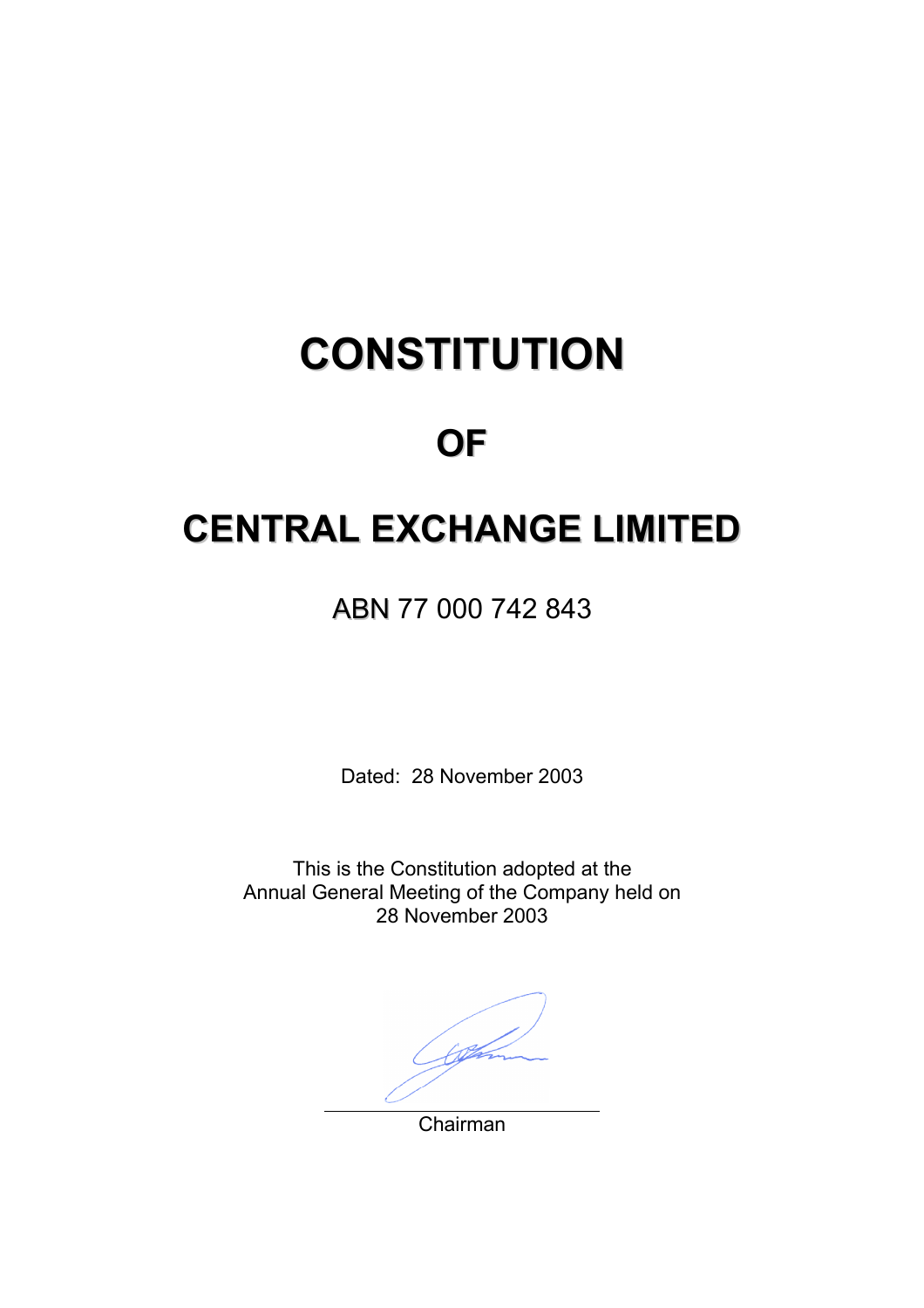*Corporations Act 2001* 

Public Company Listed

## **CONSTITUTION**

**OF** 

## **CENTRAL EXCHANGE LIMITED**

## **INTRODUCTION**

#### **1. Replaceable Rules Excluded**

1.1 The replaceable rules contained in the Act do not apply to the Company.

#### **2. Definitions and Interpretation**

## 2.1 **Definitions**

In this constitution:

- (1) "**Act**" means the *Corporations Act 2001* and includes any amendment or reenactment of it or any legislation passed in substitution for it;
- (2) "**ASX**" means Australian Stock Exchange Limited;
- (3) "**auditor**" means any person appointed for the time being to perform the duties of an auditor of the Company;
- (4) "**business day**" has the meaning given to that term in the Listing Rules;
- (5) "**Certificated Subregister**" means that part of the Register that records certificated holdings of securities of the Company;
- (6) "**CHESS**" means the Clearing House Electronic Subregister System established and operated by SCH for:
	- (a) the clearing and settlement of transactions in CHESS Approved Securities;
	- (b) the transfer of securities; and
	- (c) the registration of transfers;
- (7) "**CHESS Approved Securities**" means securities for which CHESS approval has been given in accordance with the SCH Business Rules;
- (8) "**CHESS Holding**" means the holding of securities on CHESS;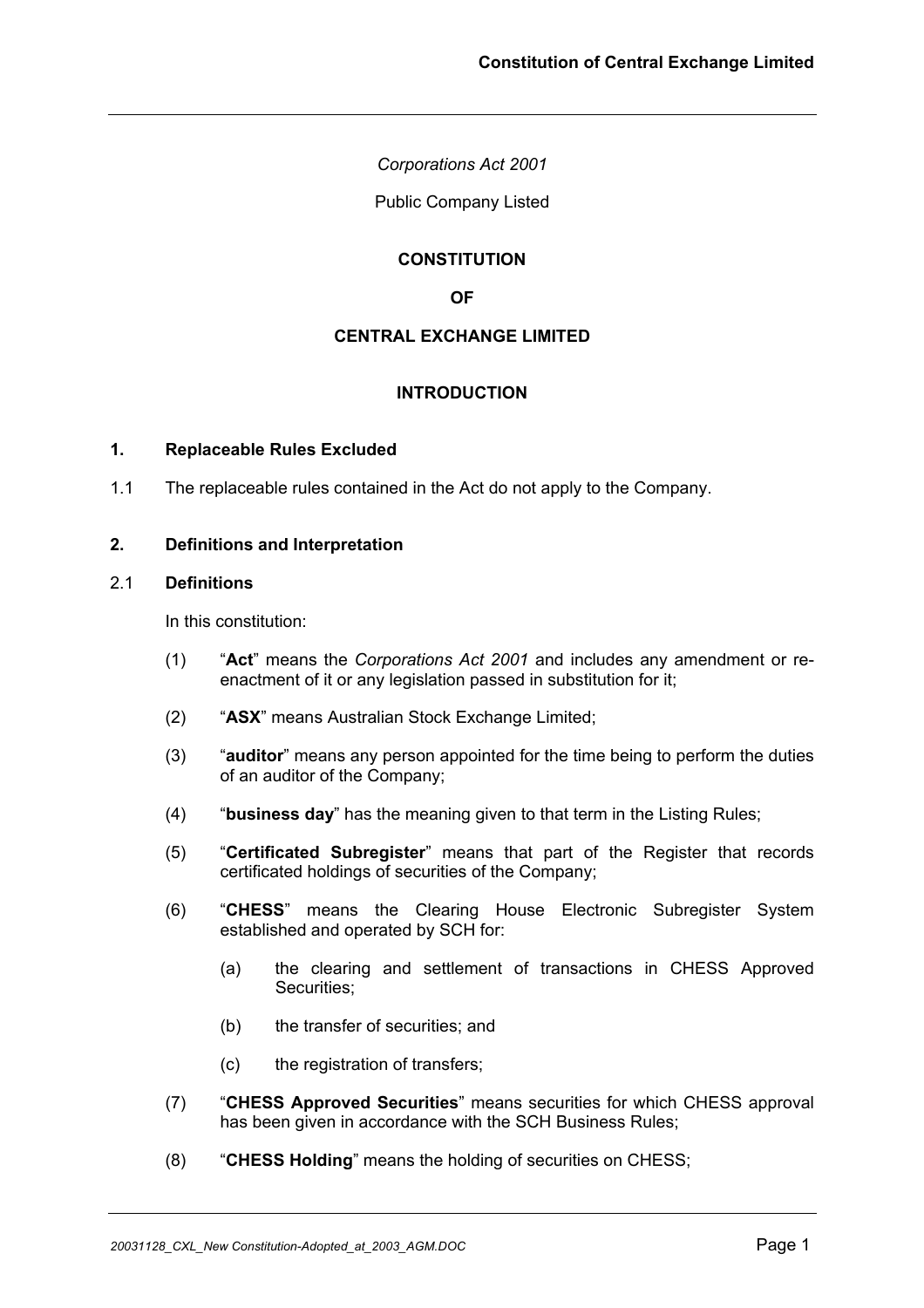- (9) "**Company**" means Central Exchange Limited ABN 77 000 742 843;
- (10) "**directors**" means the directors for the time being of the Company or the directors assembled as a board;
- (11) "**dividend**" includes bonus issues;
- (12) "**Executive Officer**" means a director employed by the Company or any subsidiary or related body corporate other than a Managing Director;
- (13) "**Holding Lock**" means a facility that, in accordance with the SCH Business Rules, prevents securities being deducted from, or entered into, a holding pursuant to a transfer or conversion (that is a transfer of securities from a CHESS Holding or to any other holding or from any holding to a CHESS Holding or a movement from a holding on 1 subregister to a holding on another subregister without any change in legal ownership);
- (14) "**Issuer Sponsored Subregister**" means that part of the Register for a class of the Company's CHESS Approved Securities that is administered by the Company (and not by SCH) and that records uncertificated holdings of securities;
- (15) "**Listing Rules**" means the listing rules of ASX and any other rules of ASX which are applicable while the Company is admitted to the Official List, each as amended or replaced from time to time, except to the extent of any express waiver by ASX;
- (16) "**Managing Director**" means any person appointed to perform the duties of Managing Director of the Company;
- (17) "**member**", "**shareholder**" or "**holder**" means any person entered in the Register as a member for the time being of the Company;
- (18) "**member present**" means a member present at any general meeting of the Company in person or by proxy or attorney or, in the case of a body corporate, by a duly appointed representative;
- (19) "**month**" means calendar month;
- (20) "**Official List**" means the official list of entities that ASX has admitted and not removed;
- (21) "**proper SCH transfer**" means a "proper ASTC transfer" as defined in the *Corporations Regulations* made under the Act;
- (22) "**Register**" means the register of members to be kept pursuant to the Act and includes any Certificated Subregister and Issuer Sponsored Subregister;
- (23) "**representative**" means a person authorised to act as a representative of a body corporate pursuant to section 250D of the Act;
- (24) "**Restricted Securities**" has the meaning ascribed by the Listing Rules;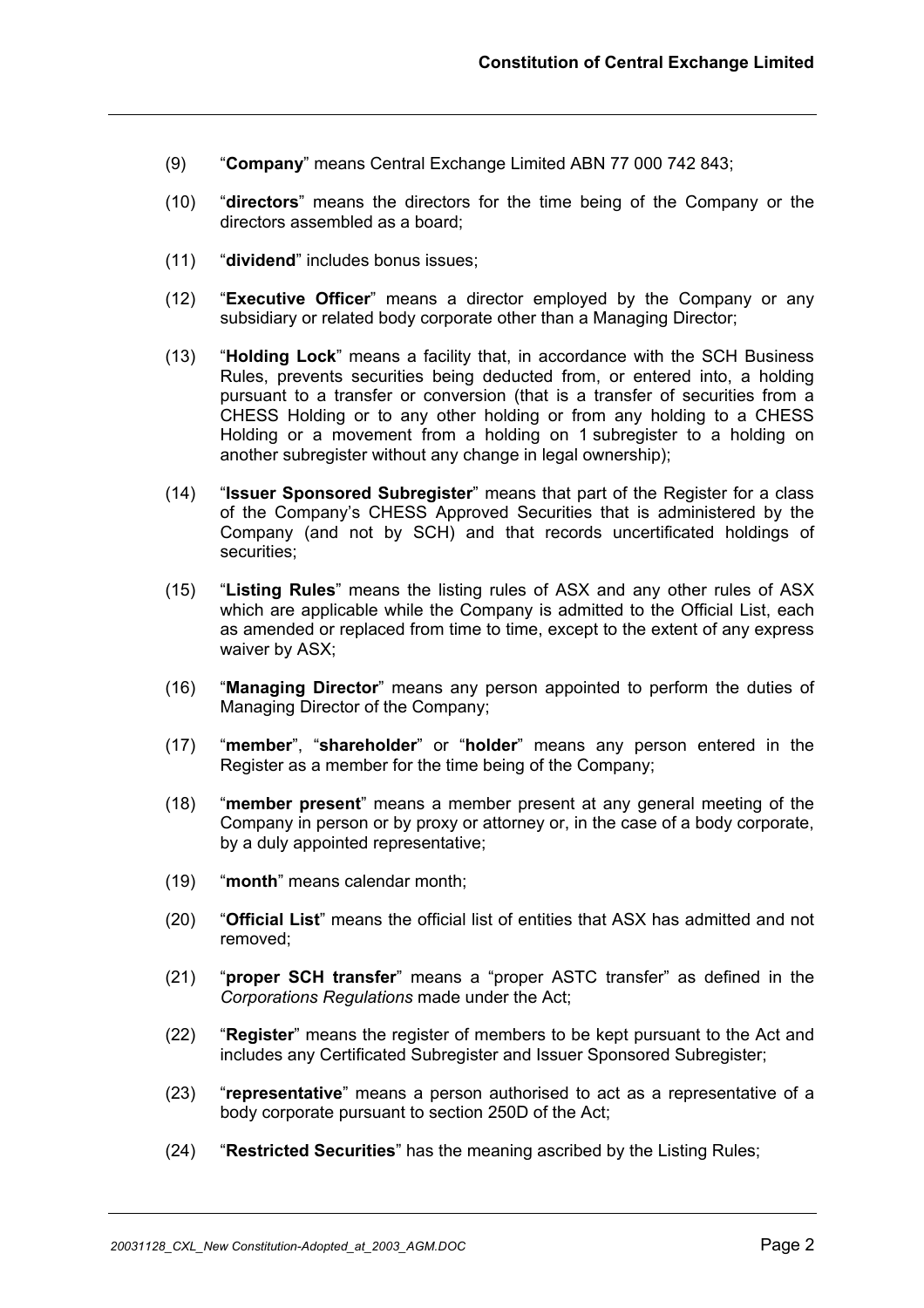- (25) "**SCH**" means ASX Settlement and Transfer Corporation Pty Ltd ACN 008 504 532;
- (26) "**SCH Business Rules**" means the operating rules of SCH for the purposes of the Act;
- (27) "**secretary**" means any person appointed to perform the duties of secretary of the Company and any person appointed to act temporarily as secretary; and
- (28) "**securities**" has the meaning ascribed by section 92(1) of the Act and includes options over unissued securities and renounceable and nonrenounceable rights to subscribe for securities.

#### 2.2 **Interpretation**

- (1) Reference to:
	- (a) one gender includes the others;
	- (b) the singular includes the plural and the plural includes the singular; and
	- (c) a person includes a body corporate.
- (2) Except so far as the contrary intention appears in this constitution:
	- (a) an expression has in this constitution the same meaning as in the Act;
	- (b) if an expression is given different meanings for the purposes of different provisions of the Act, the expression has, in a provision of this constitution that deals with a matter dealt with by a particular provision of the Act, the same meaning as in that provision of the Act; and
	- (c) an expression defined in the Listing Rules or the SCH Business Rules has the same meaning in this constitution.
- (3) "Including" and similar expressions are not words of limitation.
- (4) Headings and any table of contents or index are for convenience only and do not form part of this constitution or affect its interpretation.

## **APPOINTMENT OF DIRECTORS**

#### **3. Number of Directors**

*[compare section 201A]*

- 3.1 The number of the directors must be not less than 3 nor more than 9.
- 3.2 The Company in general meeting may by resolution increase or reduce the number of directors referred to in rule 3.1, but the number must not be reduced below 3.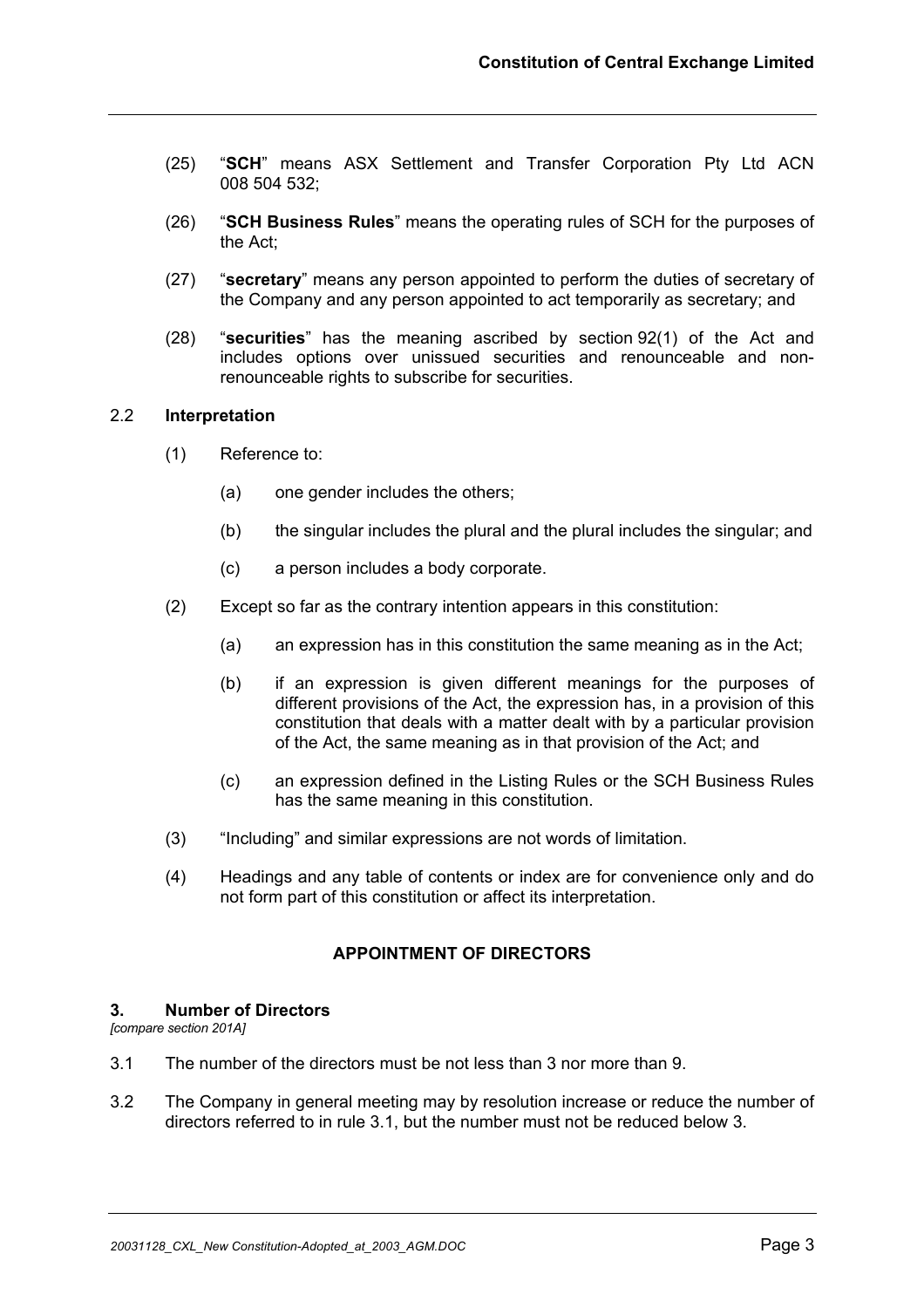## **4. Directors' Qualifications**

4.1 A share qualification for directors may be fixed by the Company in general meeting. Unless and until so fixed a director is not required to hold any share in the Company.

#### **5. Election of Directors**

- 5.1 The Company in annual general meeting only may by resolution appoint a person to be a director.
- 5.2 At each annual general meeting of the Company 1/3 of the directors for the time being or, if their number is not 3 or a multiple of 3, then the number nearest to but not exceeding 1/3, retire from office but no director may retain office for more than 3 years without submitting himself or herself for re-election even though the submission results in more than 1/3 of the directors retiring from office.
- 5.3 The director or directors to retire at an annual general meeting are those who have been longest in office since their election.
- 5.4 As between or among 2 or more directors who became directors on the same day, the director or directors to retire are determined by lot unless they otherwise agree between or among themselves.
- 5.5 A retiring director is eligible for re-election without the necessity of giving any previous notice of his or her intention to submit himself or herself for re-election.
- 5.6 Unless the directors decide to reduce the number of directors in office the Company at any annual general meeting at which any director retires may fill the vacated office by re-electing the retiring director or electing some other qualified person.
- 5.7 If at the annual general meeting the vacated office is not filled, the retiring director, if willing and not disqualified, must be treated as re-elected unless the directors decide to reduce the number of directors in office or a resolution for the re-election of that director is put and lost.
- 5.8 A Managing Director appointed under rule 23 (or, if there is more than 1 Managing Director at the same time, the one appointed first), is not subject to retirement by rotation and is not taken into account in determining the rotation of retirement of directors.

#### **6. Nomination for Election**

- 6.1 Each candidate for election as a director must:
	- (1) be proposed by a member or the nominated representative of a corporate member; and
	- (2) be seconded by another member or the nominated representative of another corporate member.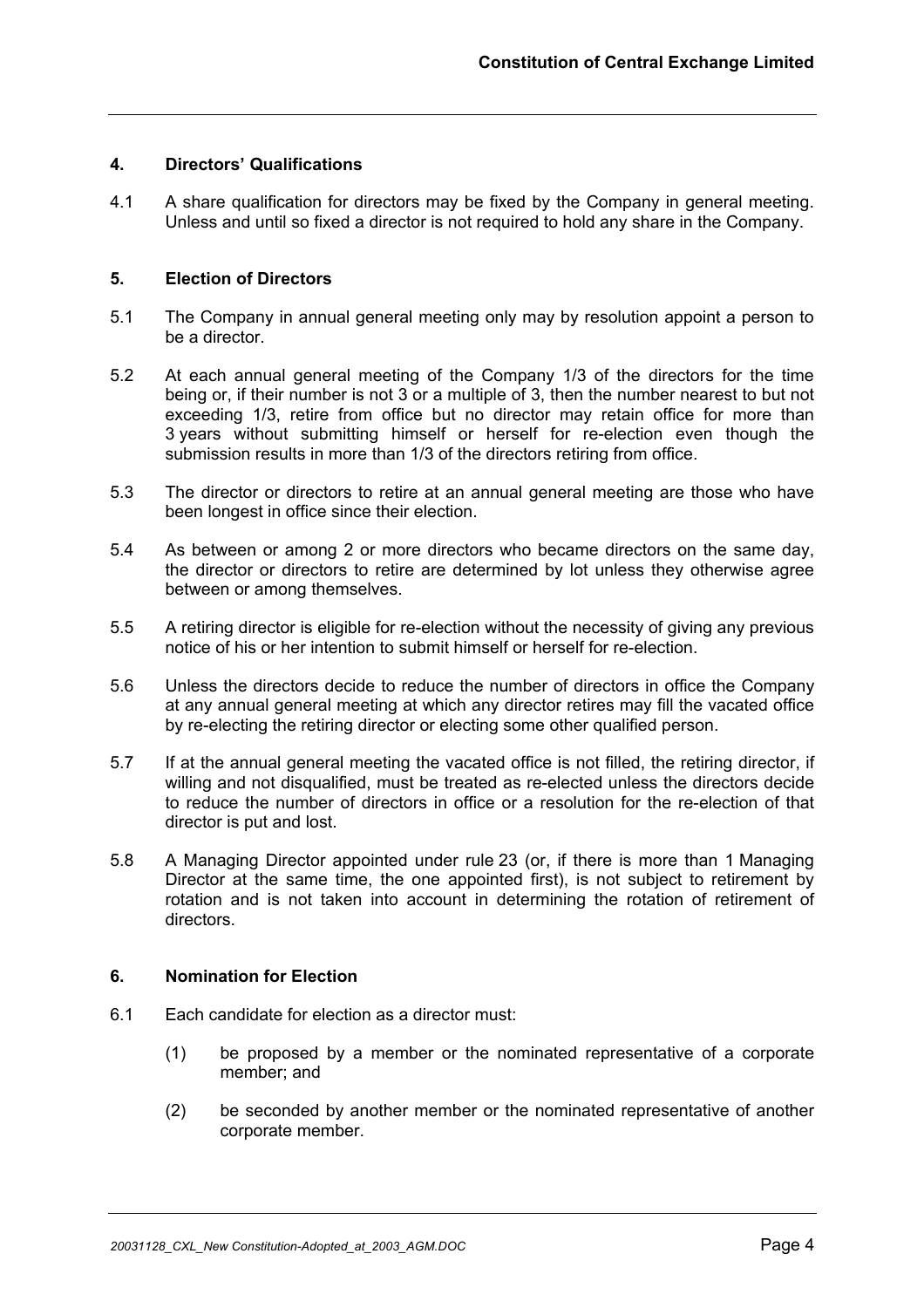- 6.2 A nomination of a candidate for election must:
	- (1) be in writing;
	- (2) be signed by the candidate; and
	- (3) be signed by the proposer and seconder.
- 6.3 A nomination of a candidate for election must be received at the registered office of the Company not later than 5 p.m. on the day which is 30 days prior to the annual general meeting at which the candidate seeks election.
- 6.4 A list of the candidates' names in any order that the directors see fit must be sent to members with the notice of the annual general meeting.

#### **7. Election Procedure – Directors**

*[compare section 201E]*

- 7.1 If the number of candidates for election as directors is equal to or less than the number of vacancies on the board the chair of the annual general meeting must declare those candidates to be duly elected as directors.
- 7.2 If the number of candidates for election as directors is greater than the number of vacancies on the board a ballot must be held for the election of the candidates.
- 7.3 If a ballot is required balloting lists must be prepared listing the names of the candidates in any order that the directors see fit.
- 7.4 At the annual general meeting each person entitled to vote and voting on the ballot may vote for a number of candidates equal to the number of vacancies.
- 7.5 The candidates receiving the greatest number of votes cast in their favour must be declared by the chair of the meeting to be elected as directors.
- 7.6 If an equality of votes would otherwise prevent the successful candidate for a vacancy from being determined, the names of the candidates who received the same number of votes must be put to a further ballot immediately.
- 7.7 If an equality of votes on the further ballot described in rule 7.6 would otherwise prevent the successful candidate from being determined, the chair has a casting vote if necessary in addition to any vote he or she has as a member. The chair has a discretion both as to whether or not to use the casting vote and as to the way in which it is used.
- 7.8 Directors who are required to retire at a meeting of members continue to hold office until the end of the meeting.
- 7.9 Directors who are appointed at a meeting of members take office immediately after the end of the meeting.
- 7.10 There is not a vacancy for the purpose of this rule 7 (or rules 8 or 9) because the number of directors is less than the maximum allowed under rule 3.1. There is a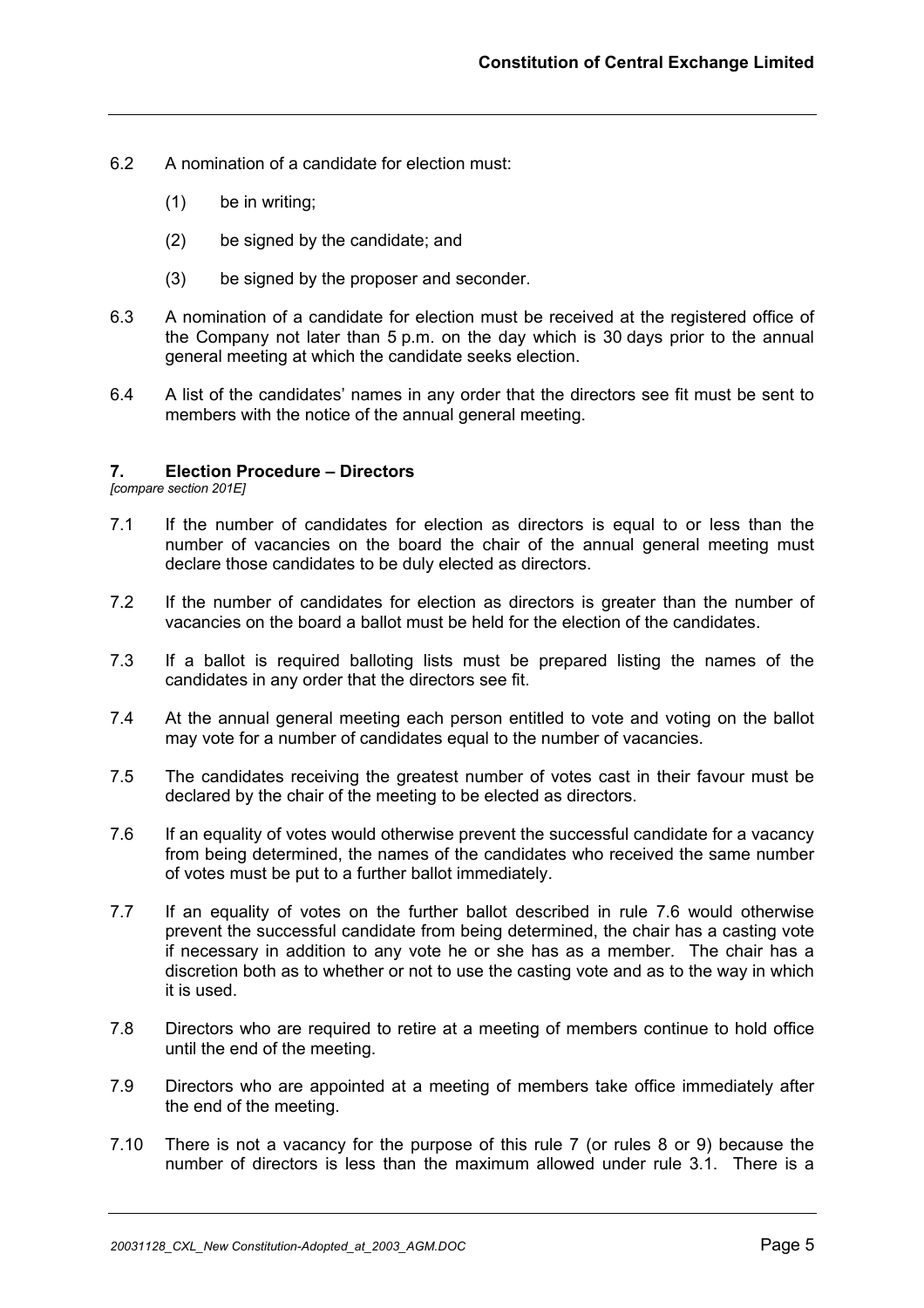vacancy only if the number of directors is less than the number elected at the previous annual general meeting (adjusted for any increase under rule 8.1).

## **APPOINTMENT OF DIRECTORS BETWEEN AGMS**

## **8. Casual Vacancies and Additional Directors**

*[compare replaceable rules 201G and 201H]*

- 8.1 The directors may at any time appoint a person qualified to be a director, either to fill a casual vacancy or as an addition to the existing directors, but so that the total number of directors does not at any time exceed the number fixed in accordance with this constitution.
- 8.2 Any director appointed under rule 8.1 (other than the Managing Director, or if there is more than 1 Managing Director at the same time, the one appointed first) holds office only until the termination of the next annual general meeting of the Company and is eligible for re-election at that annual general meeting but is not taken into account in determining the number of directors who must retire by rotation at that meeting.
- 8.3 The residual power of the Company in general meeting to appoint a director by resolution between annual general meetings is excluded.

#### **9. Insufficient Directors**

*[compare replaceable rule 201H]*

9.1 In the event of a vacancy or vacancies in the office of a director, the remaining directors may act, but if the number of remaining directors is not sufficient to constitute a quorum at a meeting of directors, they may act only for the purpose of increasing the number of directors to a number sufficient to constitute a quorum or convening a general meeting of the Company.

#### **ALTERNATE DIRECTORS**

*[compare replaceable rule 201K]*

#### **10. Appointment**

- 10.1 A director may appoint any person to act as an alternate director in place of the appointing director for a meeting or for a specified period.
- 10.2 A Managing Director may not appoint an alternate to act as Managing Director.
- 10.3 An alternate director is not required to have any share qualification.
- 10.4 An alternate director is not taken into account for the purpose of rule 3.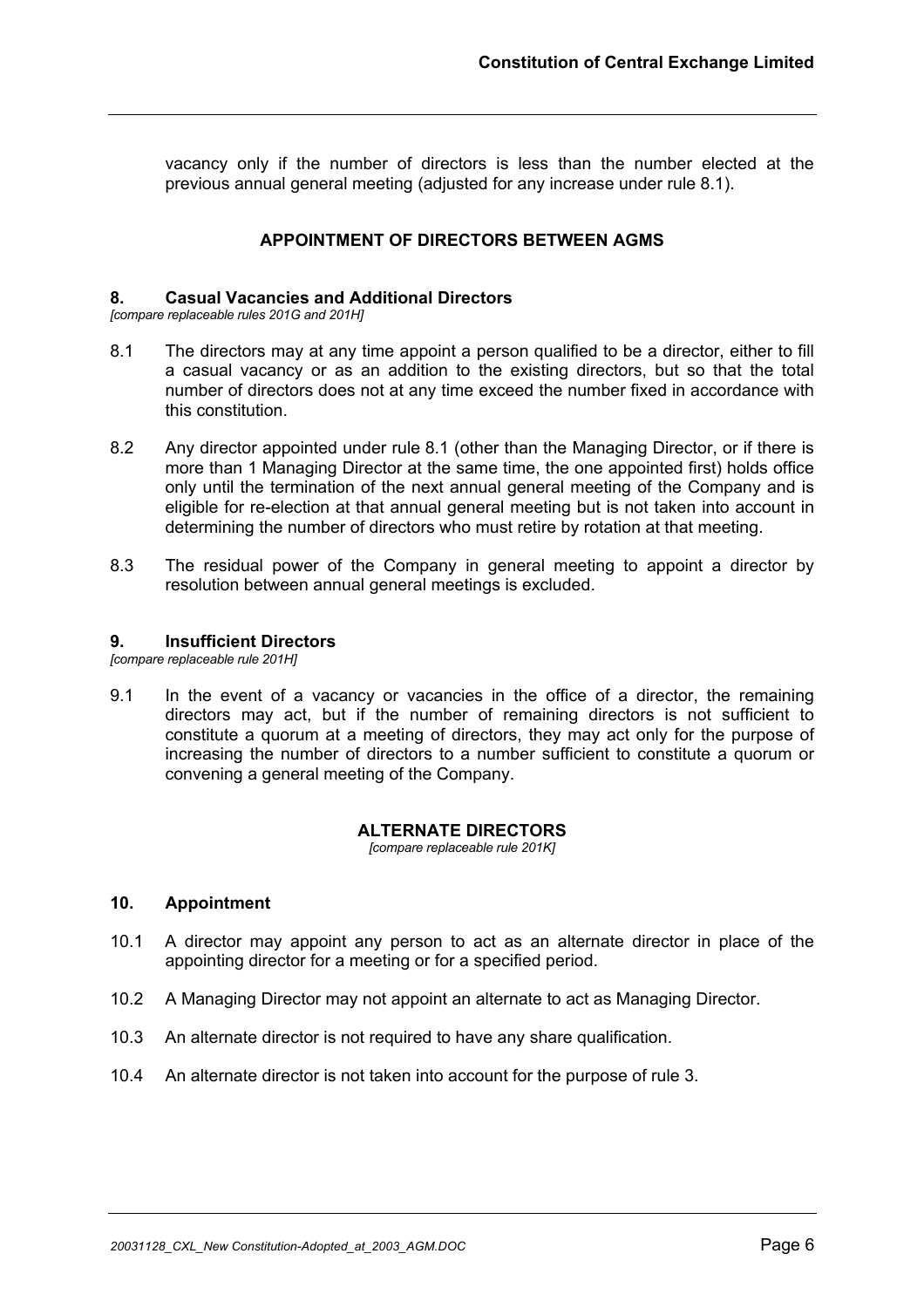## **11. Rights and Powers of Alternate Director**

- 11.1 An alternate director is entitled to notice of meetings of the directors and, if the appointing director is not present at a meeting, is entitled to attend and vote in his or her stead.
- 11.2 When an alternate director exercises the director's powers, the exercise of the power is just as effective as if the powers were exercised by the director.

## **12. Suspension or Revocation of Appointment**

- 12.1 A director may suspend or revoke the appointment of an alternate director appointed by him or her.
- 12.2 The directors may suspend or remove an alternate director by resolution after giving the appointing director reasonable notice of their intention to do so.

## **13. Form of Appointment, Suspension or Revocation**

13.1 Every appointment, suspension or revocation under rule 10 or rule 12 must be in writing and a copy must be given to the Company. The copy may be given by facsimile.

## **14. Termination of Appointment**

- 14.1 The appointment of an alternate director automatically terminates:
	- (1) if the appointing director ceases to hold office as director;
	- (2) on the happening in respect of the alternate director of any event which causes a director to vacate the office of director; or
	- (3) if the alternate director resigns from the appointment by written notice left at the registered office of the Company.

## **15. Power to Act as Alternate for More than 1 Director**

15.1 A director or any other person may act as alternate director to represent more than 1 director.

## **POWERS OF DIRECTORS**

## **16. Validation of Acts of Directors and Secretaries**

*[compare sections 201M and 204E]*

16.1 An act done by a director or secretary of the Company is effective even if his or her appointment, or the continuance of his or her appointment is invalid because the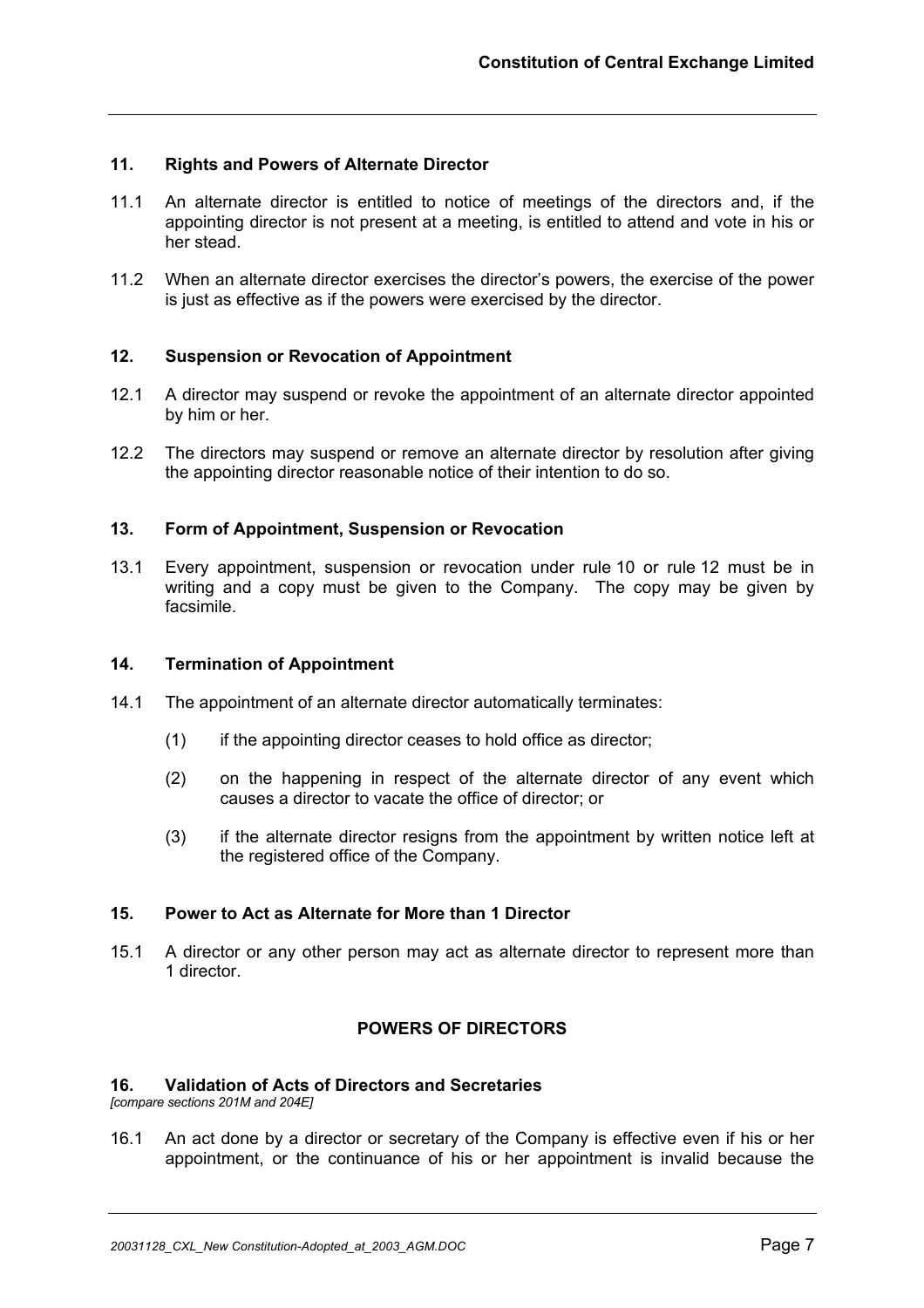Company, the director or secretary did not comply with this constitution or any provision of the Act.

- 16.2 Rule 16.1 does not deal with the question whether an effective act by a director or secretary:
	- (1) binds the Company in its dealings with other people; or
	- (2) makes the Company liable to another person.

## **17. General Business Management**

*[compare replaceable rule 198A]*

- 17.1 The business of the Company is to be managed by or under the direction of the directors.
- 17.2 The directors may exercise all the powers of the Company except any powers that the Act, the Listing Rules or this constitution requires the Company to exercise in general meeting.
- 17.3 A rule made or resolution passed by the Company in general meeting does not invalidate any prior act of the directors which would have been valid if that rule or resolution had not been made or passed.
- 17.4 The Company must, in accordance with Listing Rules 11.1 and 11.2, obtain the members' approval by ordinary resolution at a general meeting if any significant change, either directly or indirectly to the nature or scale of its activities involves the Company disposing of its main undertaking. However, the Company may enter into an agreement of this type before approval is given by the members if the agreement is made subject to that approval.

## **18. Borrowing Powers**

18.1 Without limiting the generality of rule 17, the directors may exercise all the powers of the Company to borrow money, to charge any property or business of the Company or all or any of its uncalled capital and to issue debentures or give any other security for a debt, liability or obligation of the Company or of any other person.

#### **19. Appointment of Attorney**

- 19.1 The directors may appoint any person or persons to be the attorney or attorneys of the Company for the purposes, with the powers and discretions (being powers and discretions vested in or exercisable by the directors), for the period and subject to the conditions they see fit.
- 19.2 A power of attorney may contain the provisions for the protection and convenience of persons dealing with the attorney that the directors see fit and may also authorise the attorney to delegate all or any of the powers and discretions vested in the attorney.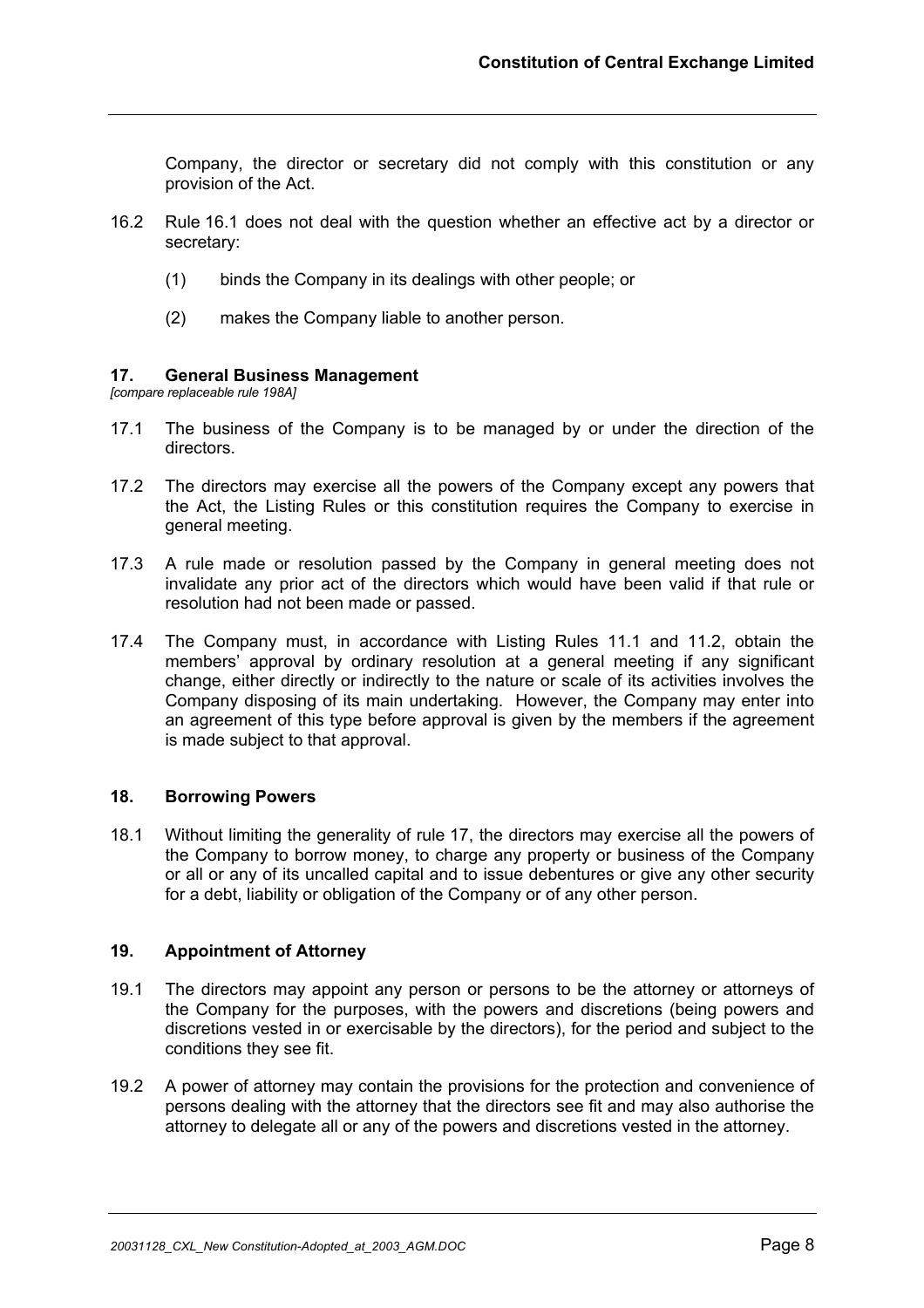## **20. Negotiable Instruments**

*[compare replaceable rule 198B]*

- 20.1 Any 2 directors may sign, draw, accept, endorse or otherwise execute a negotiable instrument.
- 20.2 The directors may determine that a negotiable instrument, including a class of negotiable instrument, may be signed, drawn, accepted, endorsed or otherwise executed in a different way.

#### **21. Delegation**

*[compare replaceable rule 198D]*

- 21.1 The directors may delegate any of their powers to:
	- (1) a committee of directors;
	- (2) a director;
	- (3) an employee of the Company; or
	- (4) any other person;

and may revoke the delegation.

- 21.2 The delegate must exercise the powers delegated in accordance with any directions of the directors.
- 21.3 The exercise of the power by the delegate is as effective as if the directors had exercised it.

## **22. Committee of Directors**

- 22.1 The meetings and proceedings of any committee of directors are governed by the provisions in this constitution regulating the meetings and proceedings of the directors.
- 22.2 The directors may establish local boards or agencies for managing any of the affairs of the Company in any specified locality and may appoint any persons to be members of the local board or any managers or agents and may fix their remuneration.

## **MANAGING DIRECTOR AND EXECUTIVE OFFICERS**

#### **23. Power to Appoint**

*[compare replaceable rule 201J]* 

23.1 The directors may appoint 1 or more of themselves to the office of Managing Director for the period, and on the terms (including as to remuneration), the directors see fit.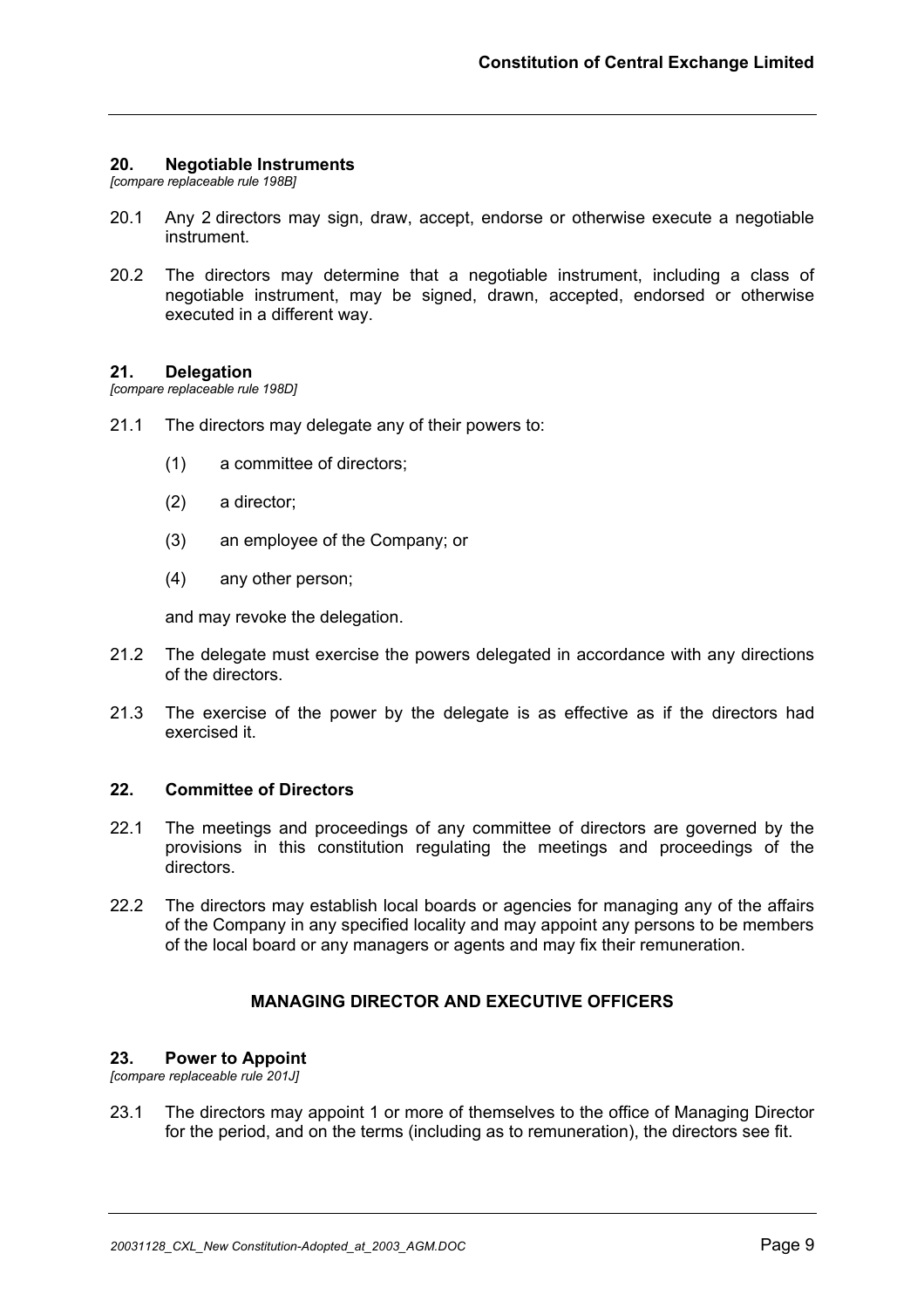- 23.2 If there is more than 1 Managing Director in office, the Managing Directors hold office jointly.
- 23.3 A Managing Director may, with the prior approval of the other directors (such approval not to be unreasonably withheld), act as a managing director of another company.

## **24. Qualifications**

24.1 A person ceases to be Managing Director if he or she ceases to be a director.

#### **25. Powers**

*[compare replaceable rule 198C(1)]* 

- 25.1 The directors may, upon terms and conditions and with any restrictions they see fit, confer on a Managing Director or Executive Officer any of the powers that the directors can exercise.
- 25.2 Any powers so conferred may be concurrent with, or to the exclusion of, the powers of the directors.

## **26. Withdrawal of Appointment or Powers**

*[compare replaceable rule 198C(2)]* 

- 26.1 The directors may revoke or vary:
	- (1) an appointment; or
	- (2) any of the powers conferred on the Managing Director or Executive Officer.

## **27. Remuneration of Managing Director and Executive Officer**

- 27.1 Subject to the Act and to the provisions of any contract between the Company and a Managing Director or Executive Officer the remuneration of the Managing Director or Executive Officer is fixed by the directors and may be by way of:
	- (1) fixed salary; or
	- (2) participation in profits of the Company or of any other company in which the Company is interested; or
	- (3) a percentage of any increase in the market capitalisation of the Company; or
	- (4) by any or all of those modes, but

may not be by way of commission on or percentage of operating revenue of the Company.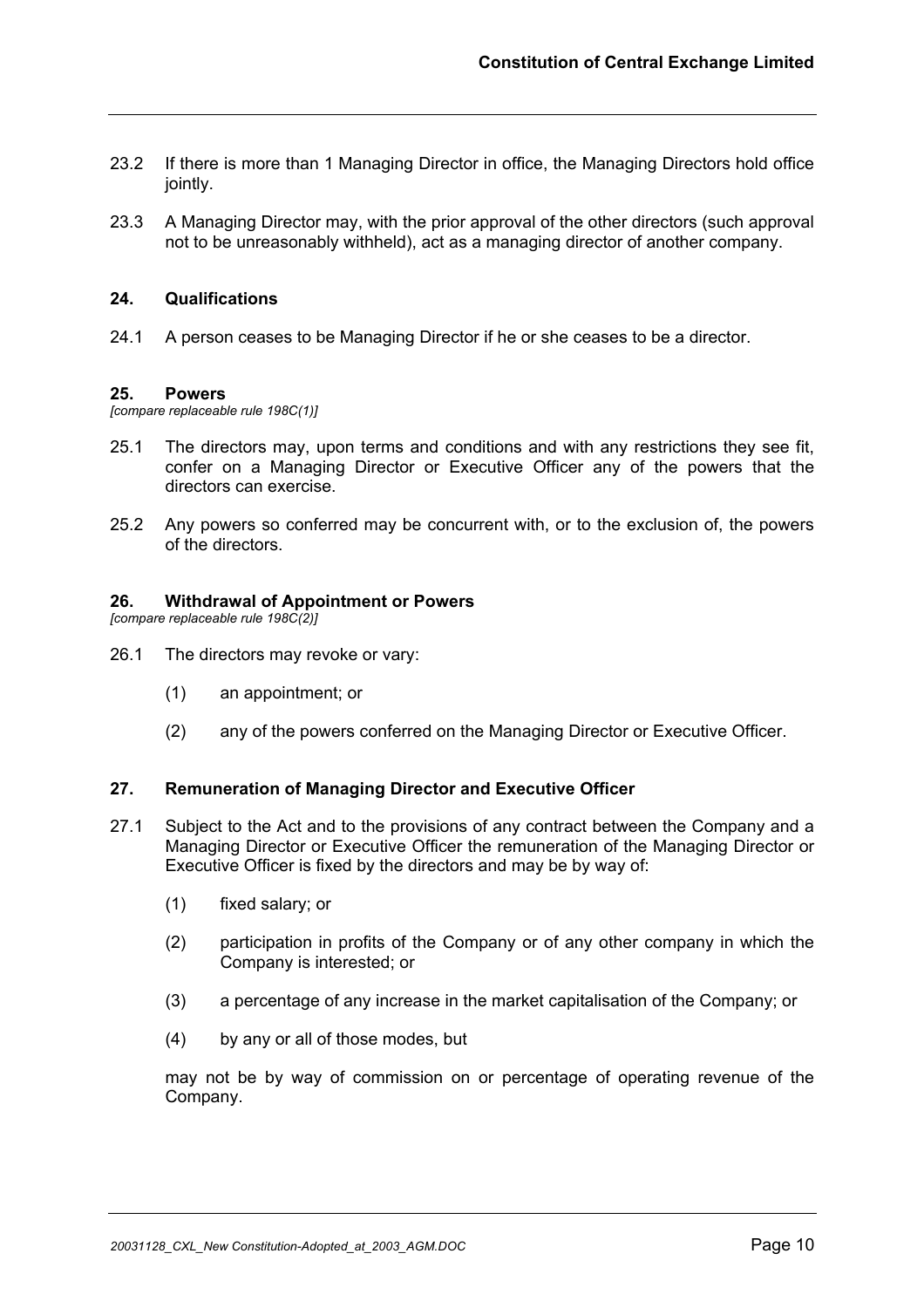- 27.2 The remuneration fixed by directors according to rule 27.1 may be granted to the recipient in cash or by way of the issue of shares or options to subscribe for shares in the capital of the Company or by any or all of those modes subject to rule 27.3.
- 27.3 Where remuneration is to be made by way of the issue of shares or options to subscribe for shares in the capital of the Company, or both, the directors, other than the Managing Director or the Executive Officer (as the case may require), shall determine the manner in which the number of shares and options to be issued under rule 27.1 and rule 27.2 is calculated.
- 27.4 Unless otherwise determined by the Company in general meeting this remuneration may be in addition to any remuneration which the Managing Director may receive as a director of the Company.

## **28. Temporary Appointments**

28.1 If a Managing Director or Executive Officer becomes incapable of acting in that capacity the directors may appoint another director to act temporarily as Managing Director or Executive Officer.

## **REMOVAL AND RESIGNATION OF DIRECTORS**

#### **29. Removal of Directors**

*[compare section 203D]*

29.1 The Company may by resolution remove a director from office.

## **30. Resignation of Director**

*[replaceable rule 203A]*

30.1 A director may resign as a director of the Company by giving a written notice of resignation to the Company at its registered office.

#### **31. Vacation of Office of Director**

*[compare section 203B and Part 2D.6, being sections 206A to 206H]*

- 31.1 In addition to any other circumstances in which the office of a director becomes vacant under the Act the office of a director becomes vacant if the director:
	- (1) becomes bankrupt or suspends payment or compounds with his or her creditors;
	- (2) becomes of unsound mind or a person whose person or estate is liable to be dealt with in any way under the law relating to mental health;
	- (3) is absent from 3 consecutive meetings of directors without special leave of absence from the directors and the directors declare his or her seat to be vacant;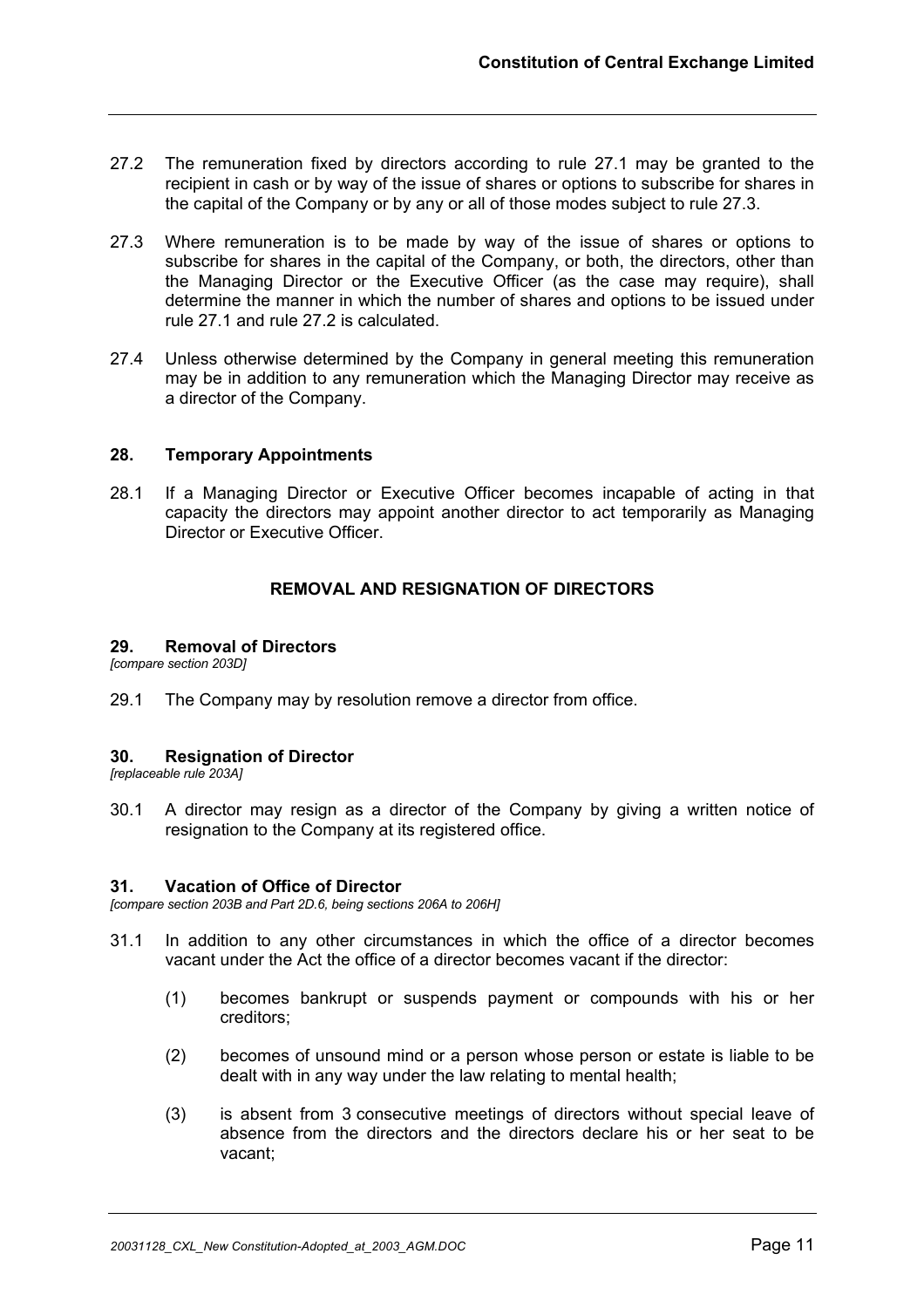- (4) ceases to be qualified as a director under rule 4;
- (5) fails to pay any call due on any shares held by him or her for 1 month or any further time the directors allow after the call is made;
- (6) being an Executive Officer ceases to be employed by the Company or a subsidiary or related body corporate of the Company;
- (7) becomes disqualified from being a director under the Act or any order made under the Act;
- (8) is removed by resolution in accordance with rule 29; or
- (9) resigns from office in accordance with rule 30.

## **DIRECTORS' INTERESTS**

#### **32. Prohibition on Being Present or Voting**

*[compare section 195]*

- 32.1 Each director must comply with section 195 of the Act in relation to being present and voting at a meeting of directors that considers a matter in which the director has a material personal interest. Subject to section 195 of the Act:
	- (1) a director may be counted in a quorum at a board meeting that considers, and may vote on, any matter in which that director has an interest;
	- (2) the Company may proceed with any transaction that relates to the interest and the director may participate in the execution of any relevant documents by or on behalf of the Company;
	- (3) the director may retain benefits under the transaction even though the director has an interest in the transaction; and
	- (4) the Company cannot avoid any transaction merely because of the existence of the interest.

If the interest is required to be disclosed pursuant to rule 33, rule 32.1(3) applies only if it is disclosed before the transaction is entered into.

#### **33. Director to Disclose Interests**

*[compare section 191]*

33.1 A director who has a material personal interest in a matter that relates to the affairs of the Company must give the other directors notice of the interest as soon as practicable after the director becomes aware of his or her interest in the matter and in the manner required by section 191(3) of the Act.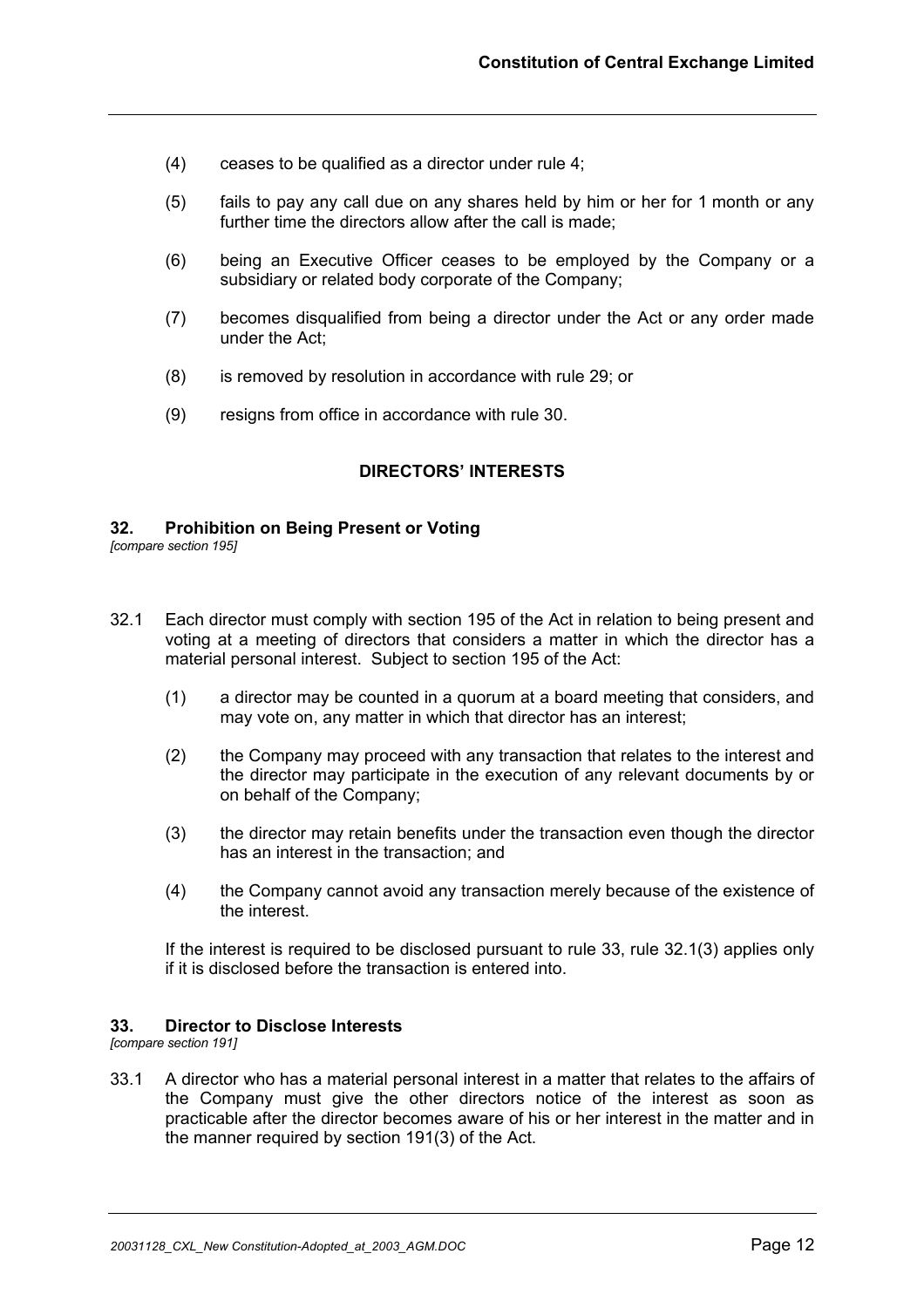33.2 The requirements of rule 33.1 are subject to the limitations and qualifications set out in section 191 of the Act.

## **34. Standing Notice of Interest**

*[compare section 192]* 

- 34.1 A director who has an interest in a matter may give the other directors standing notice of the nature and extent of the interest in the matter. The notice may be given at any time and whether or not the matter relates to the affairs of the Company at the time the notice is given.
- 34.2 A notice under rule 34.1 may be given:
	- (1) at a directors' meeting (either orally or in writing); or
	- (2) to the other directors individually in writing.
- 34.3 If the standing notice is given to the other directors individually in writing:
	- (1) the notice is effective when it has been given to every director; and
	- (2) the notice must be tabled at the next directors' meeting after it is given.
- 34.4 The director must ensure that the nature and extent of the interest is recorded in the minutes of the meeting at which the standing notice is given or tabled.

#### **35. Other Directorships and Shareholdings**

- 35.1 A director of the Company may be or become a director, officer, employee or member of any company promoted by the Company or in which the Company may be interested as a vendor, shareholder or otherwise and is not accountable for any reasonable benefits received as a director, officer, employee or member of the other company.
- 35.2 Subject to the Act:
	- (1) the directors of the Company may exercise the voting power conferred by the shares or other interest held by the Company in another company in favour of a resolution appointing themselves or any of them as directors or other officers of the other company;
	- (2) any director of the Company may vote at a meeting of directors of the Company in favour of a resolution that the Company exercises its voting power conferred by the shares or other interest held by the Company in the other company to appoint that director as a director or other officer of the other company;
	- (3) any director of the Company may be appointed as representative of the Company and may vote at a general meeting of the other company in favour of a resolution appointing that director as a director or other officer of the other company; and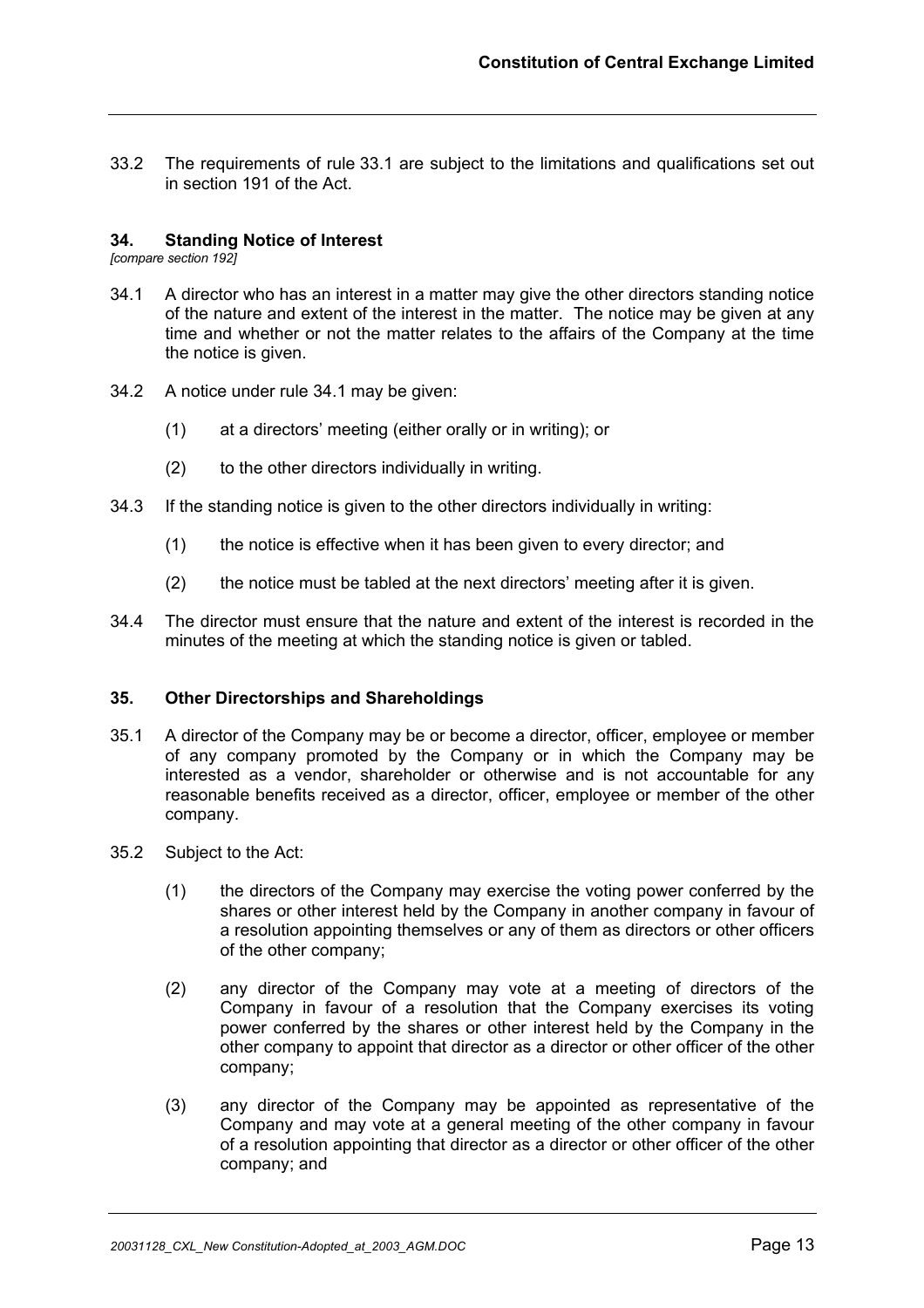(4) a director of the Company who is also a director of the other company may vote as a director of the other company in whatever manner he or she sees fit, including voting in favour of a resolution appointing the director to any other office in the other company and a resolution appointing any other directors of the Company as directors or other officers of the other company.

## **36. Operation of Listing Rules**

36.1 Rules 32 to 35 operate in addition to the Listing Rules.

## **37. Notification to ASX of Material Contracts**

37.1 Despite rules 32 to 35, while the Company is admitted to the Official List, where required by the Listing Rules the Company must advise ASX without delay of any material contract involving directors' interests, including the names of the parties to the contract, the name of the director (if not a party to the contract) interested in the contract, the particulars of the contract and the director's interests in the contract.

## **REMUNERATION OF DIRECTORS**

#### **38. Remuneration of Non Executive Directors**

*[compare replaceable rule 202A(1)]* 

- 38.1 The directors (other than the Executive Officers) are to be paid the remuneration that the Company determines by resolution.
- 38.2 The Company determines by resolution only the total remuneration to be paid to such directors, and the directors determine how the total remuneration is divided among them.
- 38.3 The remuneration of such directors accrues daily.
- 38.4 The expression "remuneration" in rule 38.1 does not include any amount which may be paid by the Company under rules 39, 41, 44, 45 or 50.

#### **39. Payment of Expenses**

*[compare replaceable rule 202A(2)]* 

- 39.1 The Company may also pay the directors' travelling and other expenses that they properly incur:
	- (1) in attending directors' meetings or any meetings of committees of directors;
	- (2) in attending any general meetings of the Company; and
	- (3) in connection with the Company's business.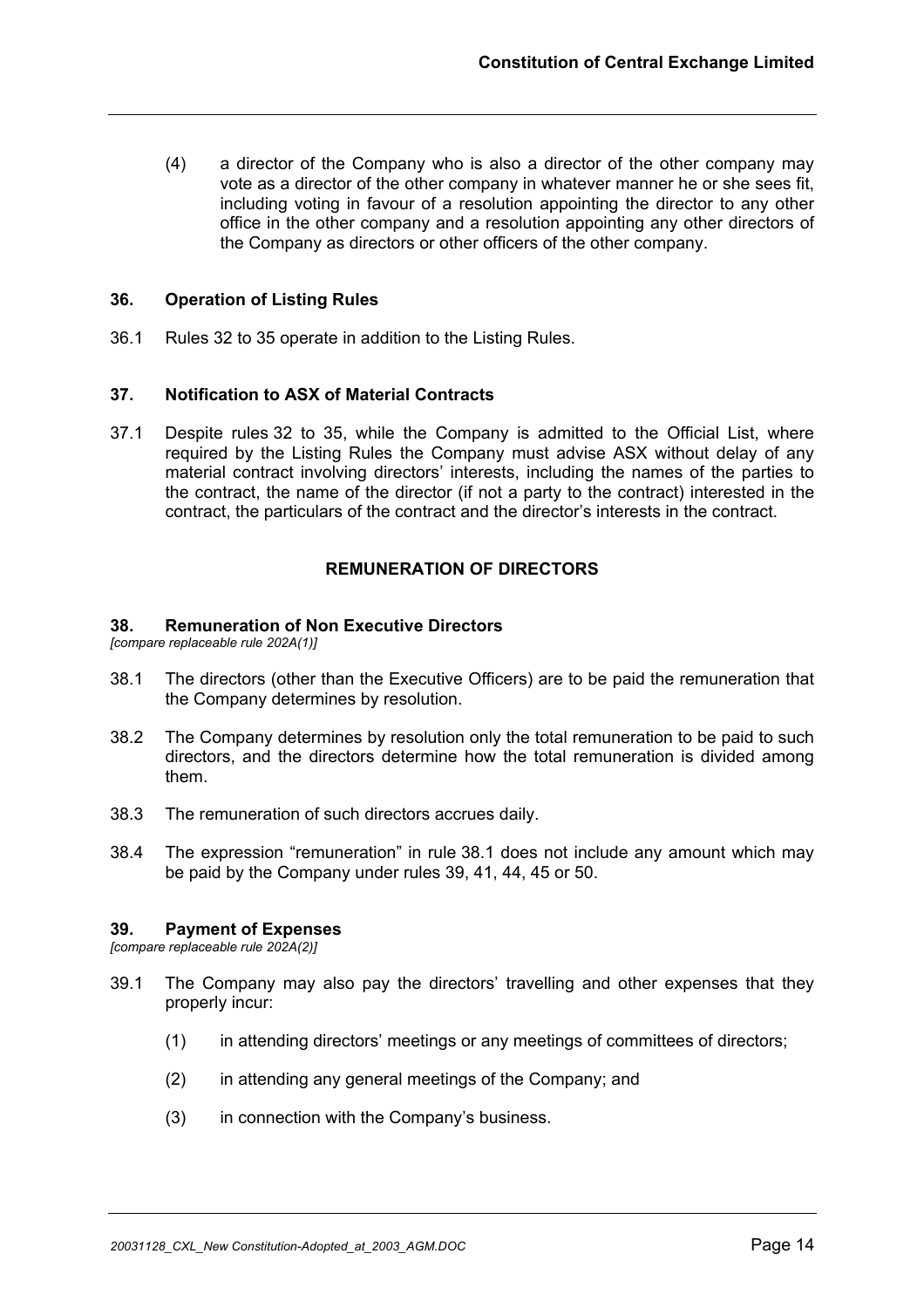## **40. Information about Directors' Remuneration**

*[compare section 202B]* 

40.1 If required by the Act, the Company must comply with a direction by members to disclose the remuneration paid to each director by the Company (whether paid to the director in his or her capacity as a director or another capacity).

#### **41. Payment for Extra Services**

- 41.1 Subject to the Act, any director called upon to:
	- (1) perform extra services; or
	- (2) undertake any executive or other work for the Company beyond his or her general duties;

may be remunerated either by a fixed sum or a salary as determined by the directors.

41.2 Remuneration under rule 41.1 may be either in addition to or in substitution for the director's share in the remuneration provided by rules 27 and 38.

#### **42. Increases in Remuneration**

- 42.1 The Company must not increase the total amount of directors' remuneration payable by it without the members' approval by ordinary resolution at a general meeting.
- 42.2 The notice convening the general meeting at which any increase is to be proposed must comply with the Listing Rules and include the amount of the increase and the maximum amount that may be paid to the directors as a whole.
- 42.3 This rule does not apply to the salary of an Executive Officer or Managing Director.

#### **43. Cancellation, Suspension, Reduction or Postponement**

43.1 The Company may by resolution cancel, suspend, reduce or postpone payment of any remuneration of any director.

## **44. Effect of Cessation of Office**

*[contrast section 211(3)]*

- 44.1 With the approval of the Company in general meeting the directors may:
	- (1) upon a director ceasing to hold office; or
	- (2) at any time after a director ceases to hold office

whether by retirement or otherwise, pay to:

(3) the former director; or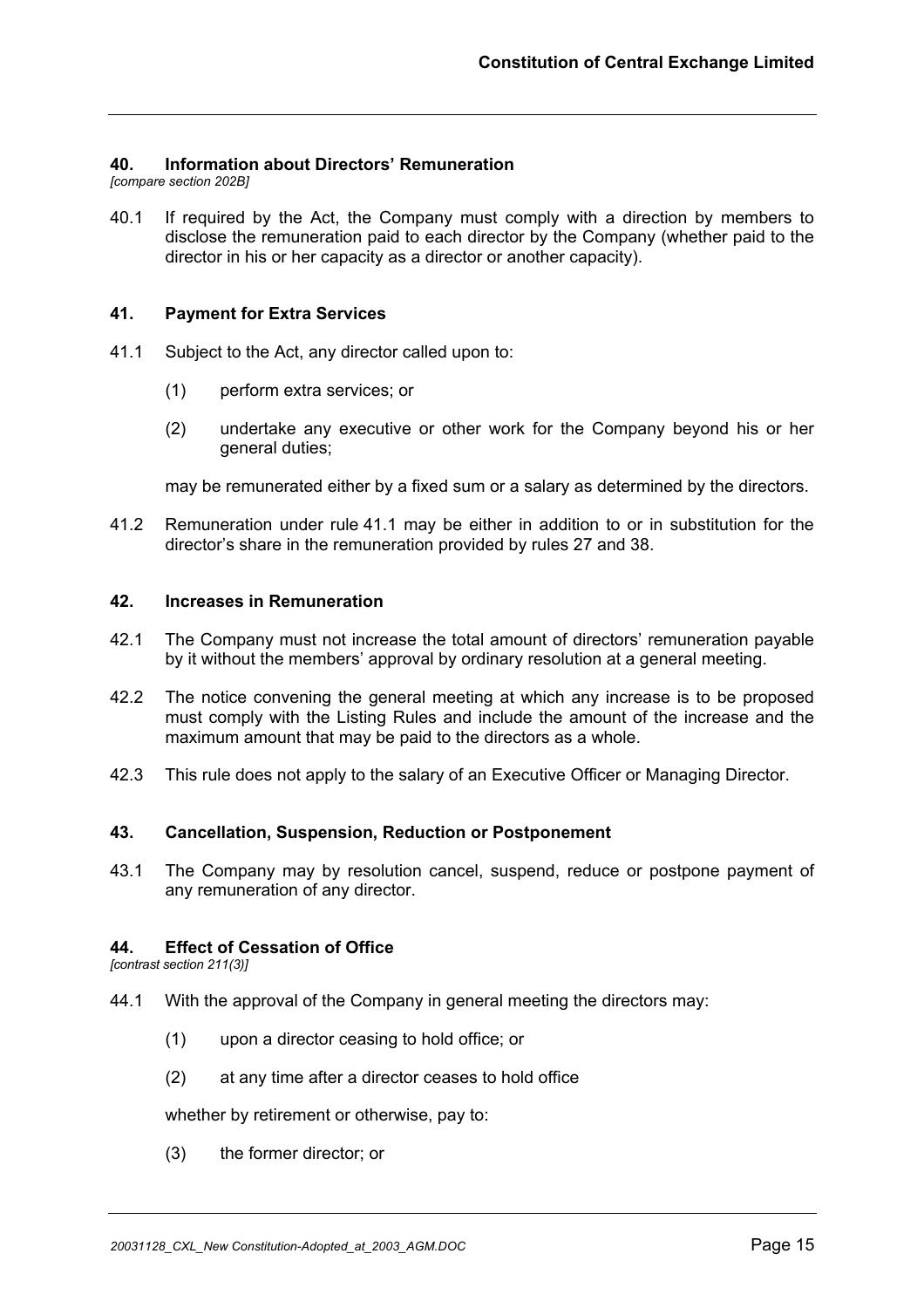(4) any of the legal personal representatives or dependants of the former director in the case of death

a lump sum in respect of past services of the director of an amount not exceeding the amount either permitted by the Act or Listing Rules.

- 44.2 The Company may contract with any director to secure payment of the lump sum to the director, his or her legal personal representatives or dependants or any of them, unless prohibited by the Act or the Listing Rules.
- 44.3 A determination made by the directors in good faith that a person is or was at the time of the death of a director a dependent of the director is conclusive for all purposes of rule 44.1.
- 44.4 The directors may, on the death of a non-executive director who at the date of his or her death had been a director for a continuous period of at least 5 years, pay to the legal personal representative of that deceased director an amount not exceeding the total emoluments of that deceased director in the 3 years immediately preceding his or her death.

## **45. Payment of Superannuation Contributions**

*[compare section 211(3)]* 

45.1 The Company may also pay the directors superannuation contributions of an amount necessary to meet the minimum level of superannuation contributions required under any applicable legislation to avoid any penalty, charge, tax or impost.

#### **46. Financial Benefit**

*[compare Chapter 2E – sections 208 and following]*

- 46.1 A director must ensure that the requirements of the Act are complied with in relation to any financial benefit given by the Company to the director or to any other related party of the director.
- 46.2 The Company must not make loans to directors or provide guarantees or security for obligations undertaken by directors except as may be permitted by the Act.

## **SECRETARY**

*[compare Part 2D.4 being sections 204A to 204G]* 

## **47. Appointment of Secretary**

*[compare section 204A]*

- 47.1 The directors must, in accordance with the Act, appoint 1 or more secretaries.
- 47.2 The directors may appoint a person as an acting secretary or as a temporary substitute for a secretary.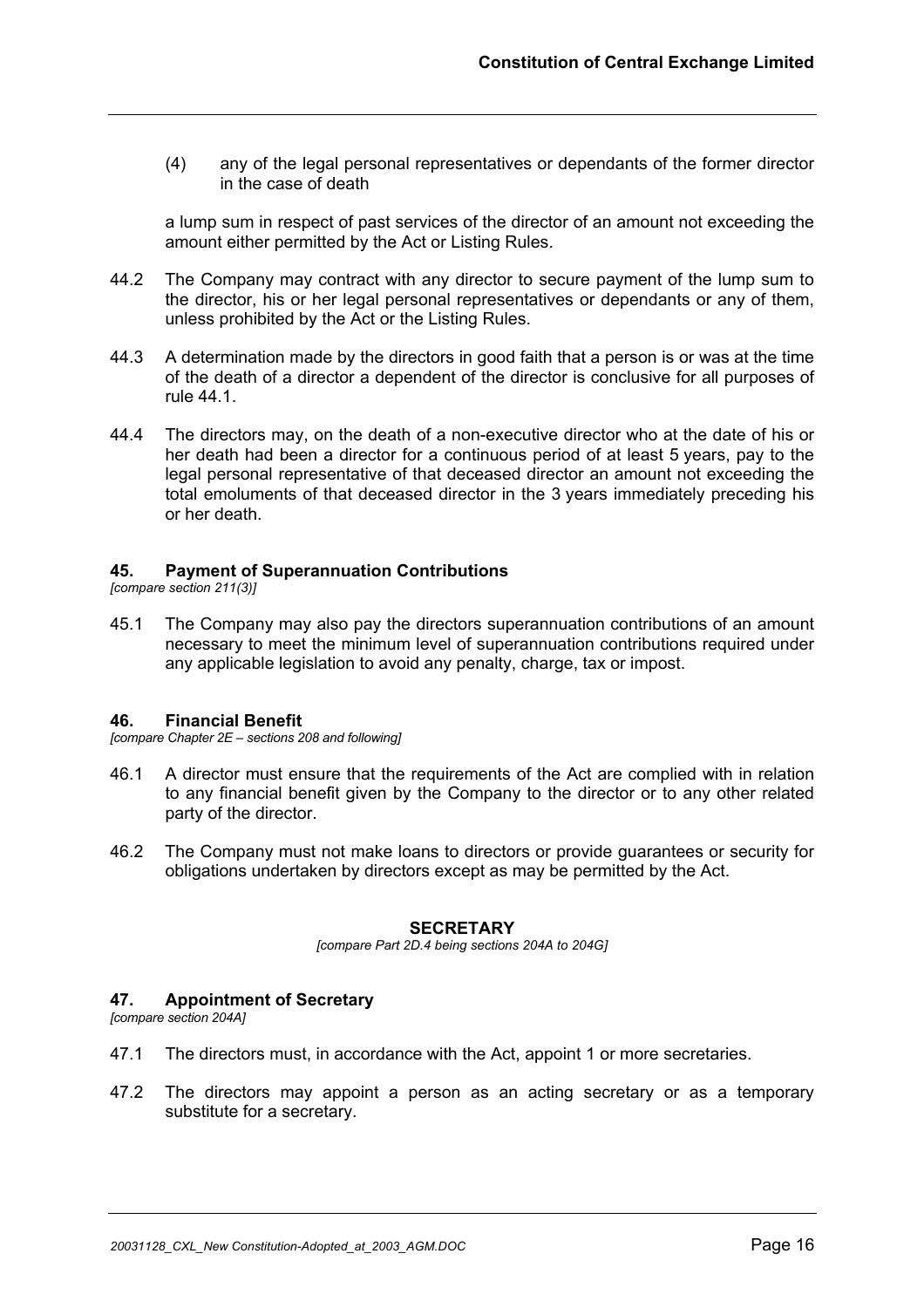## **48. Terms of Office of Secretary**

*[compare section 204D]*

48.1 A secretary of the Company holds office on the terms and conditions (including as to remuneration) that the directors determine.

## **INDEMNITY AND INSURANCE**

#### **49. Indemnity**

*[compare section 199A]*

- 49.1 To the extent permitted by the Act, the Company may indemnify:
	- (1) every person who is or has been an officer of the Company; and
	- (2) where the board of directors considers it appropriate to do so, any person who is or has been an officer of a related body corporate of the Company;

against any liability incurred by that person in his or her capacity as an officer of the Company or of the related body corporate (as the case may be).

- 49.2 In accordance with section 199A of the Act, the Company must not indemnify a person against:
	- (1) any of the following liabilities incurred as an officer of the Company:
		- (a) a liability owed to the Company or a related body corporate;
		- (b) a liability for a pecuniary penalty order under section 1317G of the Act or a compensation order under section 1317H of the Act; or
		- (c) a liability that is owed to someone other than the Company or a related body corporate and did not arise out of conduct in good faith; or
	- (2) legal costs incurred in defending an action for a liability incurred as an officer of the Company if the costs are incurred:
		- (a) in defending or resisting proceedings in which the person is found to have a liability for which they could not be indemnified under rule 49.2(1);
		- (b) in defending or resisting criminal proceedings in which the person is found guilty;
		- (c) in defending or resisting proceedings brought by the Australian Securities and Investments Commission or a liquidator for a court order if the grounds for making the order are found by the Court to have been established; and
		- (d) in connection with proceedings for relief to the person under the Act, in which the Court denies the relief.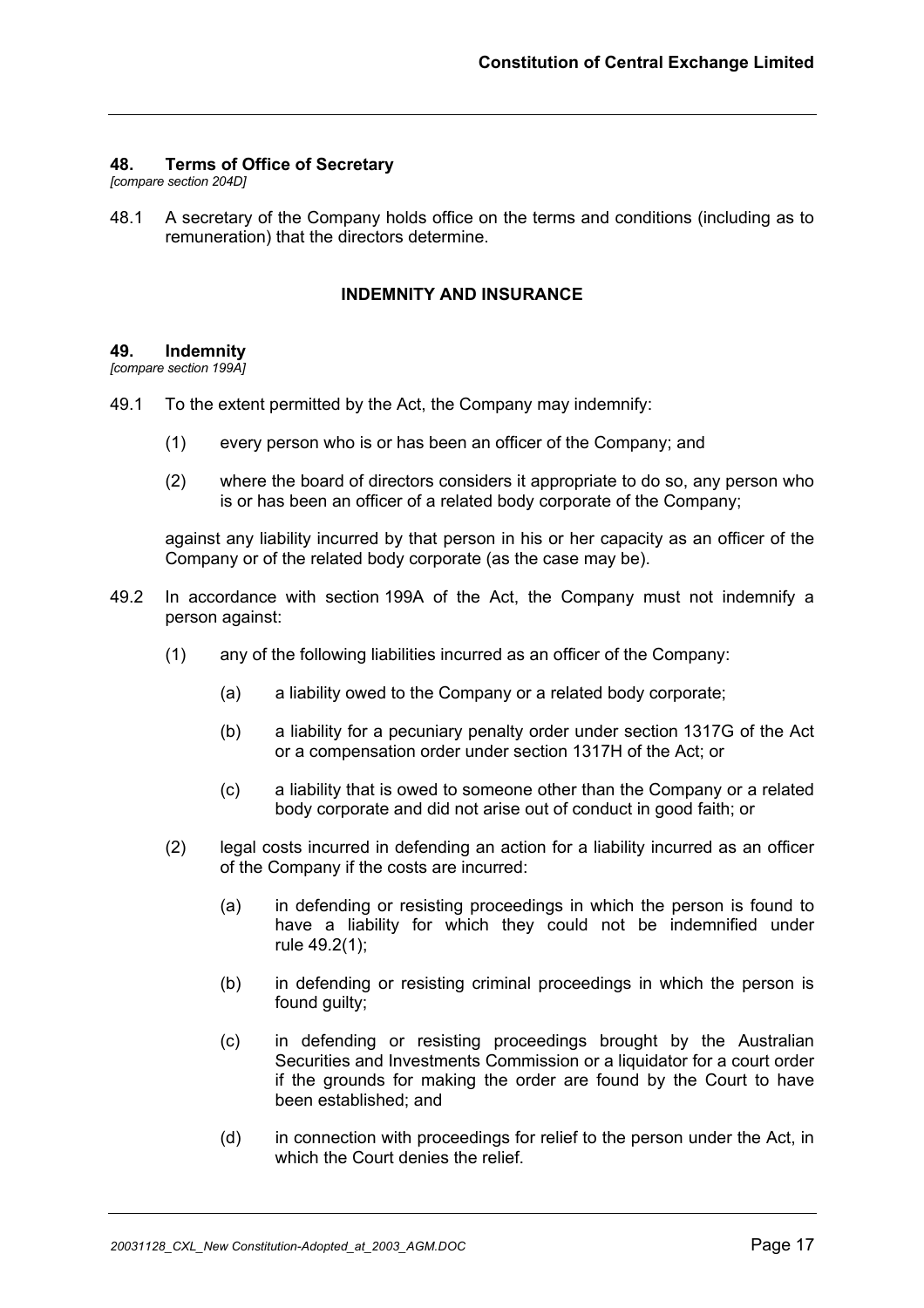Rule 49.2(2)(c) does not apply to costs incurred in responding to actions taken by the Australian Securities and Investments Commission or a liquidator as part of an investigation before commencing proceedings for the court order.

- (3) For the purposes of rule 49.2(2) the outcome of proceedings is the outcome of the proceedings and any appeal in relation to the proceedings.
- 49.3 An officer must:
	- (1) give notice to the Company promptly on becoming aware of any Claim against the officer that may give rise to a right to be indemnified by the Company;
	- (2) take such action as the Company reasonably requests to avoid, dispute, resist, appeal against, compromise or defend any Claim or any adjudication of a Claim;
	- (3) not make any admission of liability in respect of or settle any Claim without the prior written consent of the Company;
	- (4) allow the Company or its insurers to assume the conduct, negotiation or defence of any Claim and, on request by the Company, render all reasonable assistance and co-operation to the Company or its insurers in the conduct of any Claim, including giving the Company or its insurers any document, authority or direction that the Company or its insurers may reasonably require for the prosecution or advancement of any counterclaim or cross-claim;
	- (5) on request by the Company or its insurers, do everything necessary or desirable which the Company reasonably requests to enable the Company or its insurers (so far as it is possible) to be subrogated to and enjoy the benefits of the officer's rights in relation to any counterclaim or cross-claim or any claims against any third party and render such assistance as may be reasonably requested by the Company or its insurers for that purpose; and
	- (6) notify any Claim to an insurer or any other person who may be liable to indemnify the officer in respect of that Claim and promptly take all reasonable steps to enforce all the officer's rights against the insurer or other person.
- 49.4 In rule 49.3 "**Claim**" means:
	- (1) any writ, summons, cross-claim, counterclaim, application or other originating legal or arbitral process against an officer as such an officer;
	- (2) any hearing, complaint, inquiry, investigation, proceeding or application commenced or originating against an officer as that officer; or
	- (3) any written or oral demand or threat that might result in the officer reasonably believing that any such process, hearing, complaint, inquiry, investigation, proceeding or application referred to in rule 49.4(1) or 49.4(2) may be initiated.
- 49.5 If an officer of the Company becomes personally liable for the payment of any sum primarily due from the Company, and the officer may be indemnified under rule 49.1, the directors may, despite the interest (if any) of the directors or any of them, execute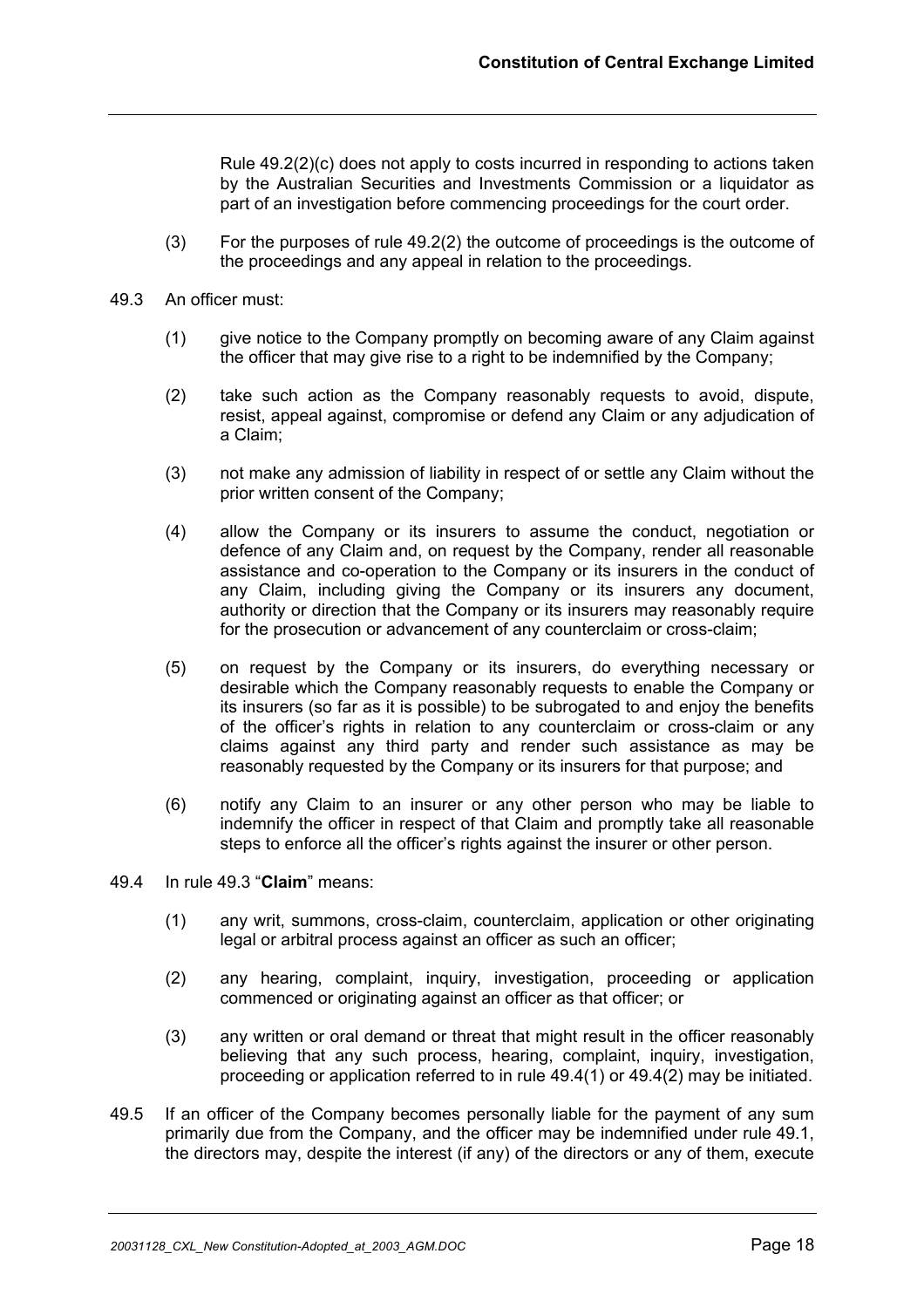or cause to be executed a mortgage, charge or security over or affecting the whole or any part of the assets or undertaking of the Company by way of indemnity to secure the officer so becoming liable from any loss in respect of that liability.

#### **50. Insurance**

*[compare section 199B]*

- 50.1 The Company may pay or agree to pay a premium in respect of a contract insuring a person who is or has been an officer of the Company or a related body corporate of the Company against any liability incurred by the person as an officer of the Company or a related body corporate except a liability (other than one for legal costs) arising out of:
	- (1) conduct involving a wilful breach of duty in relation to the Company; or
	- (2) a contravention of section 182 or 183 of the Act.

## **51. Director Voting on Contract of Indemnity or Insurance**

*[compare section 191 and 195]*

51.1 Despite anything in this constitution, a director is not precluded from voting in respect of any contract or proposed contract of indemnity or insurance, merely because the contract indemnifies or insures or would indemnify or insure the director against a liability incurred by the director as an officer of the Company or of a related body corporate.

#### **52. Liability**

52.1 An officer of the Company is not liable for the act, neglect or default of any other officer or for joining in any act or for any other loss, expense or damage which arises in the execution of the duties of his or her office unless it arises through his or her own gross negligence, default, breach of duty or breach of trust.

## **53. Meaning of "Officer"**

53.1 For the purposes of rules 49, 50, 51 and 52, "**officer**" means a director, secretary, executive officer or a member of a local board or agency appointed under rule 22.2.

## **INSPECTION OF RECORDS**

#### **54. Rights of Inspection**

*[compare replaceable rule 247D and sections 173, 247A and 251B]*

54.1 The directors of the Company, or the Company by a resolution passed at a general meeting, may authorise a member to inspect books of the Company.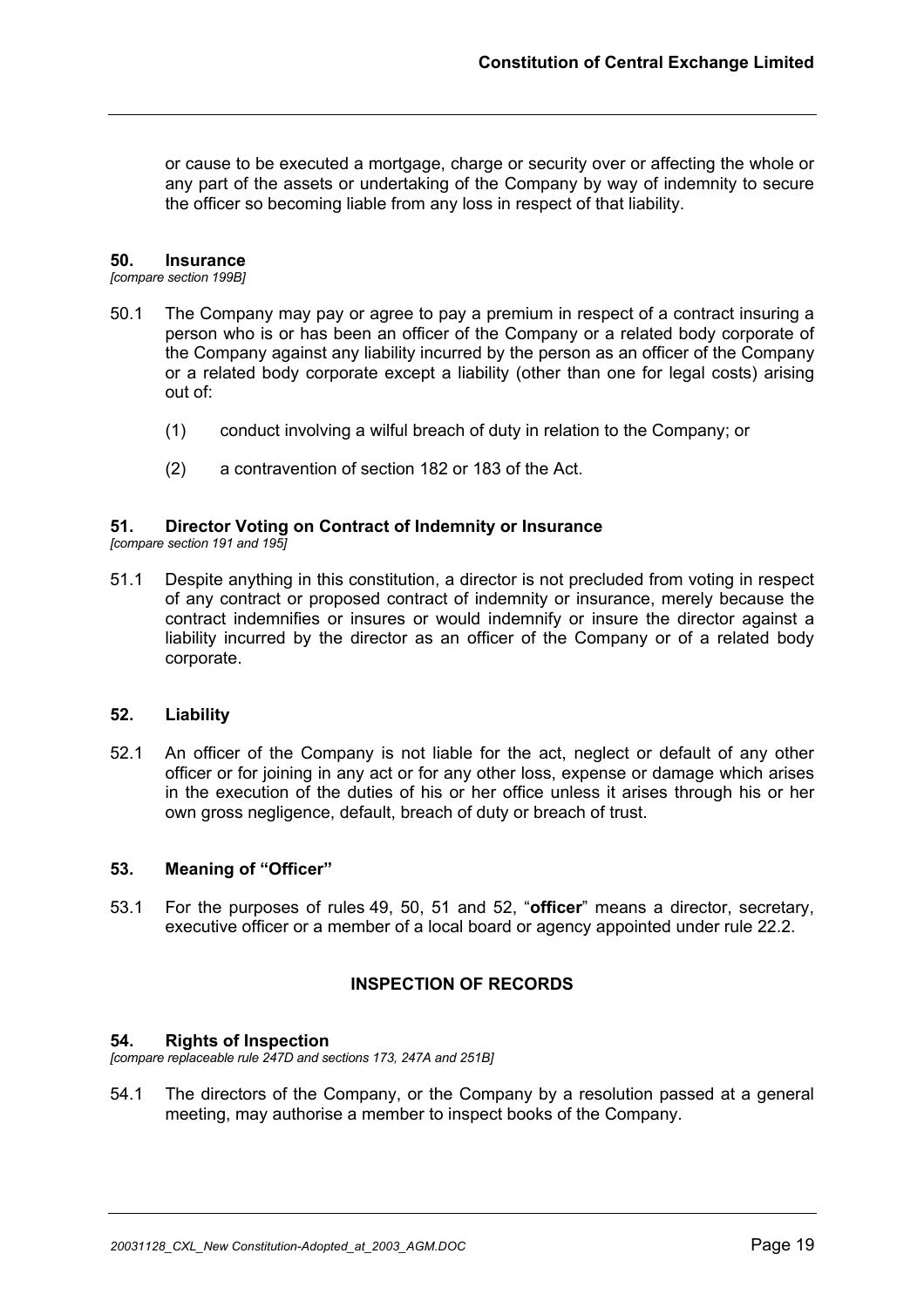54.2 A member other than a director does not have the right to inspect any document of the Company, other than the minute books for the meetings of its members and for resolutions of members passed without meetings, except as provided by law or authorised by the directors or by the Company in general meeting.

## **55. Confidential Information**

55.1 Except as provided by the Act, no member (not being a director) is entitled to require or receive any information concerning the business, trading or customers of the Company or any trade secret, secret process or other confidential information of or used by the Company.

## **DIRECTORS' MEETINGS**

*[compare sections 248A to 248G]*

## **56. Circulating Resolutions**

*[compare replaceable rule 248A]*

- 56.1 A copy of every circulating resolution must be given to each director and alternate director except that it is not necessary to give a copy of the circulating resolution to any director who:
	- (1) has been given special leave of absence; or
	- (2) is absent from Australia and has not left a facsimile number or other contact details acceptable to the directors at which he or she may be given a copy of the circulating resolution.
- 56.2 A copy of a circulating resolution must be given either in writing, by facsimile, electronic mail or any other means of written communication.
- 56.3 Subject to complying with rules 56.1 and 56.2, the directors may pass a resolution without a directors' meeting being held if the majority of directors entitled to vote on the resolution sign a document containing a statement that they are in favour of the resolution set out in the document provided always that the number of directors who sign the document must not be less than that set by rule 63.1.
- 56.4 Separate copies of a document may be used for signing by directors if the wording of the resolution and statement is identical in each copy.
- 56.5 The resolution is passed when the last director required to obtain a majority signs.
- 56.6 A facsimile addressed to or received by the Company and purporting to be signed or sent by a director for the purpose of this rule 56 must be treated as a document in writing signed by that director.
- 56.7 In this rule 56 a reference to a director does not include a reference to an alternate director whose appointor has signed the document, but an alternate director may sign the document in the place of his or her appointor.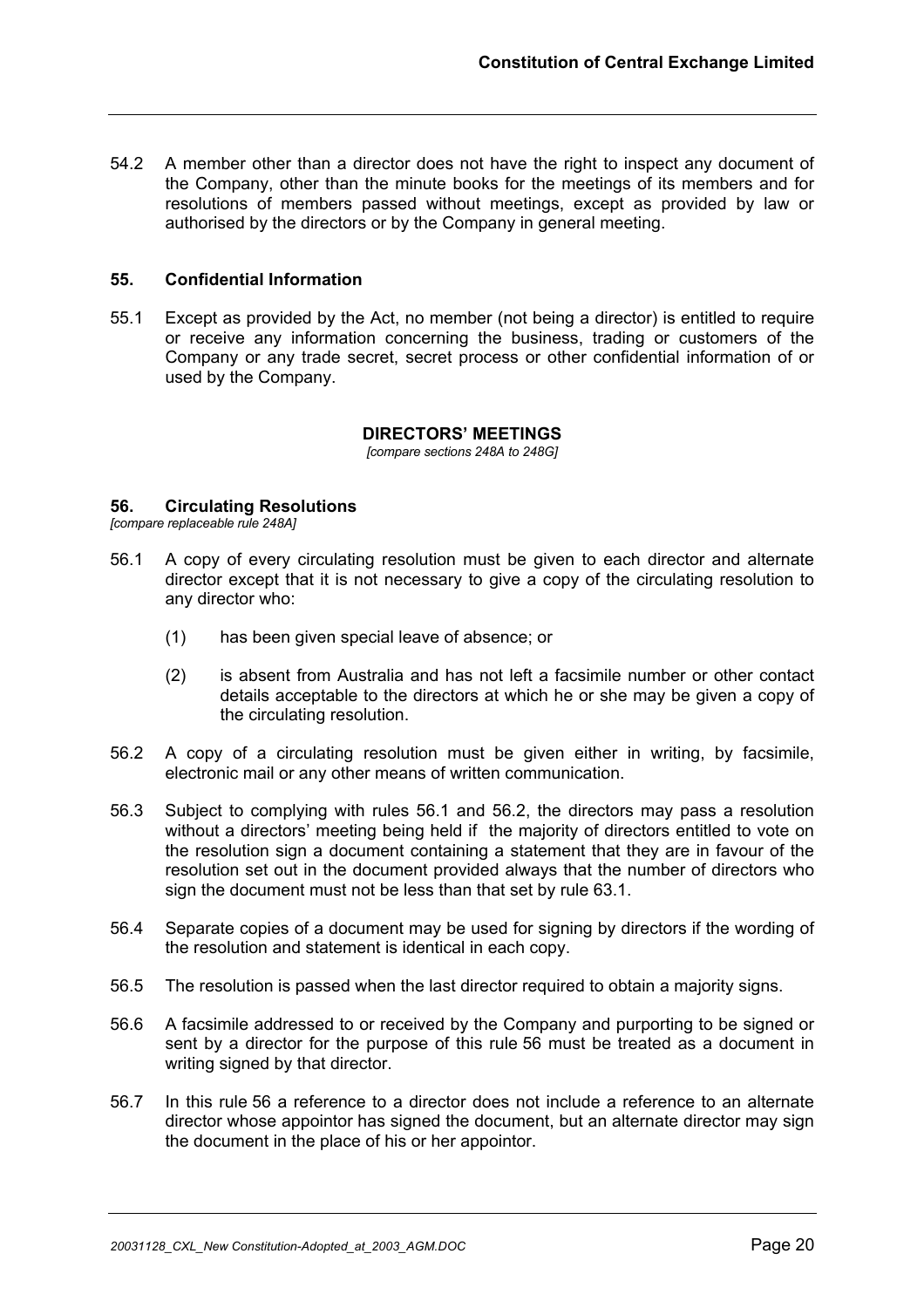## **57. Meetings of Directors**

57.1 The directors may meet together for the dispatch of business and adjourn and otherwise regulate their meetings as they see fit.

#### **58. Calling Directors' Meetings**

*[compare replaceable rule 248C]*

58.1 A director may at any time, and a secretary must on the requisition of a director, call a meeting of the directors.

#### **59. Notice of Meeting**

*[compare replaceable rule 248C]*

- 59.1 Reasonable notice of every directors' meeting must be given to each director and alternate director except that it is not necessary to give notice of a meeting of directors to any director who:
	- (1) has been given special leave of absence; or
	- (2) is absent from Australia and has not left a facsimile number or other contact details acceptable to the directors at which he or she may be given notice.
- 59.2 A notice of a meeting of directors may be given in writing or orally, by facsimile, telephone, electronic mail or any other means of communication.

#### **60. Waiver of Notice**

60.1 All resolutions of the directors passed at a meeting where a quorum is present but where notice of meeting has not been given to each director, or any act carried out under any of the resolutions, is as valid as if notice of meeting had been given to all directors if each director to whom notice was not given subsequently agrees to waive the notice.

#### **61. Technology Meeting of Directors**

*[compare section 248D]*

- 61.1 A directors' meeting may be held using telephone or, if consented to by all directors, other technology. The consent may be a standing one. A director may only withdraw the consent within a reasonable period before the meeting.
- 61.2 If a directors' meeting is held using any technology and all the directors take part in the meeting, they must be treated as having consented to the use of the technology for that meeting.
- 61.3 The following provisions apply to a technology meeting:
	- (1) each of the directors taking part in the meeting must be able to hear and be heard by each of the other directors taking part in the meeting; and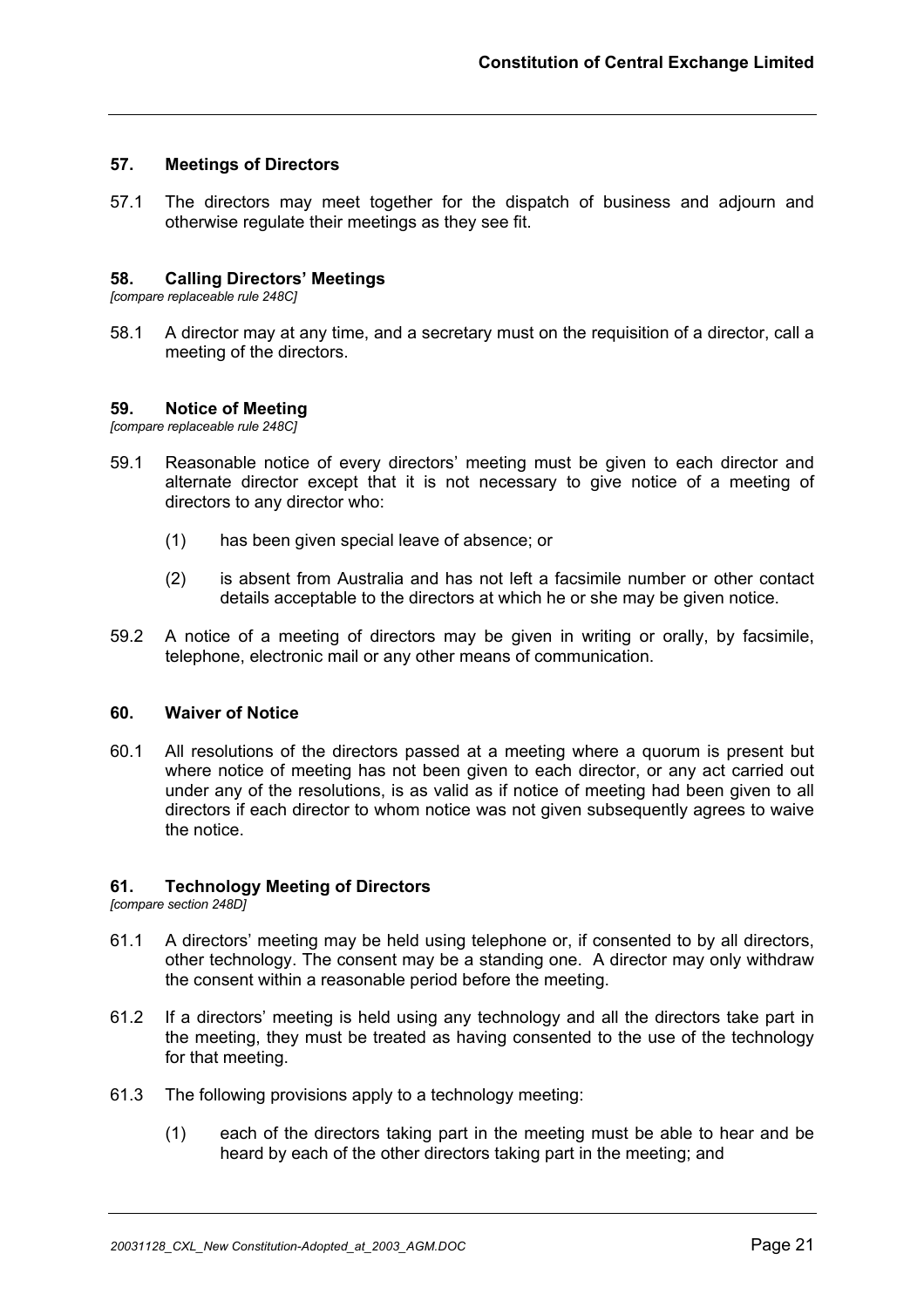- (2) at the commencement of the meeting each director must announce his or her presence to all the other directors taking part in the meeting.
- 61.4 If the secretary is not present at a technology meeting 1 of the directors present or another person nominated by them present at the meeting must take minutes of the meeting.
- 61.5 A director may not leave a technology meeting by disconnecting his or her link to the meeting unless that director has previously notified the chair of the meeting.
- 61.6 A director is conclusively presumed to have been present and to have formed part of a quorum at all times during a technology meeting unless that director has previously obtained the express consent of the chair to leave the meeting.

## **62. Chairing Directors' Meetings**

*[compare replaceable rule 248E]*

- 62.1 The directors may elect a director to chair their meetings. The directors may determine the period for which the director is to be the chair.
- 62.2 The directors must elect a director present to chair a meeting, or part of it, if:
	- (1) a director has not already been elected to chair the meeting; or
	- (2) a previously elected chair is not present within 10 minutes after the time appointed for the holding of the meeting or is unwilling to act for the meeting or the part of the meeting.
- 62.3 The directors may appoint a deputy chair who in the absence of the chair at a meeting of the directors may exercise all the powers and authorities of the chair.

#### **63. Quorum**

*[compare replaceable rule 248F]*

- 63.1 The quorum for a directors' meeting is 2 directors entitled to vote or a greater number determined by the directors. The quorum must be present at all times during the meeting.
- 63.2 An alternate director is counted in a quorum at a meeting at which the director who appointed the alternate is not present (so long as the alternate is, under the law relating to directors' interests, entitled to vote).

#### **64. Passing of Directors' Resolutions**

*[compare replaceable rule 248G]*

64.1 A resolution of the directors must be passed by a majority of the votes cast by directors entitled to vote on the resolution.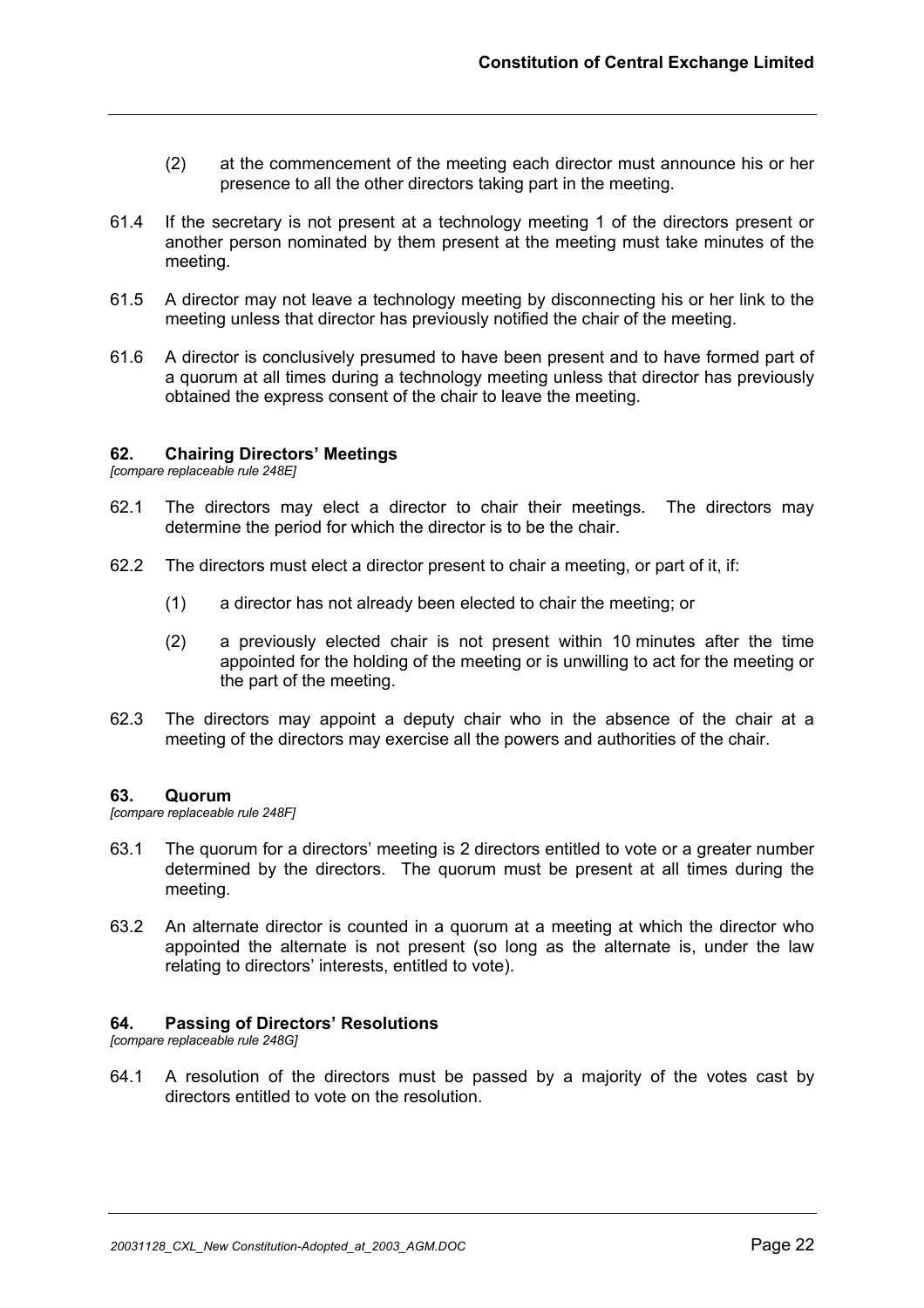- 64.2 The chair has a casting vote if necessary in addition to any vote he or she has as a director. The chair has a discretion both as to whether or not to use the casting vote and as to the way in which it is used.
- 64.3 Where:
	- (1) 2 directors entitled to vote form a quorum, and at a meeting only that quorum is present; or
	- (2) only 2 of the directors who are present are entitled to vote on a question at a meeting;

the chair does not have a casting vote.

64.4 A person who is an alternate director is entitled (in addition to his or her own vote if he or she is a director) to 1 vote on behalf of each director whom he or she represents as an alternate director at the meeting and who is not present at the meeting.

#### **65. Restriction on Voting**

65.1 A director is not entitled to be present in person or by an alternate director or to vote at a meeting of directors or to be counted in a quorum if and so long as he or she has failed to pay any call to the Company on shares held by him or her after the date upon which the payment should have been made.

#### **MEETINGS OF MEMBERS**

#### **66. Circulating Resolutions**

*[compare section 249A]*

- 66.1 This rule 66 applies to resolutions which the Act, or this constitution, requires or permits to be passed at a general meeting, except a resolution under section 329 of the Act to remove an auditor.
- 66.2 The Company may pass a resolution without a general meeting being held if all the members entitled to vote on the resolution sign a document containing a statement that they are in favour of the resolution set out in the document. If a share is held jointly, each of the joint members must sign.
- 66.3 Separate copies of a document may be used for signing by members if the wording of the resolution and statement is identical in each copy.
- 66.4 The resolution is passed when the last member signs.
- 66.5 If the Company receives by facsimile transmission a copy of a document referred to in this rule 66 it is entitled to assume that the copy is a true copy.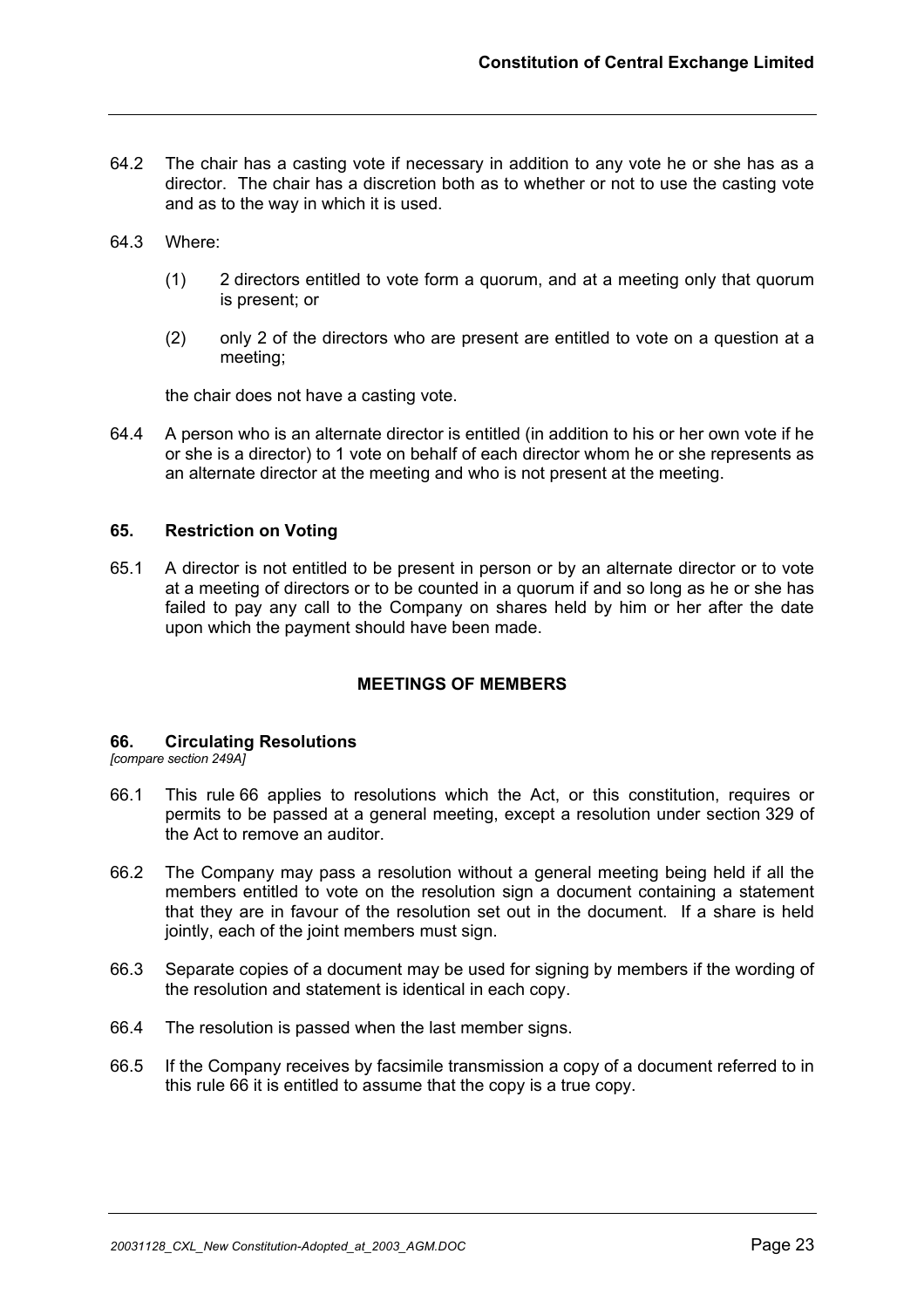## **67. Calling of General Meeting**

*[compare sections 249CA and 249D]*

- 67.1 A director may call a meeting of the Company's members.
- 67.2 Except as permitted by law, a general meeting, to be called the "**annual general meeting**", must be held at least once in every calendar year.
- 67.3 Except as provided in the Act no member or members may call a general meeting.

#### **68. Amount of Notice of Meeting**

*[compare section 249HA]*

68.1 At least 28 days' notice of a general meeting must be given in writing to those persons who are entitled to receive notices from the Company.

## **69. Persons Entitled to Notice of General Meeting**

*[compare sections 249J(1) and 249K, and replaceable rule 249J(2)]*

- 69.1 Written notice of a meeting of the Company's members must be given individually to:
	- (1) each member entitled to vote at the meeting;
	- (2) each director;
	- (3) the Company's auditor; and
	- (4) subject to rule 70.1, every person entitled to a share in consequence of the death or bankruptcy of a member who, but for his or her death or bankruptcy, would be entitled to receive notice of the meeting.
- 69.2 No other person is entitled to receive notice of general meetings.
- 69.3 If a share is held jointly, then unless the share is the only issued share in the Company, notice need only be given to 1 of the members, being the joint member named first in the Register.

#### **70. Notice upon Transmission**

- 70.1 A person entitled to a share in consequence of the death or bankruptcy of a member is not entitled to notice of meetings until the person has produced all information as to the person's entitlement that the directors properly require.
- 70.2 A notice may be given by the Company to a person entitled to a share in consequence of the death or bankruptcy of a member:
	- (1) by serving it on the person personally; or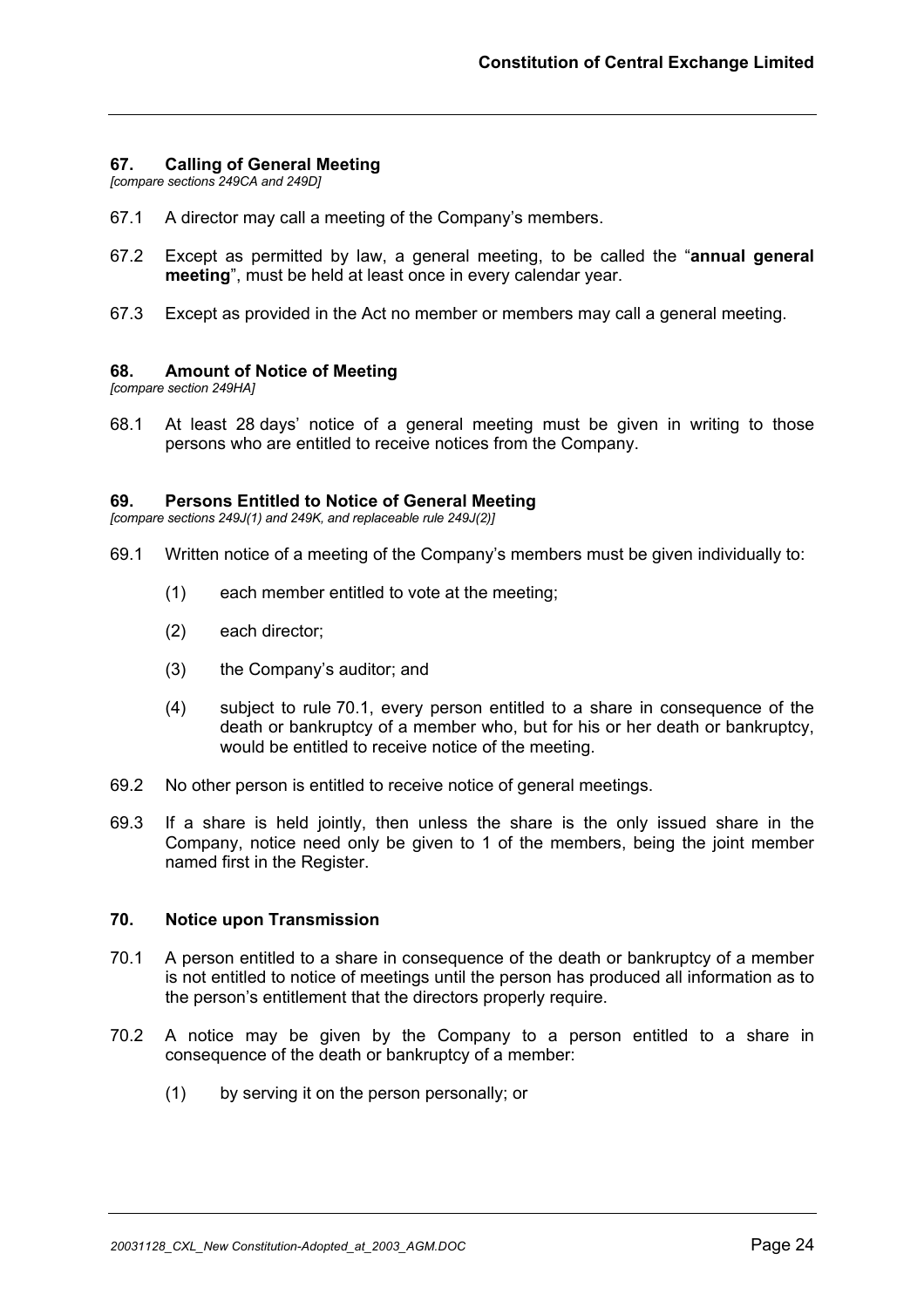- (2) by sending it to the person by post addressed to the person by name, or by the title of representative of the deceased or assignee of the bankrupt, or by any like description:
	- (a) at the address (if any) in Australia supplied for the purpose by the person; or
	- (b) if an address has not been supplied, at the address to which the notice might have been sent if the death or bankruptcy had not occurred.

## **71. How Notice is Given**

*[compare section 249J(3)]*

- 71.1 The Company may give the notice of meeting to a member:
	- (1) personally;
	- (2) by sending it by post to the address for the member in the Register or the alternative address (if any) nominated by the member; or
	- (3) by sending it to the facsimile number or electronic address (if any) nominated by the member.

## **72. When Notice is Given**

*[compare replaceable rule 249J(4)]*

- 72.1 A notice of meeting sent by post is taken to be given on the next business day after it is posted.
- 72.2 Except as provided by rule 72.3, a notice of meeting sent by facsimile, or other electronic means, is taken to be given on the business day after it is sent.
- 72.3 Service by facsimile or electronic mail is not effective if:
	- (1) in the case of service by facsimile, the Company's facsimile machine issues a transmission report which shows that the transmission was unsuccessful;
	- (2) in the case of service by electronic mail, the Company's computer reports that delivery has failed; or
	- (3) in either case, the addressee notifies the Company immediately that the notice was not fully received in a legible form.
- 72.4 A certificate signed by any manager, secretary or other officer of the Company that the notice was posted or given in accordance with this rule 72 is conclusive evidence of the matter.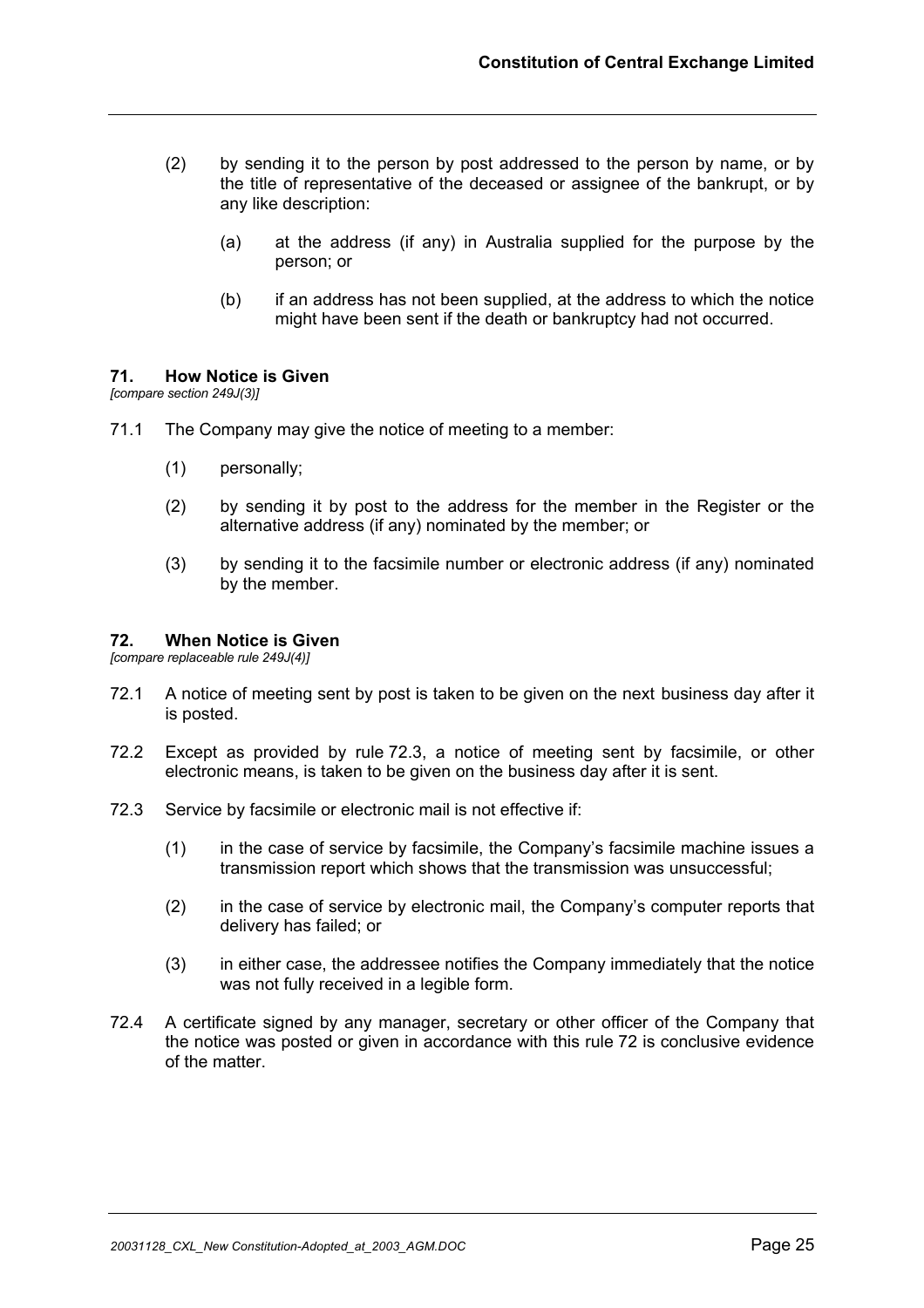## **73. Period of Notice**

73.1 Subject to the Act and this constitution where a specified number of days' notice or notice extending over any period is required to be given, the day of service is excluded, and the day upon which the notice expires is included.

## **74. Contents of Notice**

*[compare section 249L]*

- 74.1 A notice of a general meeting must:
	- (1) set out the place, date and time for the meeting (and, if the meeting is to be held in 2 or more places, the technology that will be used);
	- (2) state the general nature of the meeting's business;
	- (3) if a special resolution is to be proposed at the meeting, set out an intention to propose the special resolution and state the resolution; and
	- (4) contain a statement setting out the following information:
		- (a) that the member has a right to appoint a proxy;
		- (b) that the proxy need not be a member of the Company; and
		- (c) that a member who is entitled to cast 2 or more votes may appoint 2 proxies and may specify the proportion or number of votes each proxy is appointed to exercise.
- 74.2 If at the time notice of a general meeting is given the Company is admitted to the Official List, the Company must notify ASX of:
	- (1) the date of a meeting at which directors are to be elected, at least 5 business days before the closing date for receipt of nominations for election to the office of director; and
	- (2) the contents of any prepared announcement (including any prepared address by the chair) that will be delivered at a meeting of members, no later than the start of the meeting.
- 74.3 A notice must comply with any Listing Rule requirement for notices.

## **75. Constructive Notice**

75.1 Every person who by operation of law, transfer or any other means becomes entitled to any share is bound by every notice in respect of the share which, before his or her name and address is entered on the Register, has been duly given to the person from whom he or she derives title or to any previous holder of the share.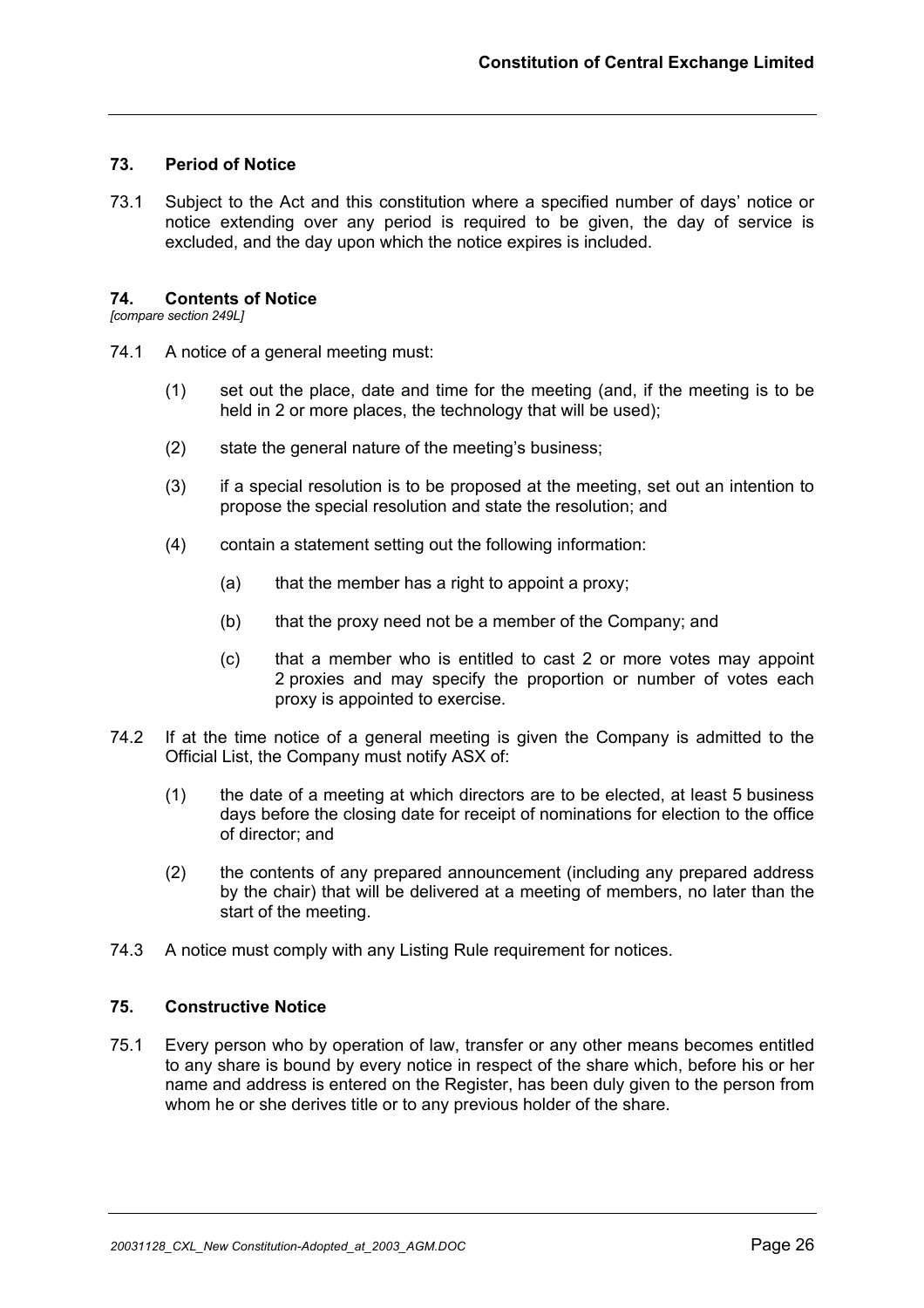## **76. Notice of Adjourned Meeting**

*[replaceable rule 249M]*

76.1 When a meeting is adjourned, new notice of the resumed meeting must be given if the meeting is adjourned for 1 month or more.

## **77. Accidental Omission to Give Notice**

*[compare section 1322(3)]*

77.1 The accidental omission to give notice of any general meeting to or the non-receipt of the notice by any person entitled to receive notice of a general meeting under this constitution or the accidental omission to advertise (if necessary) the meeting does not invalidate the proceedings at or any resolution passed at the meeting.

## **78. Cancellation of General Meeting**

- 78.1 Subject to rule 78.2, the directors may, by advertisement published in a national newspaper (and any other location the directors see fit based on the residence of shareholders on the Register), on or before the day of a proposed general meeting, cancel a proposed general meeting convened by them.
- 78.2 Where a proposed general meeting was requisitioned by shareholders pursuant to the Act, that meeting may only be cancelled by the directors pursuant to rule 78.1 if a written notice of withdrawal of the requisition signed by a majority in number of the requisitioning members has been deposited at the registered office of the Company.
- 78.3 The directors may, by advertisement published in a national newspaper (and any other location the directors see fit based on the residence of shareholders on the Register), on or before the day of a proposed general meeting called by members under the Act, cancel the meeting with the consent in writing of a majority of the members calling it.

## **79. Postponement of General Meeting**

- 79.1 The directors may, by advertisement published in a national newspaper (and any other location the directors see fit based on the residence of shareholders on the Register), on or before the day of a proposed general meeting, postpone a proposed general meeting from time to time (for a period not exceeding 1 month) or vary the venue of the proposed general meeting, but no business may be transacted at any postponed meeting other than the business stated in the notice to members of the postponed general meeting.
- 79.2 A proposed general meeting may not be postponed on more than 2 occasions.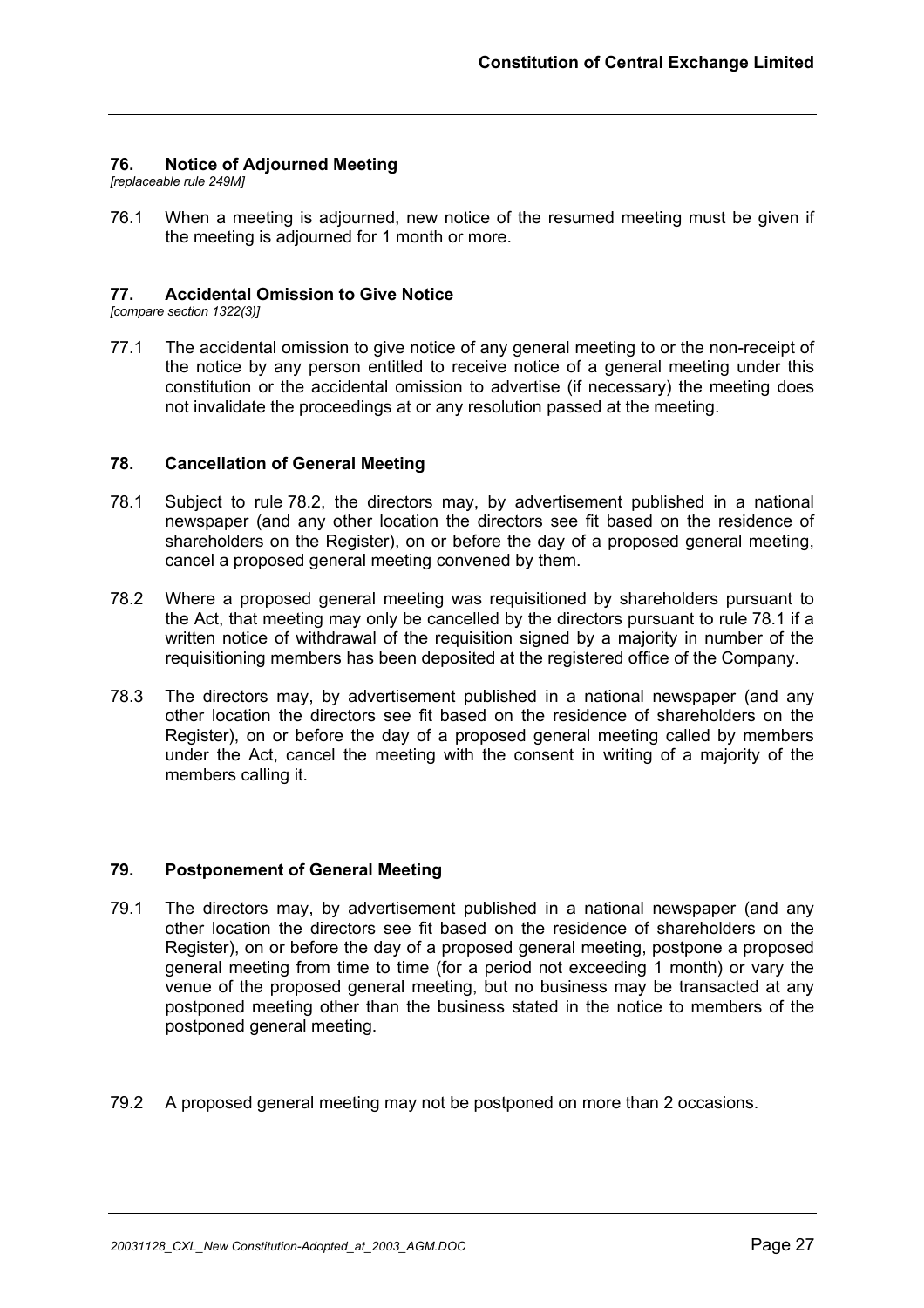## **80. Technology**

*[section 249S]*

80.1 The Company may hold a meeting of its members at 2 or more venues using any technology that gives the members as a whole a reasonable opportunity to participate.

#### **81. Quorum**

*[compare replaceable rule 249T]*

- 81.1 The quorum for a meeting of the Company's members is 3 members and the quorum must be present at all times during the meeting.
- 81.2 In determining whether a quorum is present, individuals attending as proxies or body corporate representatives are counted. However, if a member has appointed more than 1 proxy or representative, only 1 of them is counted. If an individual is attending both as a member and as a proxy or body corporate representative, the individual is counted only once.
- 81.3 If a quorum is not present within 30 minutes after the time for the meeting set out in the notice of meeting:
	- (1) where the meeting was called by the members or upon the requisition of members, the meeting is dissolved; or
	- (2) in any other case, the meeting is adjourned to the date, time and place the directors specify. If the directors do not specify 1 or more of those things, the meeting is adjourned to:
		- $(a)$  if the date is not specified the same day in the next week;
		- $(b)$  if the time is not specified the same time; and
		- $(c)$  if the place is not specified the same place.
- 81.4 If no quorum is present at the resumed meeting within 30 minutes after the time for the meeting, the meeting is dissolved.

## **82. Chair at General Meetings**

*[compare replaceable rule 249U]*

- 82.1 If the directors have appointed 1 of their number as chair of their meetings, the person appointed presides as chair at every general meeting.
- 82.2 If the directors have appointed 1 of their number as deputy chair of their meetings, to act as chair in the absence of the chair, the person appointed presides as chair at every general meeting at which the chair is absent.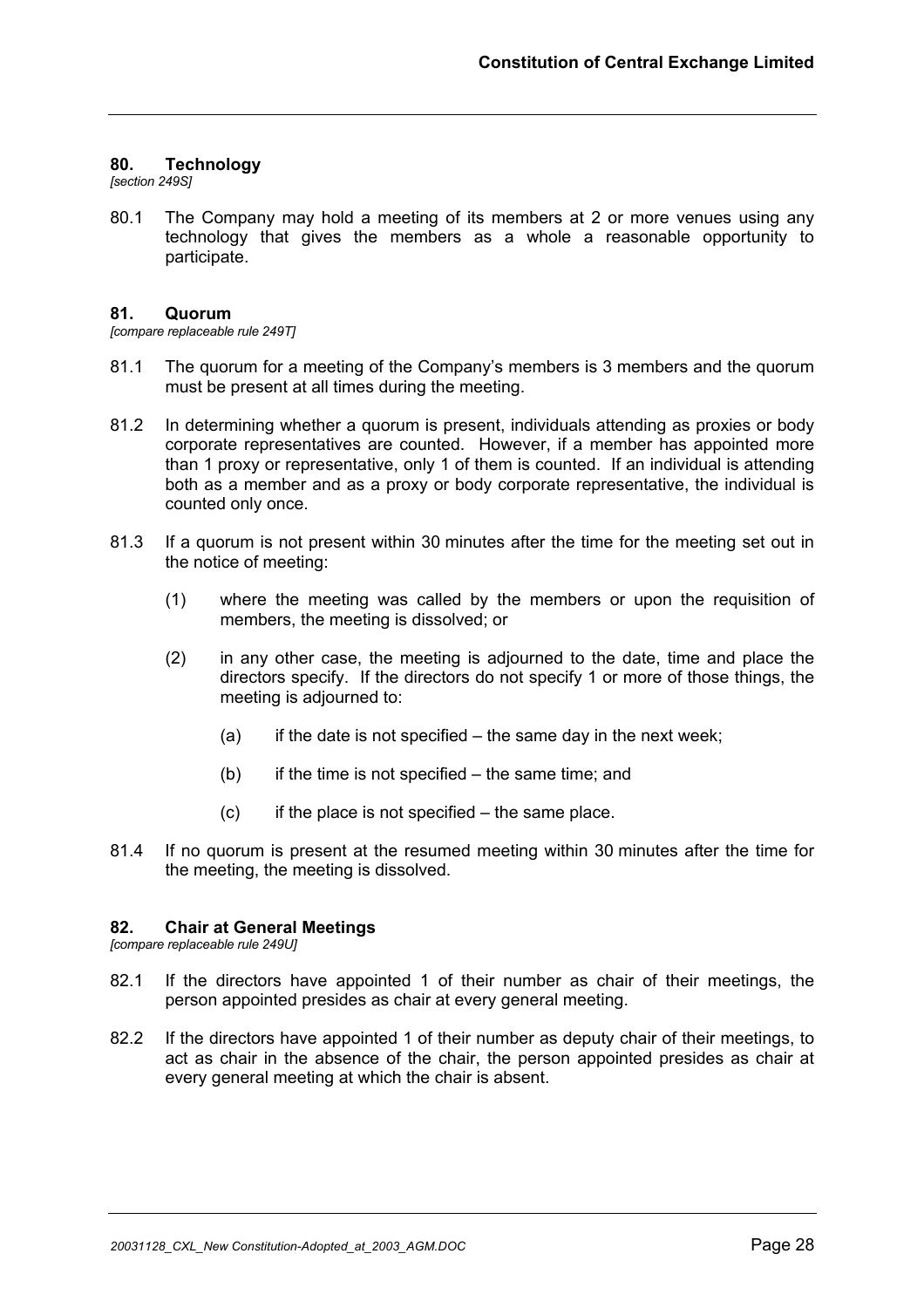- 82.3 Where a general meeting is held and:
	- (1) a chair has not been appointed as referred to in rule 82.1, or a deputy chair as referred to in rule 82.2; or
	- (2) the chair or deputy chair is not present within 30 minutes after the time appointed for the holding of the meeting or is unwilling to act;

the directors present may appoint 1 of their number to be chair of the meeting and in default of their doing so the members present must appoint another director or if no director is present or willing to act then the members present may appoint any 1 of their number to be chair of the meeting.

- 82.4 The chair must adjourn a meeting of the Company's members if the members present with a majority of votes capable of being voted at the meeting (in person, by proxy, attorney or representative) agree or direct that the chair must do so.
- 82.5 The chair of the meeting is responsible for the general conduct of the meeting and for the procedures to be adopted at that meeting. The rulings of the chair of a meeting on all matters relating to the procedure and conduct of the meeting are final and no motion of dissent from those rulings may be accepted.
- 82.6 Any persons (including members) in possession of pictorial recording or sound recording devices, placards, banners or articles considered by the chair of a meeting to be dangerous, offensive or liable to cause disruption, or who refuse to produce or to permit examination of any articles in their possession or the contents of the articles, or who otherwise behave or threaten to behave in a dangerous, offensive or disruptive manner, may be refused admission to the meeting or may be required to leave and remain out of the meeting.
- 82.7 The chair of the meeting may in his or her absolute discretion refuse admission to, or require to leave and remain out of the meeting, any person who is not a member, director or auditor of the Company.
- 82.8 (1) A director who is not a member is entitled to be present and to speak to any general meeting.
	- (2) A secretary who is not a member is entitled to be present and to speak at any general meeting.
	- (3) The auditor of the Company from time to time and any assistant of the auditor who is not a member are entitled to be present and to speak at any general meeting on any part of the meeting's business that concerns the auditor in the capacity as auditor of the Company.
	- (4) Any professional adviser of the Company (including, without limitation, a solicitor or financial adviser), at the request of any director, is entitled to be present and, at the request of the chair, to speak at any general meeting. However, subject to the Act and this constitution, the Company is not obliged to send a notice of meeting to any professional adviser.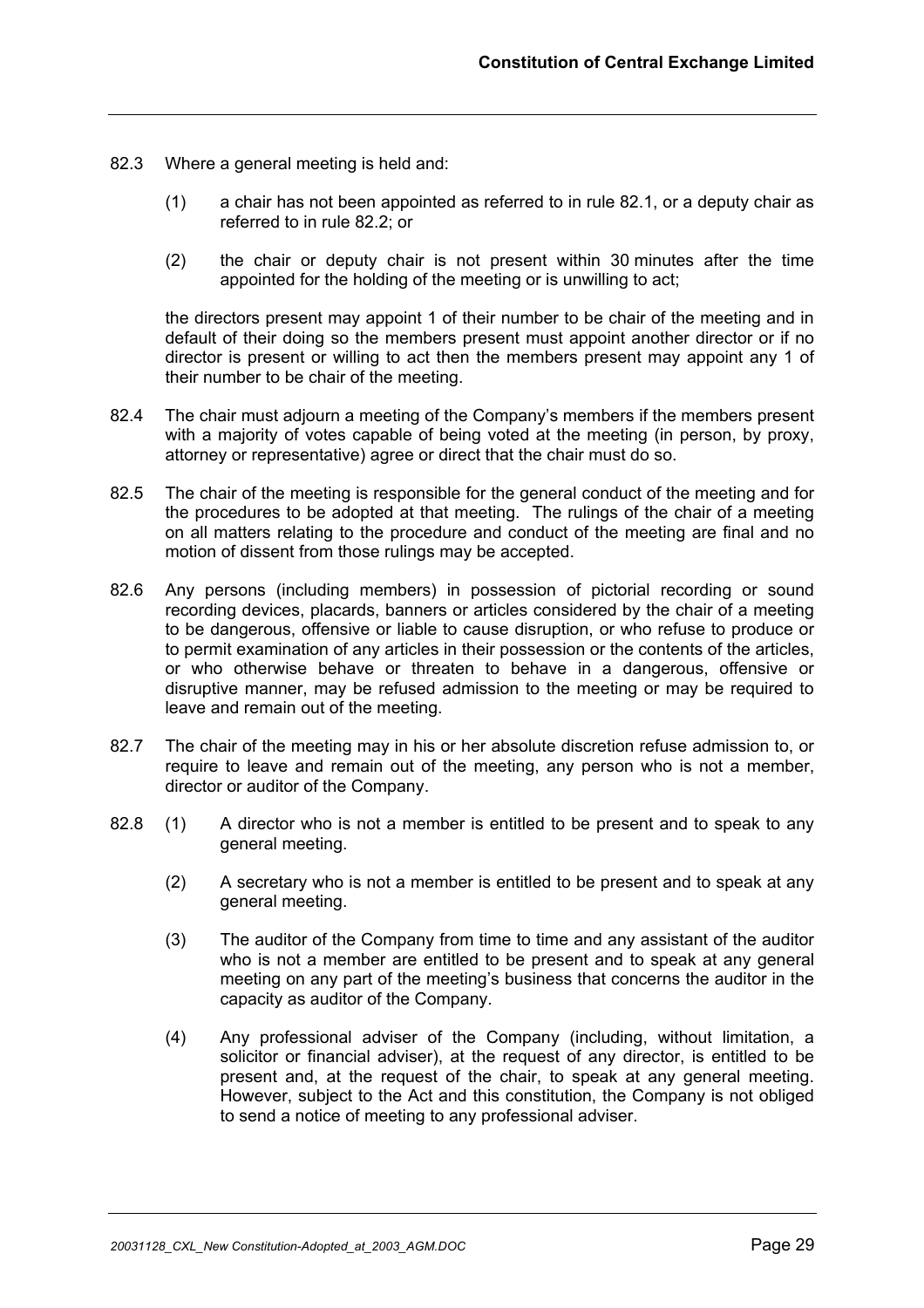## **83. Business at Adjourned Meetings**

*[replaceable rule 249W(2)]*

83.1 Only unfinished business is to be transacted at a meeting resumed after an adjournment.

## **PROXIES AND BODY CORPORATE REPRESENTATIVES**

#### **84. Who Can Appoint a Proxy**

*[compare mandatory rule 249X]*

- 84.1 A member who is entitled to attend and cast a vote at a meeting of the Company's members or at a meeting of the holders of a class of shares may appoint a person as the member's proxy to attend and vote for the member at the meeting. The proxy need not be a member.
- 84.2 The appointment may specify the proportion or number of votes that the proxy may exercise.
- 84.3 If the member is entitled to cast 2 or more votes at the meeting, the member may appoint 2 proxies. If the member appoints 2 proxies and the appointment does not specify the proportion or number of the member's votes each proxy may exercise, each proxy may exercise half of the votes.
- 84.4 Any fractions of votes resulting from the application of rule 84.2 or rule 84.3 are disregarded.

#### **85. Rights of Proxies**

*[compare section 249Y]*

- 85.1 A proxy appointed to attend and vote for a member has the same rights as the member:
	- (1) to speak at the meeting;
	- (2) to vote (but only to the extent allowed by the appointment); and
	- (3) to join in a demand for a poll.
- 85.2 If a proxy is only for a single meeting it may be used at any postponement or adjournment of that meeting, unless the proxy states otherwise.
- 85.3 A proxy's authority to speak and vote for a member at a meeting is suspended while the member is present at the meeting.
- 85.4 A proxy may be revoked at any time by notice in writing to the Company.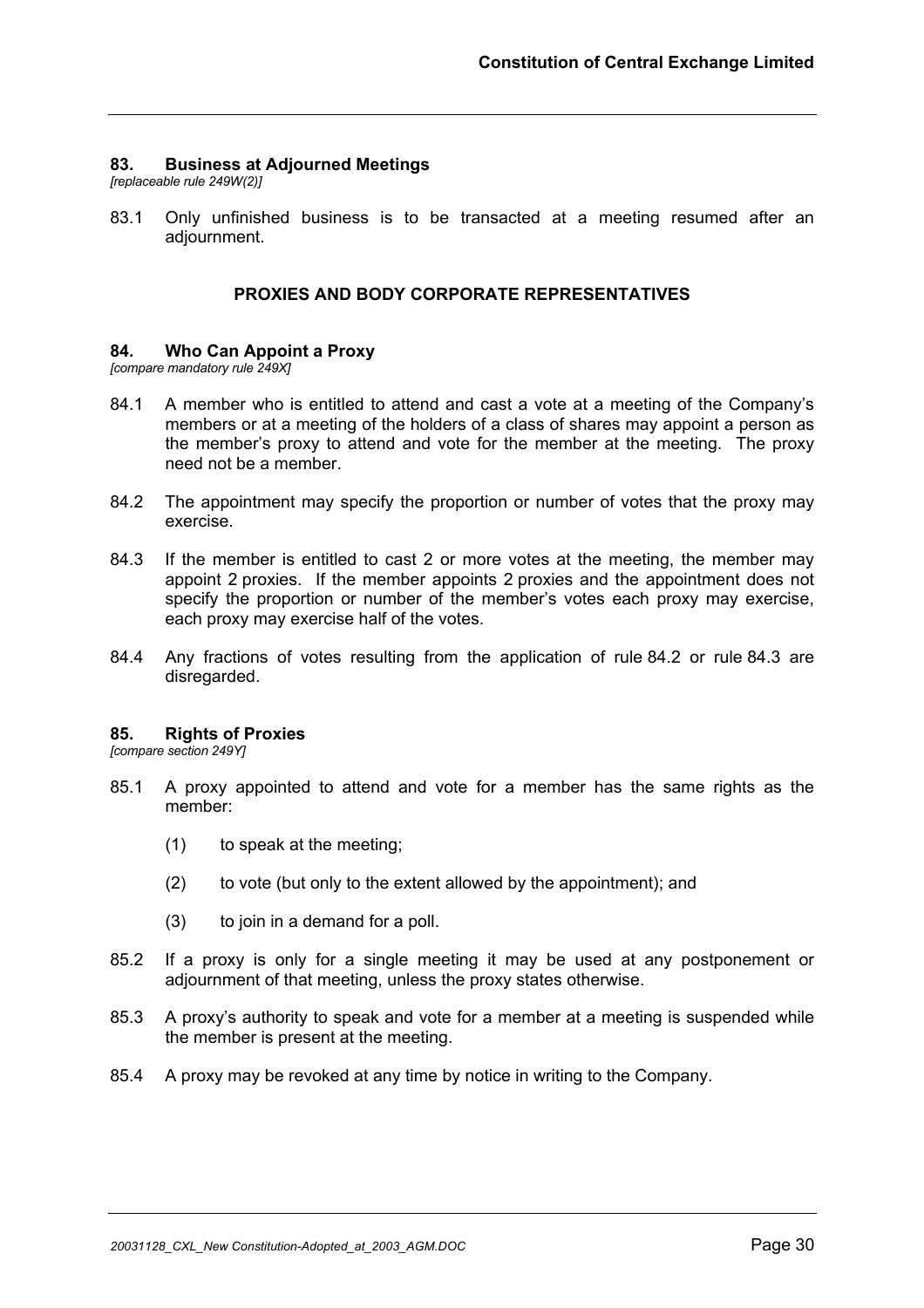## **86. When Proxy Form Must Be Sent to All Members**

*[section 249Z]*

- 86.1 If the Company sends a member a proxy appointment form for a meeting or a list of persons willing to act as proxies at a meeting:
	- (1) if the member requested the form or list the Company must send the form or list to all members who ask for it and who are entitled to appoint a proxy to attend and vote at the meeting; or
	- (2) otherwise the Company must send the form or list to all its members entitled to appoint a proxy to attend and vote at the meeting.

#### **87. Appointing a Proxy**

*[compare section 250A]*

- 87.1 An appointment of a proxy is valid if it is signed by the member making the appointment and contains the following information:
	- (1) the member's name and address;
	- (2) the Company's name;
	- (3) the proxy's name or the name of the office held by the proxy; and
	- (4) the meetings at which the appointment may be used.

An appointment may be a standing one.

- 87.2 An appointment of a proxy is valid if it is in any other form and mode that complies with the Listing Rules and is (and is signed or acknowledged by the member in a manner) satisfactory to the directors.
- 87.3 An undated appointment is taken to have been dated on the day it is given to the Company.
- 87.4 An appointment may specify the way the proxy is to vote on a particular resolution. If it does:
	- (1) the proxy need not vote on a show of hands, but if the proxy does so, the proxy must vote that way;
	- (2) if the proxy has 2 or more appointments that specify different ways to vote on the resolution – the proxy must not vote on a show of hands;
	- (3) if the proxy is the chair the proxy must vote on a poll, and must vote that way; and
	- $(4)$  if the proxy is not the chair the proxy need not vote on a poll, but if the proxy does so, the proxy must vote that way.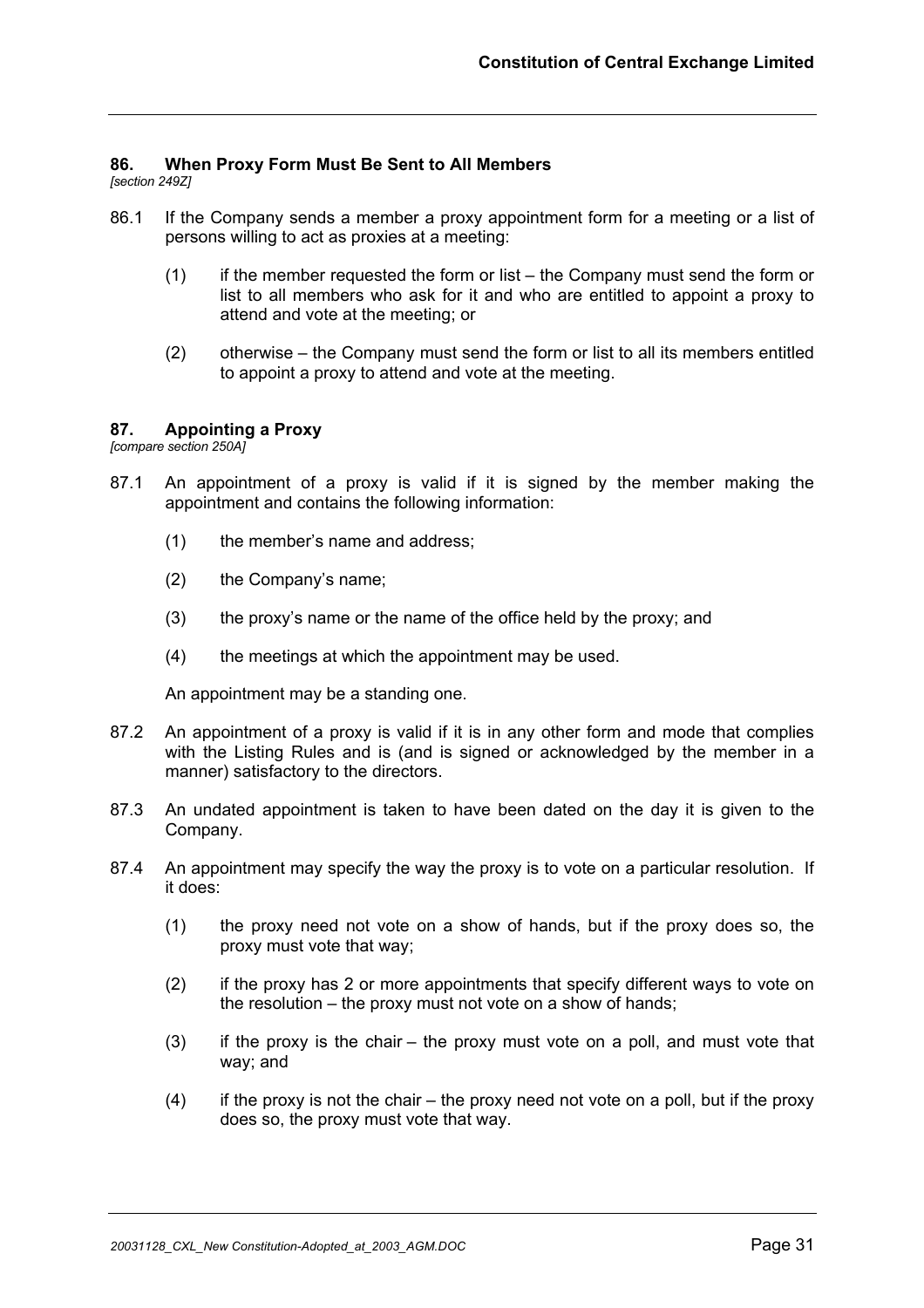If a proxy is also a member, this rule 87.4 does not affect the way that the person can cast any votes the person holds as a member.

- 87.5 Where an appointment that does not specify the way the proxy is to vote on a particular resolution, or on any resolution, the proxy may vote in any way he or she sees fit.
- 87.6 An appointment does not have to be witnessed.
- 87.7 A later appointment revokes an earlier one if both appointments could not be validly exercised at the meeting.
- 87.8 If a share is held jointly an appointment of proxy must be signed by all the joint holders.
- 87.9 The directors may require evidence of, in the case of a proxy form executed by an attorney, the relevant power of attorney or a certified copy of it.

#### **88. Form of Proxy Sent Out by Company**

- 88.1 A form of proxy sent out by the Company may be in a form determined by the directors but must:
	- (1) enable the member to specify the manner in which the proxy must vote in respect of a particular transaction; and
	- (2) leave a blank for the member to fill in the name of the person primarily appointed as proxy.
- 88.2 The form may provide that if the member leaves it blank as to the person primarily appointed as proxy or if the person or persons named as proxy fails or fail to attend, the chair of the meeting is appointed proxy.
- 88.3 Despite rule 88.1 an instrument appointing a proxy may be in the following form or in a form that is as similar to the following form as the circumstances allow:

## [Name of Company] ABN [ ]

I/We, ……….….……….…………… of ……………..……………….…….., being a member/members of the abovenamed company, appoint:

*(write here the name of the person you are appointing if this person is someone other than the chair of the meeting)* 

or, failing the person named, or if no person is named above, the chair of the meeting, as my/our proxy to vote in accordance with the following directions (or if no directions have been given, as the proxy sees fit) at the \*annual general/\*general meeting of

the chair of the meeting *(mark with an* 'X'*)* **OR**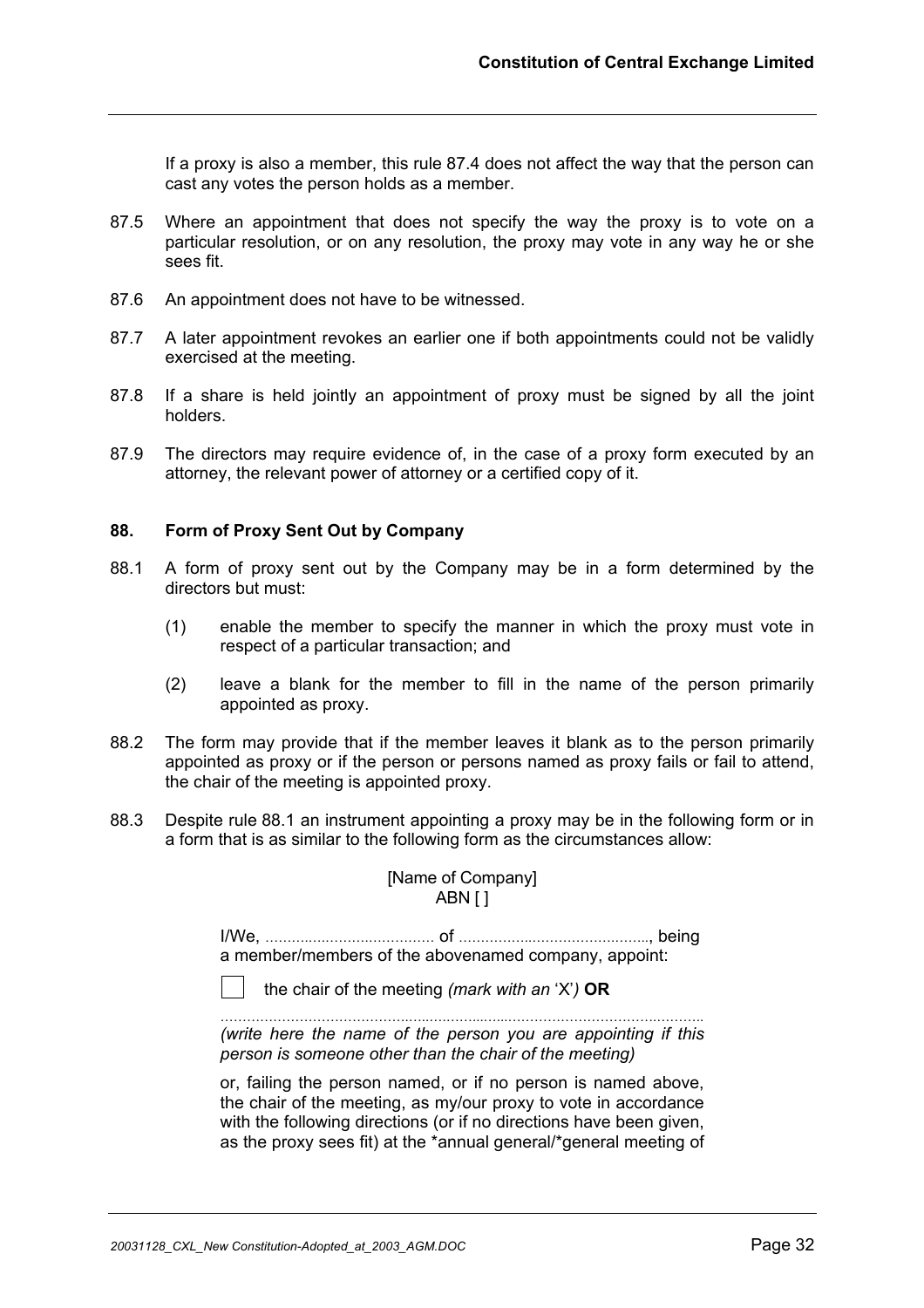the company to be held at ………..……….. on ………………….. and at any adjournment of that meeting.

Voting directions to your proxy – please mark  $\boxtimes$  to indicate **your directions.** 

**If you do not wish to direct your proxy how to vote, please place a mark in the box.** 

**If you have appointed the Chair of the meeting to exercise your proxy, by marking this box, you acknowledge that the Chairman of the meeting may exercise your proxy even if he has an interest in the outcome of the resolution and votes cast by him other than as proxy holder will be disregarded because of that interest.**

[*Set out here each item of business of the meeting, with 3 boxes, one for "For", one for "Against" and one for "Abstain", with an asterisk beside "Abstain" stating:* 

If you mark the abstain box for a particular item, you are directing your proxy not to vote on that item.]

## **Appointing a Second Proxy**

I/We wish to appoint a second proxy.

mark with an 'X' if you wish to appoint a second proxy

……………………………………………..……………………………...……………….. *(write here the name of the second proxy)* 

**AND**

 $\sqrt{\ }$  **OR**  $\|$  state the percentage of your voting rights or the number of shares for this proxy form.

#### **Authorised signature/s**

Date: ……………….…………..

#### **89. Receipt of Proxy Documents**

*[compare section 250B]*

- 89.1 For an appointment of a proxy for a meeting of the Company's members to be effective, the following documents must be received by the Company at least 48 hours before the meeting:
	- (1) the proxy's appointment; and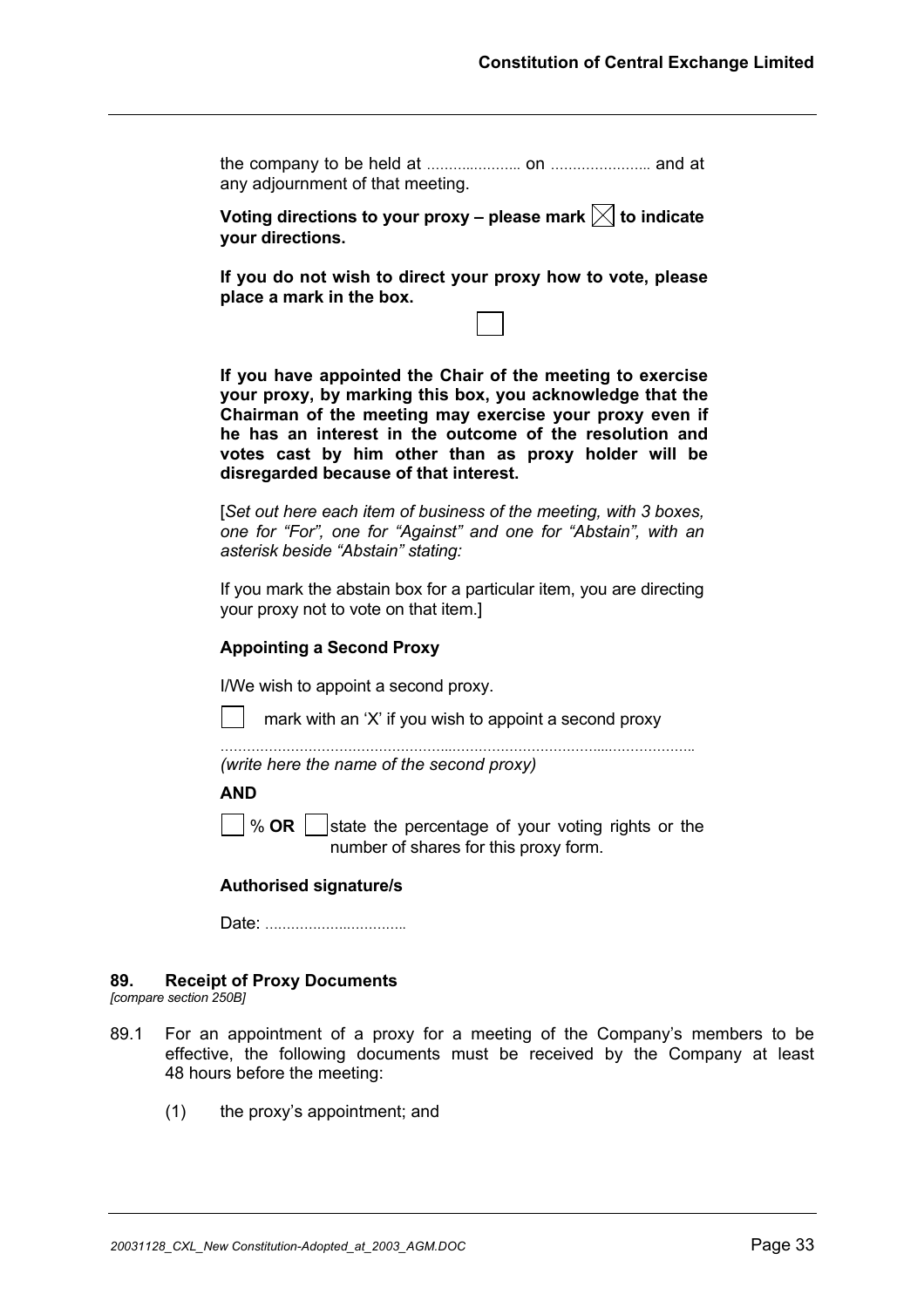- $(2)$  if the appointment is signed by the appointor's attorney the authority under which the appointment was signed or a certified copy of the authority.
- 89.2 If a meeting of the Company's members has been adjourned, an appointment and any authority received by the Company at least 48 hours before the resumption of the meeting are effective for the resumed part of the meeting.
- 89.3 The Company receives an appointment or authority when it is received at any of the following:
	- (1) the Company's registered office;
	- (2) a facsimile number at the Company's registered office; or
	- (3) a place, facsimile number or electronic address specified for the purpose in the notice of meeting.
- 89.4 An appointment of a proxy is ineffective if:
	- (1) the Company receives either or both the appointment or authority at a facsimile number or electronic address; and
	- (2) a requirement (if any) in the notice of meeting that:
		- (a) the transmission be verified in a way specified in the notice; or
		- (b) the proxy produce the appointment and authority (if any) at the meeting;

is not complied with.

#### **90. Validity of Proxy Vote**

*[section 250C(1) and replaceable rule 250C(2)]*

- 90.1 A proxy who is not entitled to vote on a resolution as a member may vote as a proxy for another member who can vote if the appointment specifies the way the proxy is to vote on the resolution and the proxy votes that way.
- 90.2 A vote cast by a proxy is valid although, before the proxy votes:
	- (1) the appointing member dies;
	- (2) the member is mentally incapacitated;
	- (3) the member revokes the proxy's appointment;
	- (4) the member revokes the authority under which the proxy was appointed by a third party; or
	- (5) the member transfers the share in respect of which the proxy was given;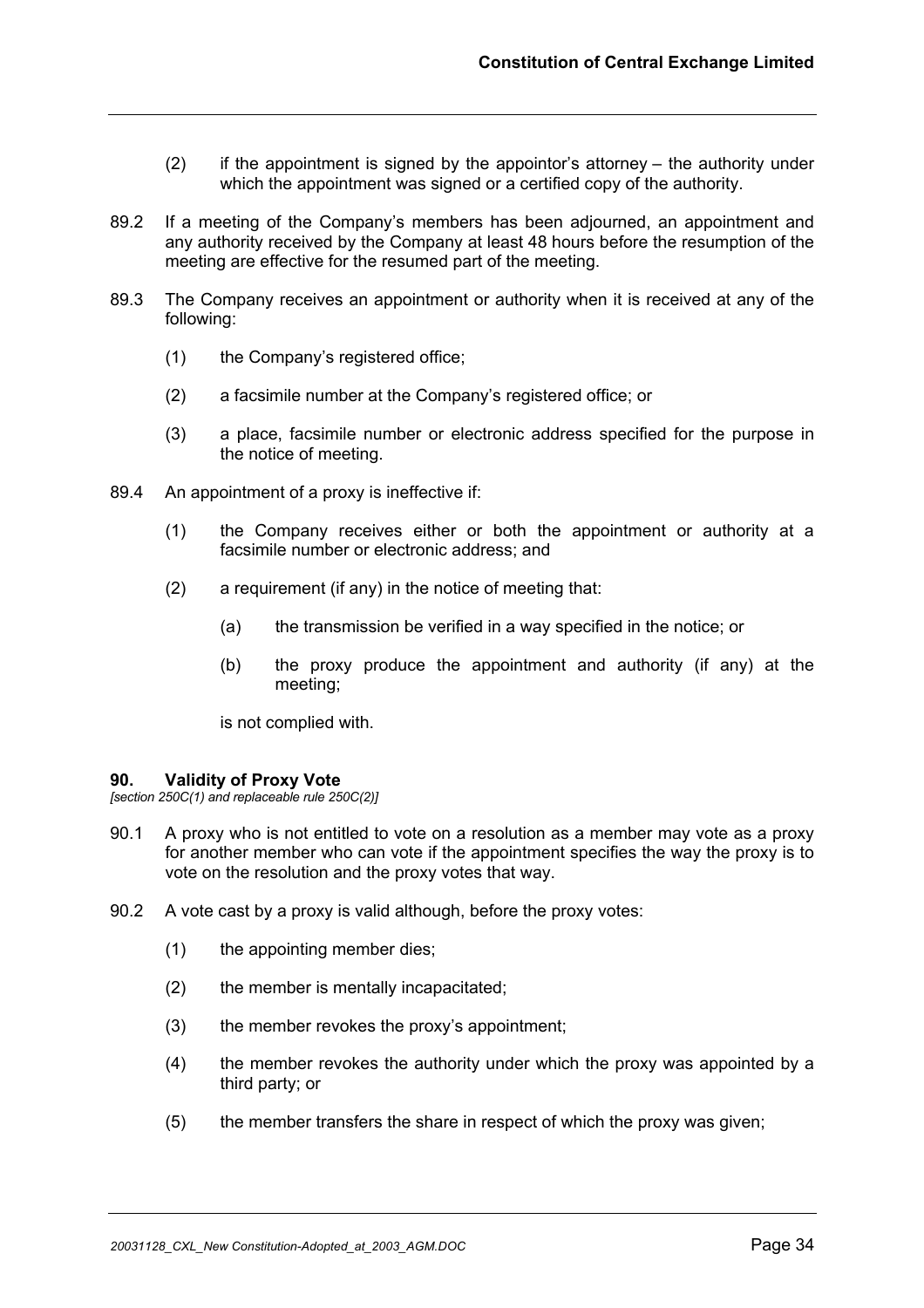unless the Company receives written notice of that event before the start or resumption of the meeting at which the proxy votes.

## **91. Body Corporate Representative**

*[section 250D]*

- 91.1 A body corporate may appoint an individual as a representative to exercise all or any of the powers the body corporate may exercise:
	- (1) at meetings of the Company's members;
	- (2) at meetings of creditors or debenture holders; or
	- (3) relating to resolutions to be passed without meetings.

The appointment may be a standing one.

- 91.2 The appointment may set out restrictions on the representative's powers. If the appointment is to be by reference to a position held, the appointment must identify the position.
- 91.3 A body corporate may appoint more than 1 representative but only 1 representative may exercise the body's powers at any one time.
- 91.4 Unless otherwise specified in the appointment, the representative may exercise, on the body corporate's behalf, all of the powers that the body could exercise at a meeting or in voting on a resolution.

#### **92. Attorney of Member**

92.1 An attorney for a member may do whatever the member could do personally as a member, but if the attorney is to vote at a meeting of members or a class of members the instrument conferring the power of attorney or a certified copy of the authority must be produced to the Company at least 48 hours before the meeting, in the same way as the appointment of a proxy.

#### **93. No Membership Requirement**

93.1 A proxy, attorney or representative, may, but need not, be a member.

#### **94. Suspension of Proxy and Attorney Powers if Member Present**

- 94.1 A proxy or attorney has no power to act for a member at a meeting at which the member is present:
	- (1) in the case of an individual, in person; or
	- (2) in the case of a body corporate, by representative.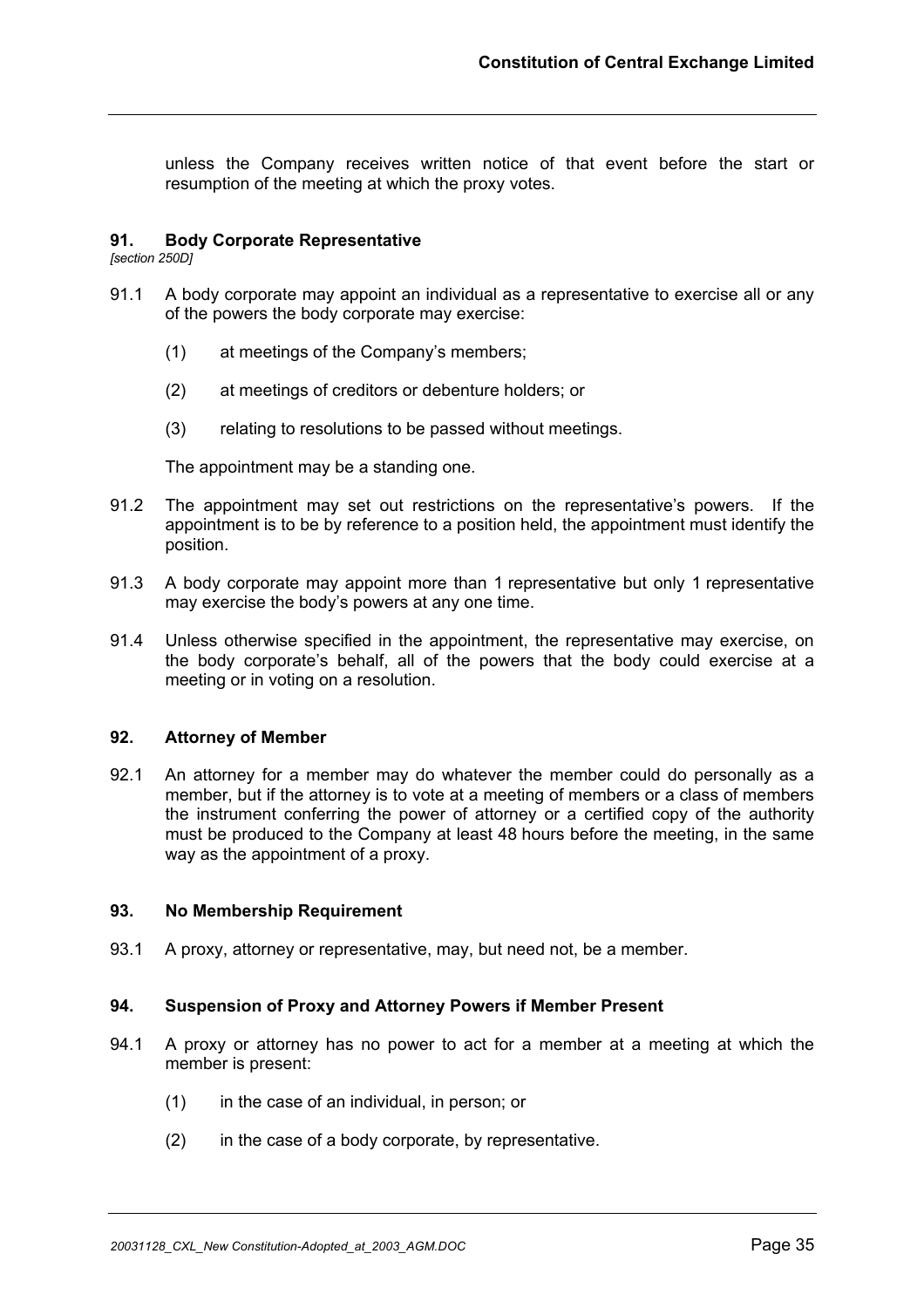94.2 A proxy has no power to act for a member at a meeting at which the member is present by attorney.

## **VOTING AT MEETINGS OF MEMBERS**

#### **95. How Many Votes a Member Has**

*[compare replaceable rule 250E]*

- 95.1 Subject to any rights or restrictions attached to any class of shares and to this constitution, at a meeting of members:
	- (1) on a show of hands, each member has 1 vote; and
	- (2) on a poll, each member has 1 vote for each share the member holds.
- 95.2 The vote may be exercised in person or by proxy, body corporate representative or attorney.
- 95.3 Where there are partly-paid shares on a poll every member present has 1 vote for each fully paid share and a fraction of a vote for each partly-paid share held by the member in the Company. The fraction must be equivalent to the proportion which the amount paid (not credited) is of the total amounts paid and payable (excluding amounts credited). In this rule 95.3, in accordance with Listing Rule 6.9, amounts paid in advance of a call are ignored when calculating the proportion.
- 95.4 Subject to any specific terms to the contrary made pursuant to an issue of preference shares, the holder of a preference share (or preference security, as that term is defined in the Listing Rules) has the right to vote in each of the following circumstances but not in others:
	- (1) during a period during which a dividend (or part of a dividend) in respect of the shares is in arrears;
	- (2) on a proposal to reduce the capital of the Company;
	- (3) on a resolution to approve the terms of a buy-back agreement;
	- (4) on a proposal that affects the rights attached to the share;
	- (5) on a proposal to wind up the Company;
	- (6) on a proposal for the disposal of the whole of the Company's property, business and undertaking; and
	- (7) during the winding up of the Company.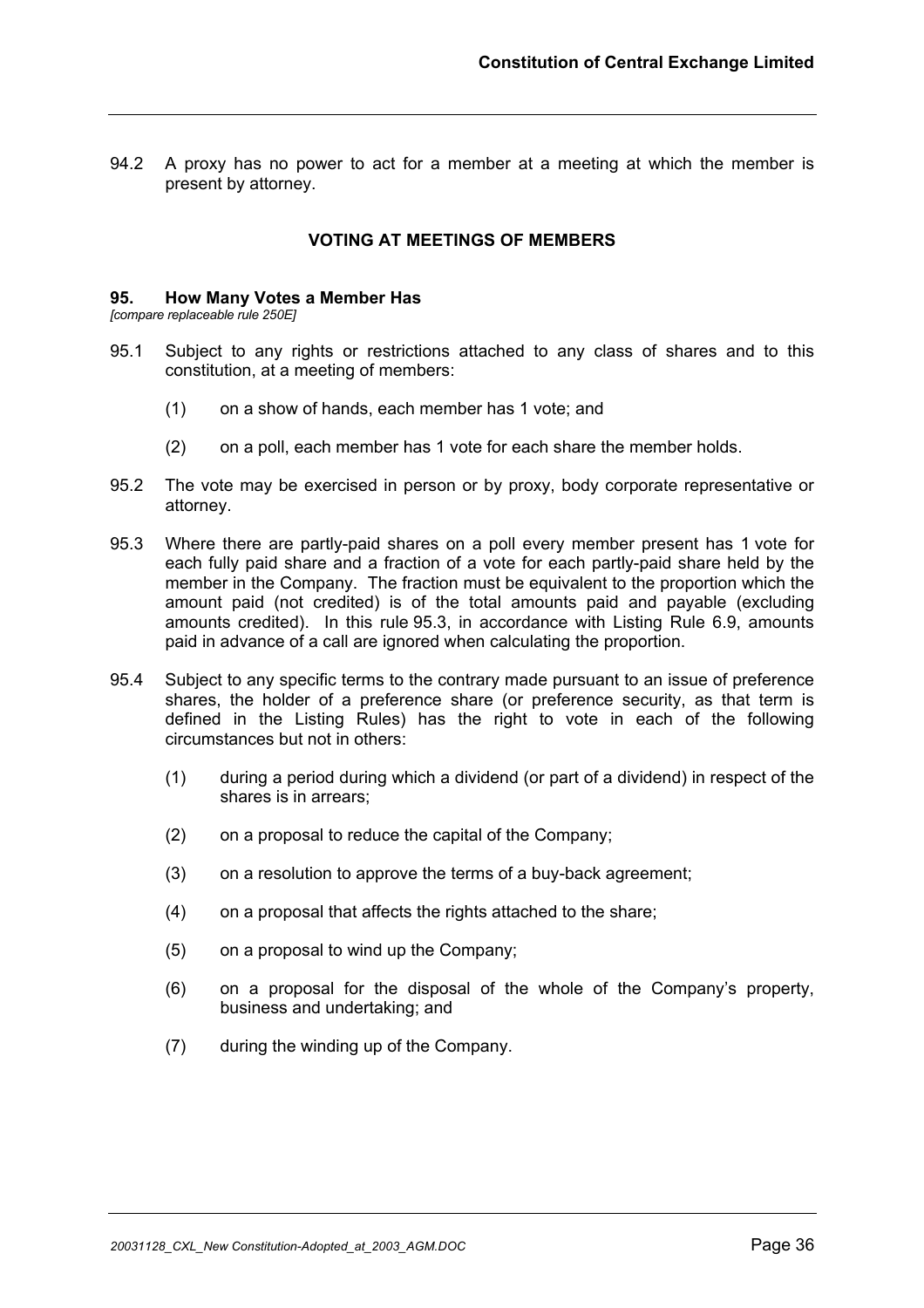## **96. Voting Disqualification**

- 96.1 A holder of ordinary shares or their proxy, attorney or representative have no right to vote at a general meeting in respect of those shares if:
	- (1) calls due and payable on those shares have not been paid;
	- (2) the person became a holder of the shares after the specified time (being not more than 48 hours prior to the date of the meeting) established by the Company in accordance with a law of a state or territory or of the Commonwealth for the purpose of voting at the meeting;
	- (3) the right is removed or changed under Australian legislation, or under a provision of this constitution which must be included to comply with Australian legislation, but this rule 96.1(3) ceases to apply once it is no longer necessary;
	- (4) the Act or the Listing Rules require that some members are not to vote on a resolution, or that votes cast by some members be disregarded, in order for the resolution to have an intended effect, and the notice of meeting at which the resolution is proposed states that fact;
	- (5) the right is removed or changed under a provision in this constitution that is permitted by the Listing Rules or that ASX has approved as appropriate and equitable; or
	- (6) the right is removed or changed under a court order.

#### **97. Jointly Held Shares**

*[compare replaceable rule 250F]*

- 97.1 If a share is held jointly and more than 1 member votes in respect of that share, only the vote of the member whose name appears first in the Register counts.
- 97.2 Rule 97.1 applies whether the vote is cast in person or by attorney.
- 97.3 Several executors or administrators of a deceased member are treated, for the purposes of rule 97.1, as joint holders.

#### **98. Objections to Right to Vote**

*[compare replaceable rule 250G]*

- 98.1 A challenge to a right to vote at a meeting of members:
	- (1) may only be made at the meeting; and
	- (2) must be determined by the chair, whose decision is final.
- 98.2 A vote not disallowed following the challenge is valid for all purposes.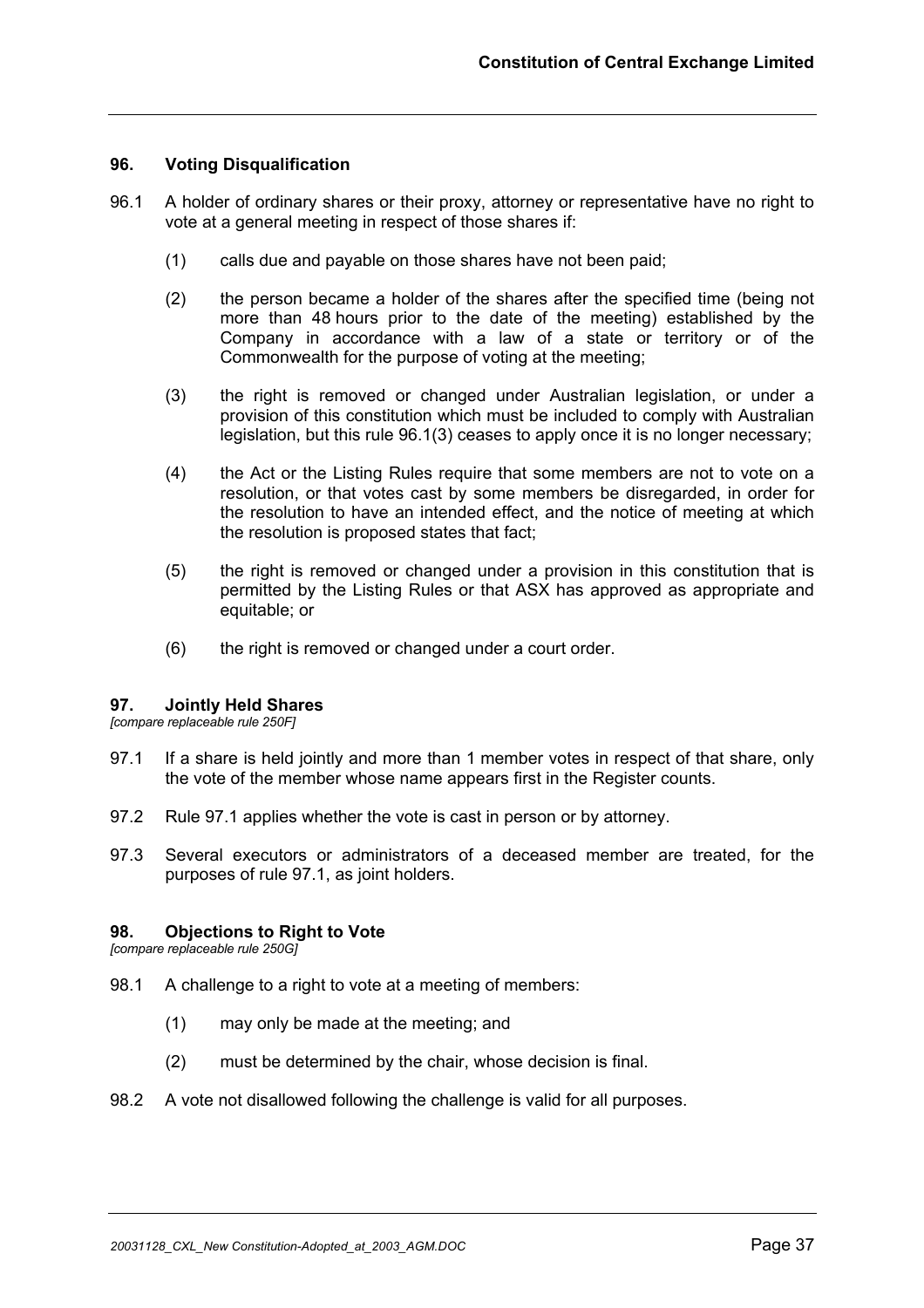## **99. Votes Need Not All Be Cast in the Same Way**

*[section 250H]*

- 99.1 On a poll a person voting who is entitled to 2 or more votes:
	- (1) need not cast all the votes; and
	- (2) may cast the votes in different ways.

#### **100. How Voting is Carried Out**

*[compare replaceable rule 250J and section 251A]*

- 100.1 A resolution put to the vote at a meeting of the Company's members must be decided on a show of hands unless a poll is demanded.
- 100.2 On a show of hands, a declaration by the chair is conclusive evidence of the result. Subject to section 251AA of the Act, neither the chair nor the minutes need to state the number or proportion of the votes recorded in favour or against.

## **101. Matters on Which a Poll May Be Demanded**

*[compare section 250K]*

- 101.1 A poll may be demanded on any resolution.
- 101.2 A demand for a poll may be withdrawn.

#### **102. When a Poll is Effectively Demanded**

*[compare section 250L]*

- 102.1 At a meeting of the Company's members, a poll may be demanded by:
	- (1) at least 5 members entitled to vote on the resolution;
	- (2) a member or members with at least 5% of the votes that may be cast on the resolution on a poll;
	- (3) a member or members holding voting shares on which the aggregate sum paid up is not less than 5% of the total sum paid up on all voting shares; or
	- (4) the chair.
- 102.2 The poll may be demanded:
	- (1) before a vote is taken;
	- (2) before the voting results on a show of hands are declared; or
	- (3) immediately after the voting results on a show of hands are declared.
- 102.3 The percentage of votes that members have is to be worked out as at the midnight before the poll is demanded.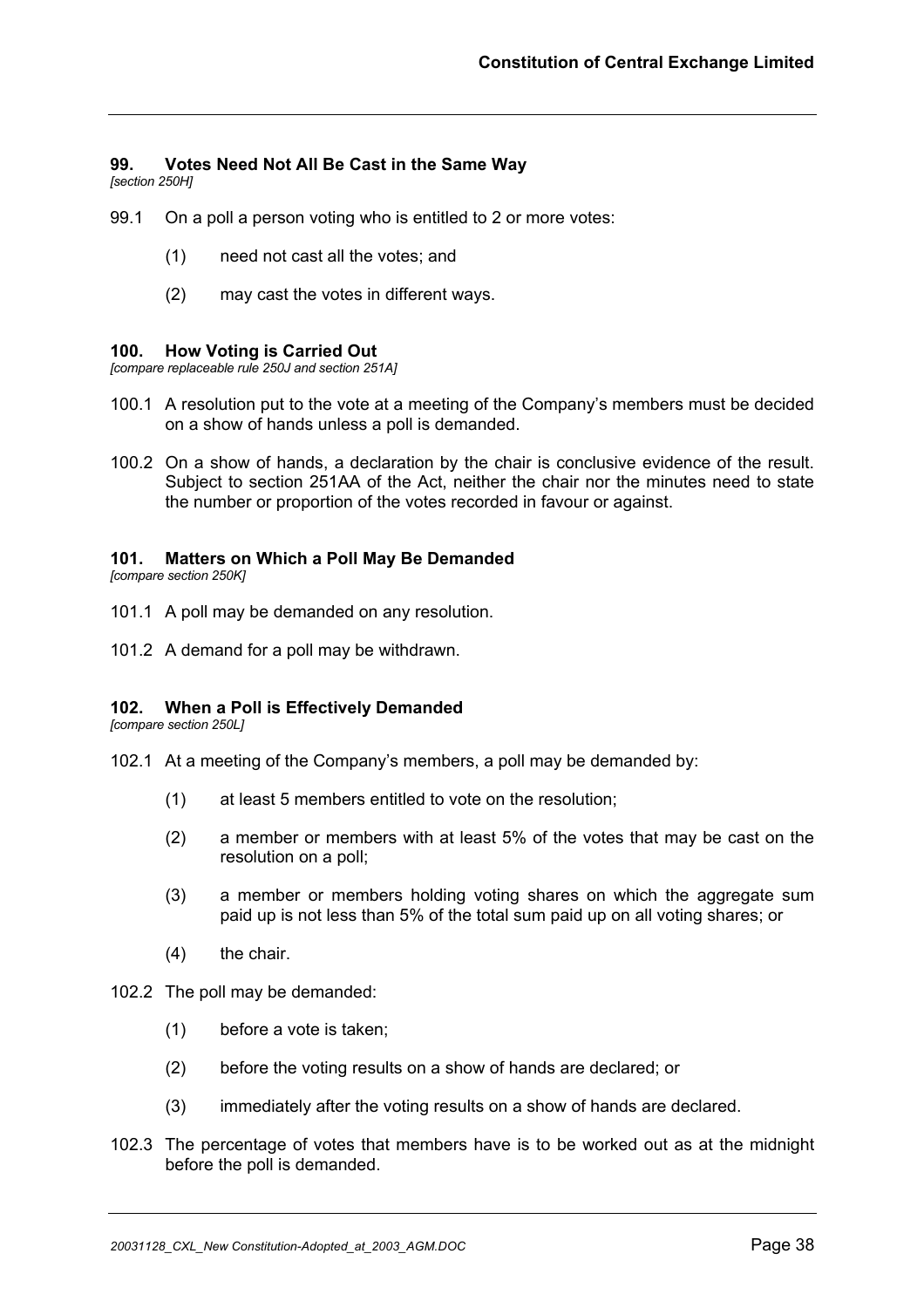## **103. When and How Polls Must Be Taken**

*[compare replaceable rule 250M]*

- 103.1 A poll demanded on a matter other than the election of a chair or the question of an adjournment must be taken when and in the manner the chair directs.
- 103.2 A poll on the election of a chair or on the question of an adjournment must be taken immediately.
- 103.3 The demand for a poll does not prevent the continuance of a meeting for the transaction of any business other than the question on which a poll has been demanded.
- 103.4 The result of the poll is the resolution of the meeting at which the poll was demanded.

## **104. Chair Does Have a Casting Vote**

*[compare replaceable rule 250E(3)]*

- 104.1 In the case of an equality of votes, whether on a show of hands or on a poll, the chair of the meeting has a casting vote in addition to any vote that he or she has in his or her capacity as a member.
- 104.2 Notwithstanding rule 104.1 if the chair would not be entitled to vote on a particular resolution, the chair does not have a casting vote on that particular resolution.

#### **105. Voting Rights of Persons Entitled under Transmission Rule**

- 105.1 A person entitled under the transmission rule (rule 153) to any shares may not vote at a meeting or adjourned meeting in respect of the shares unless:
	- (1) 48 hours at least before the time of holding the meeting or adjourned meeting there is lodged at the registered office of the Company documentation of entitlement which satisfies the chair of the meeting or adjourned meeting of the entitlement; or
	- (2) the directors have previously admitted the person's right to vote at the meeting in respect of the shares.

#### **ANNUAL GENERAL MEETING**

*[compare section 250N]*

#### **106. Business of an Annual General Meeting**

*[compare sections 250R, 250S and 250T]*

- 106.1 The business of an annual general meeting may include any of the following, even if not referred to in the notice of meeting:
	- (1) the consideration of the annual financial report, directors' report and auditor's report;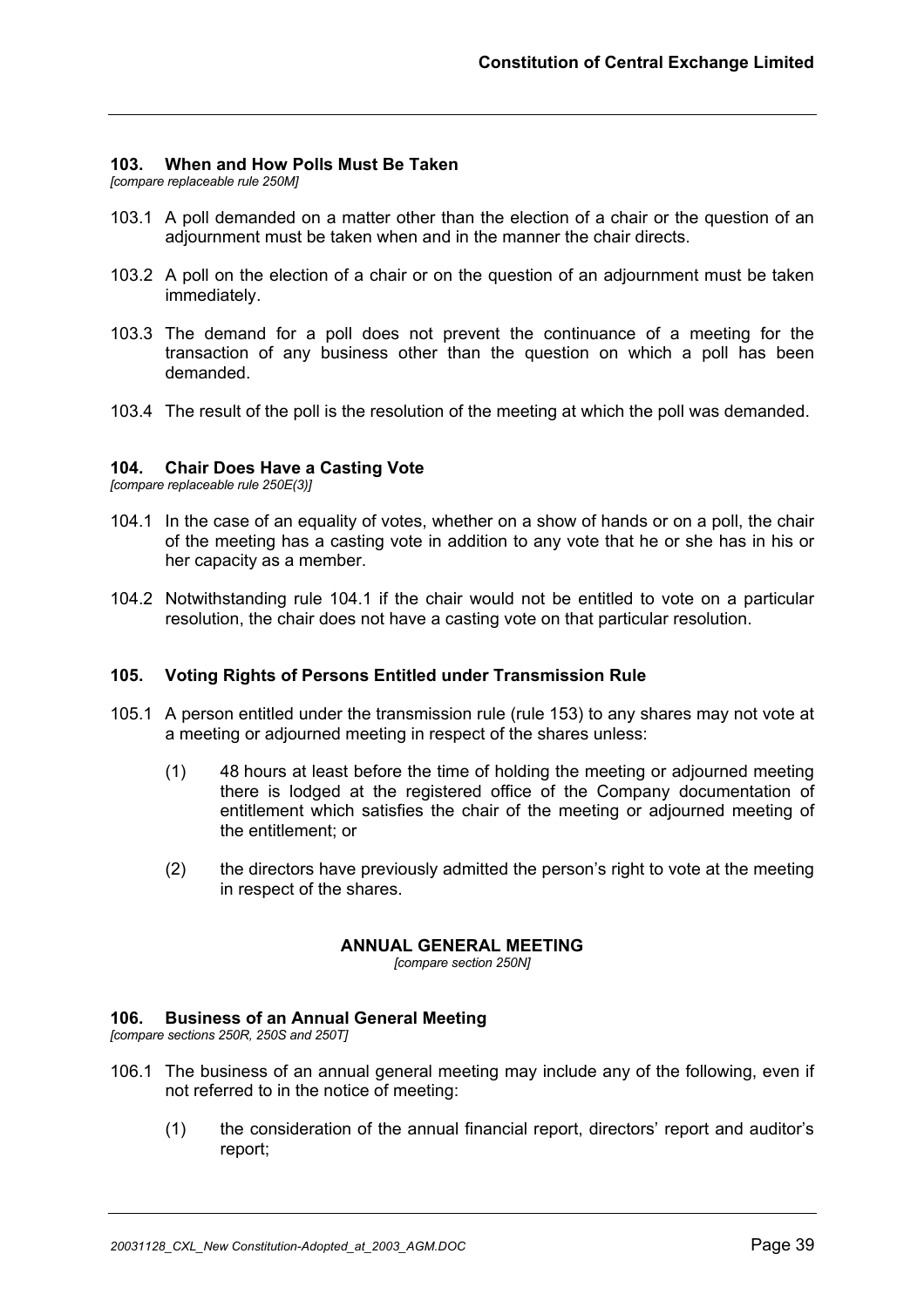- (2) the election of directors;
- (3) the appointment of the auditor; and
- (4) the fixing of the auditor's remuneration.

All other business transacted at an annual general meeting and all other business transacted at any other general meeting is special business.

- 106.2 The business of the annual general meeting also includes any other business which under this constitution or the Act ought to be transacted at an annual general meeting.
- 106.3 The chair of the annual general meeting must allow a reasonable opportunity for the members as a whole at the meeting to ask questions about or make comments on the management of the Company.
- 106.4 If the Company's auditor or the auditor's representative is at the meeting, the chair of an annual general meeting must allow a reasonable opportunity for the members as a whole at the meeting to ask the auditor or that representative questions relevant to the conduct of the audit and the preparation and content of the auditor's report.

#### **107. Resolutions Proposed by Members**

*[compare section 249O]*

- 107.1 A member may not at any meeting move any resolution relating to special business unless:
	- (1) members with at least 5% of the votes that may be cast on the resolution have given the Company notice of the resolution or the requirements of section 249N of the Act have otherwise been satisfied, and 2 months has elapsed since the notice was given; or
	- (2) the resolution has previously been approved by the directors.

## **MEETINGS OF MEMBERS HOLDING SHARES IN A CLASS**

#### **108. Variation of Class Rights**

*[compare sections 246B and 246C]*

- 108.1 Rights attached to shares in a class of shares may be varied or cancelled only:
	- (1) by special resolution of the Company; and
	- (2) either:
		- (a) by special resolution passed at a meeting of the members holding shares in the class; or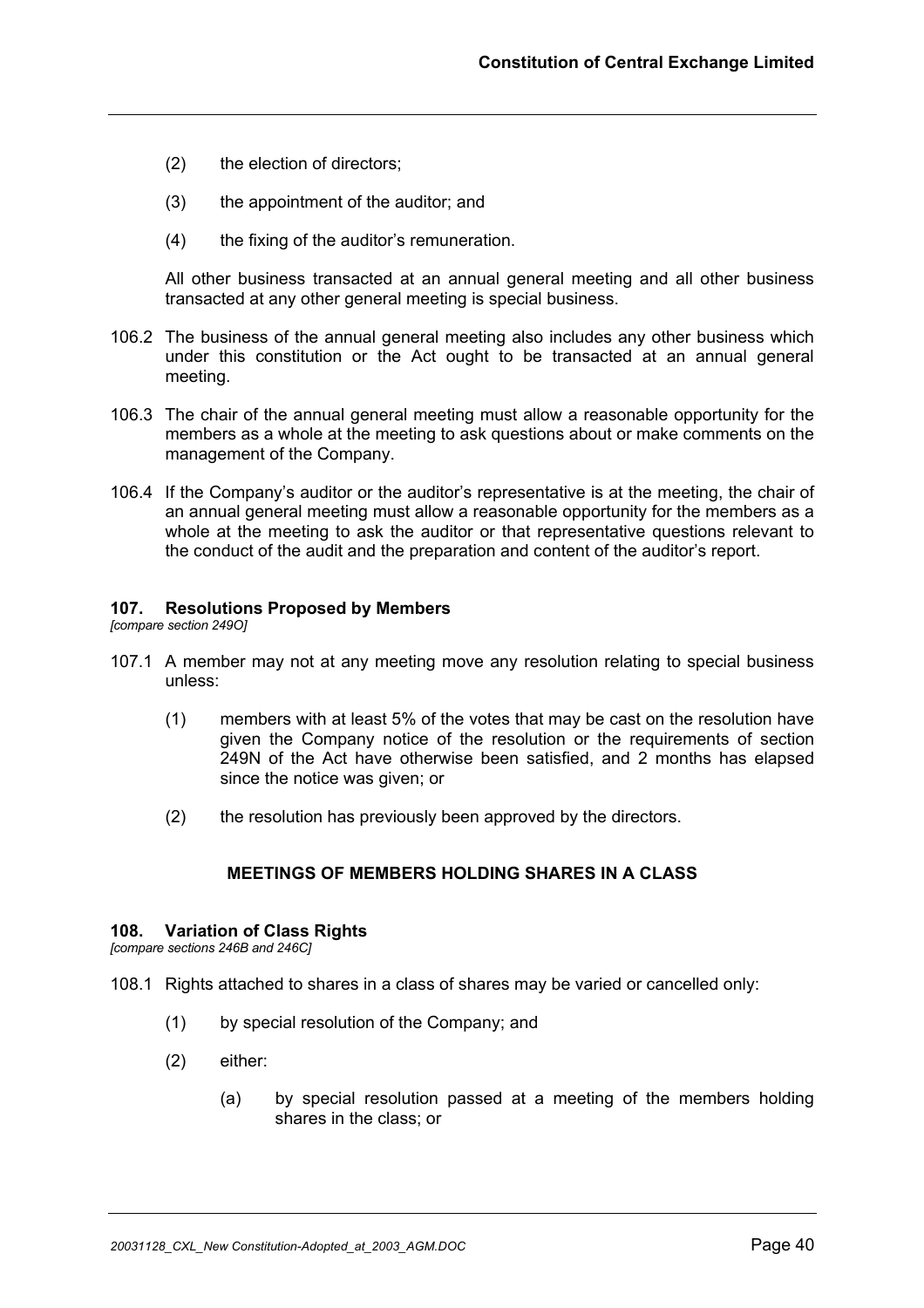- (b) with the written consent of members with at least 75% of the votes in the class.
- 108.2 Rule 108.1 applies whether or not the Company is being wound up.
- 108.3 The Company must give a notice in writing of the variation or cancellation of shares to members of the class affected within 7 days after the variation or cancellation.
- 108.4 The provisions of this constitution relating to general meetings apply so far as they are capable of application and with the necessary changes to every meeting of members holding shares in a class except that:
	- (1) a quorum is constituted by not less than 2 members who, between them, hold or represent 25% of the issued shares of the class; and
	- (2) any member who holds or represents shares of the class may demand a poll.

#### **MINUTES**

#### **109. Minutes to be Kept**

*[compare section 251A]*

- 109.1 The directors must keep minute books in which they record within 1 month:
	- (1) proceedings and resolutions of meetings of the Company's members;
	- (2) proceedings and resolutions of directors' meetings (including meetings of a committee of directors);
	- (3) resolutions passed by members without a meeting; and
	- (4) resolutions passed by directors without a meeting.
- 109.2 The directors must ensure that minutes of a meeting are signed within a reasonable time after the meeting by 1 of the following:
	- (1) the chair of the meeting; or
	- (2) the chair of the next meeting.
- 109.3 The directors must ensure that minutes of the passing of a resolution without a meeting are signed by a director within a reasonable time after the resolution is passed.
- 109.4 Without limiting rule 109.1 the directors must record in the minute books:
	- (1) all appointments of officers and executive employees;
	- (2) the names of the directors and alternate directors present at all meetings of directors and the Company;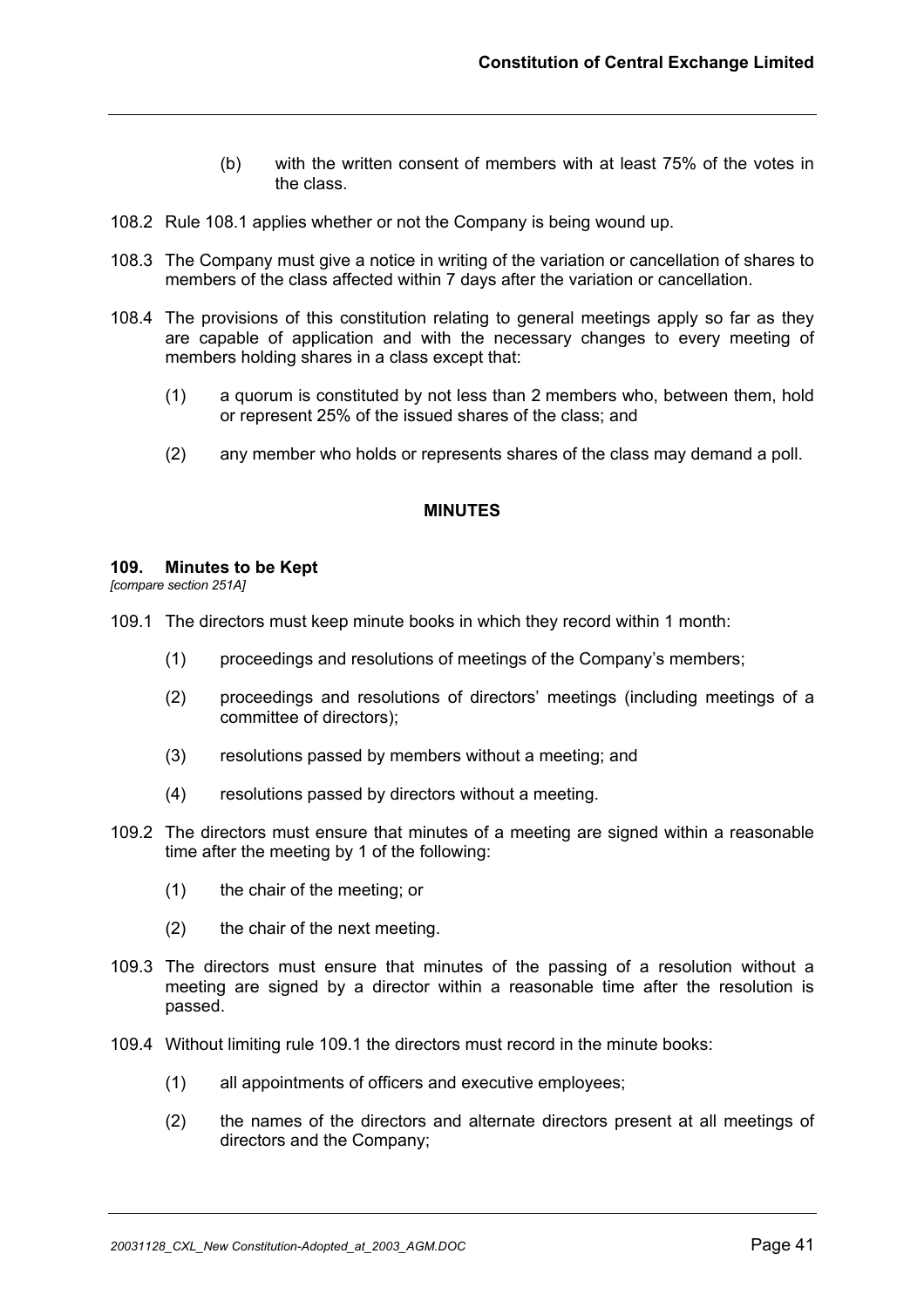- (3) in the case of a technology meeting, the method by which the meeting was held;
- (4) all orders resolutions and proceedings of general meetings and of meetings of the directors and of committees formed by the directors;
- (5) proxy votes exercisable and exercised in respect of each resolution at a meeting; and
- (6) all other matters required by the Act to be recorded in the minute books, including each notice and standing notice given by a director of a material personal interest in a matter that relates to the affairs of the Company.

## **ACCOUNTS, AUDIT AND RECORDS**

#### **110. Accounts**

*[compare sections 285-287, 314-317]*

- 110.1 The directors must cause proper accounting and other records to be kept in accordance with the Act.
- 110.2 The directors must distribute copies of every financial statement (including every document required by law to be attached to it) as required by the Act or Listing Rules.

#### **111. Audit**

*[compare sections 301, 327-331]*

- 111.1 A registered company auditor must be appointed.
- 111.2 The remuneration of the auditor must be fixed and the auditor's duties regulated in accordance with the Act.

## **SHARES**

#### **112. Control of Issue of Shares**

*[compare sections 254A and 254B]*

- 112.1 Without prejudice to any special rights previously conferred on the holders of any existing shares or class of shares but subject to the Act and the Listing Rules, the issue of shares in the Company is under the control of the directors.
- 112.2 Subject to the Act and the Listing Rules, the directors may issue shares to persons at times and on terms and conditions and having attached to them preferred, deferred or other special rights or restrictions as the directors see fit.
- 112.3 Subject to the Act, any preference shares may, with the sanction of a resolution of the Company in general meeting, be issued on the terms that they are, or at the option of the Company are, liable to be redeemed.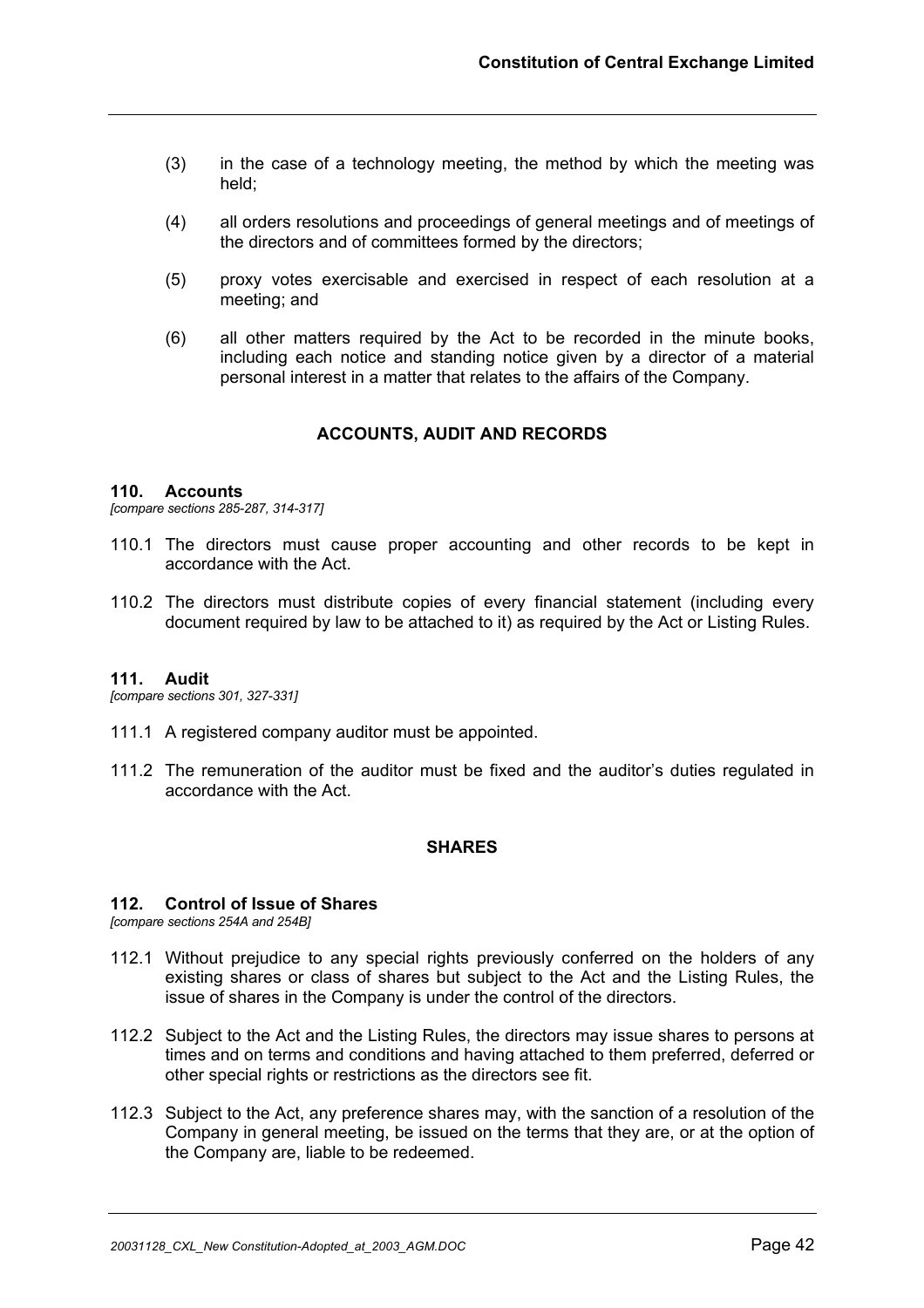- 112.4 Subject to the Listing Rules, the directors may grant to any person (including any director, officer or employee of the Company or a related body corporate of the Company) options or other securities with rights of conversion to shares or preemptive rights to any shares for any consideration and for any period.
- 112.5 Upon giving 7 days' notice in writing of its intention to do so, the Company may redeem all or any redeemable preference shares. The notice must be delivered or posted to the holder of the redeemable preference shares accompanied by a cheque for the amount paid up in respect of the shares to be redeemed. Redemption takes place 7 days after delivery or posting of the notice.
- 112.6 The Company must not in any way prevent, delay or interfere with the issue of securities following the exercise, conversion or paying up of any security quoted on ASX, except as permitted by the Listing Rules.

## **113. Ordinary Shares**

- 113.1 All issued shares of the Company which are not issued upon special terms and conditions are ordinary shares and confer on the holders:
	- (1) the right to attend and vote at meetings of the Company and on a show of hands to 1 vote and on a poll to 1 vote for each share held;
	- (2) the right to participate in dividends (if any) declared on the class of shares held; and
	- (3) on the winding up of the Company, the right to participate in the division of any surplus assets or profits of the Company in proportion to the number of equivalent fully paid shares held and for this purpose, a partly paid share is counted as a fraction of an equivalent fully paid share equal to the proportion which the amount paid on it (including any amount paid in advance of calls) bears to the total issue price of the share.

#### **114. Conversion of Shares**

*[compare section 254H]*

- 114.1 The Company may convert all or any of its shares into a larger or smaller number of shares by resolution passed at a general meeting.
- 114.2 Rule 114.1 does not allow anything that the Listing Rules do not allow.
- 114.3 Any amount unpaid on shares being converted is to be divided equally among the replacement shares.
- 114.4 The resolution by which any share is subdivided may determine that as between the holders of the shares resulting from the subdivision 1 or more of the shares have some preference or special advantage as regards dividend, capital, voting or otherwise as compared with the others.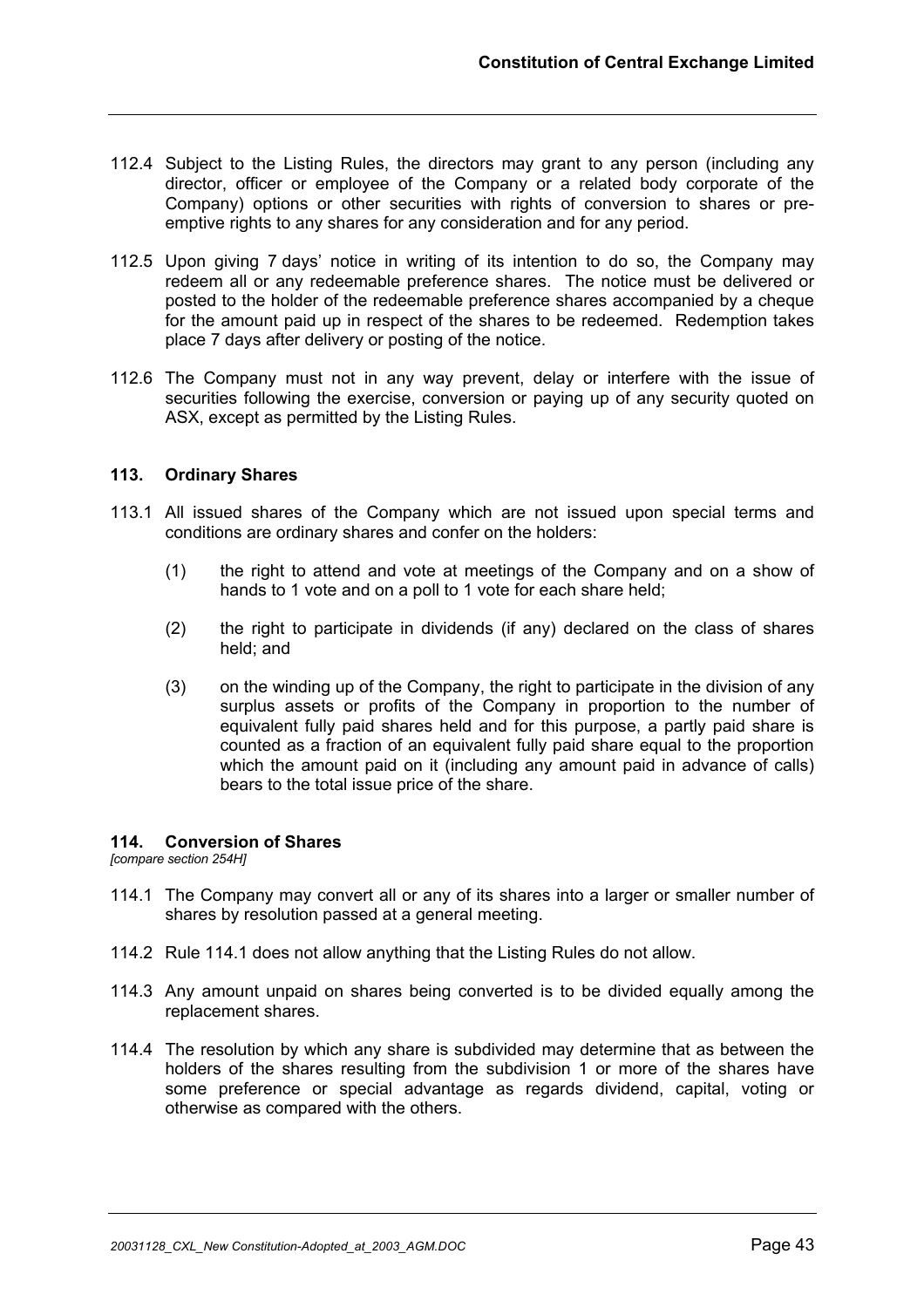- 114.5 The Company must not subdivide its shares into shares of smaller amounts than, or reduce the amount paid on any of its shares below, the amount permitted under the Listing Rules.
- 114.6 All ordinary shares must have the same rights and obligations attached to them unless otherwise approved by ASX or permitted by the Listing Rules.

#### **115. Calls on Partly-paid Shares**

*[compare section 254M]*

- 115.1 If shares in the Company are partly-paid, the member is liable to pay calls on the shares in accordance with the terms on which the shares are on issue.
- 115.2 A call may be made payable by instalments.
- 115.3 A call may be revoked, postponed or extended as the directors determine.
- 115.4 A call must be treated as made at the time when the resolution of the directors authorising the call is passed.
- 115.5 Each member must pay the amount called on the member's shares according to the terms of the notice of call.
- 115.6 At least 30 business days before the due date for payment, the Company must send notices to all members on whom the call is made who are on the Register when the call is announced. The notice must include each of the following:
	- (1) the name of the member;
	- (2) the number of shares held by the member;
	- (3) the amount of the call;
	- (4) the due date for payment of the call;
	- (5) the consequences of non-payment of the call;
	- (6) the last day for trading of partly-paid "call unpaid" shares (if applicable);
	- (7) the last day for acceptance by the Company's registry of lodgments of transfers of partly-paid "call unpaid" shares;
	- (8) the latest available market price of the shares on which the call is being made before the date of issue of the call notice (if applicable);
	- (9) the highest and lowest market price of the shares on which the call is being made during the 3 months immediately before the date of issue of the call notice and the dates of those sales (if applicable);
	- (10) the latest available market price of the shares on which the call is being made immediately before the Company announced to ASX that it intended to make a call (if applicable); and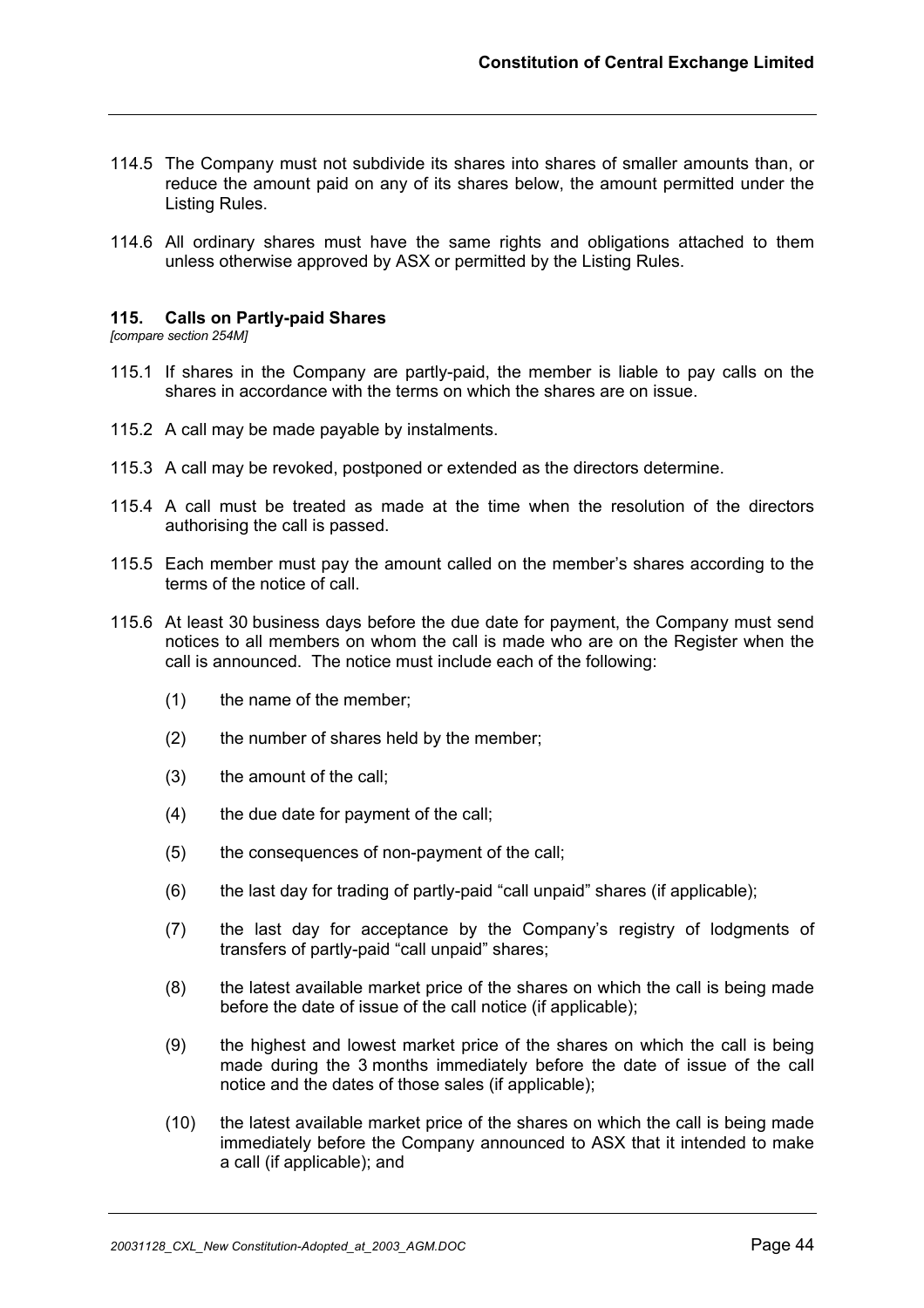- (11) if the Company has quoted shares of a higher paid-up value than the paid-up value of the shares on which the call is being made, the information required by rules  $115.6(8)$ ,  $115.6(9)$  and  $115.6(10)$  in respect of the shares having the higher paid-up value (if applicable).
- 115.7 Every notice of any call in respect of CHESS Approved Securities must:
	- (1) specify any additional information required by the Listing Rules; and
	- (2) be given within such period as is required by the Listing Rules.
- 115.8 The non-receipt of a notice of a call by, or the accidental omission to give notice of a call to, any of the members does not invalidate the call.
- 115.9 On the trial or hearing of any action for the recovery of any money due for any call and in any circumstances where it is necessary to prove the right to forfeit or sell shares for non-payment of a call it is sufficient to prove:
	- (1) that the name of the member sued is entered in the Register as the holder or 1 of the holders of the shares in respect of which the call was made;
	- (2) that the resolution making the call is recorded in the minute book;
	- $(3)$  that:
		- (a) notice of the call was given to the registered holder of the shares in accordance with this constitution; or
		- (b) in the case of calls or instalments payable at fixed times by the terms of issue of any share or otherwise, those terms apply; and
	- (4) that the sum or call has not been paid.

Proof of the above matters is conclusive evidence of the debt and of the right to forfeit or sell shares for non-payment of a call and it is not necessary to prove the appointment of the directors who made the call or the passing of the resolution or anything else.

- 115.10 The joint holders of a share are jointly and severally liable to pay all calls in respect of the share.
- 115.11 If a sum called is not paid on or before the date for payment, the person from whom the sum is due must pay interest on the sum (or on so much as remains unpaid) at the rate the directors determine calculated from the day payment is due till the time of actual payment. The directors may waive the interest in whole or in part.
- 115.12 Any sum that, by the terms of issue of a share, becomes payable on allotment or at a fixed date, must be treated for the purposes of this constitution as a call duly made and payable on the date on which by the terms of issue the sum becomes payable. In case of non-payment, the provisions of this constitution as to payment of interest and expenses, forfeiture or otherwise apply as if the sum had become payable by virtue of a call duly made and notified.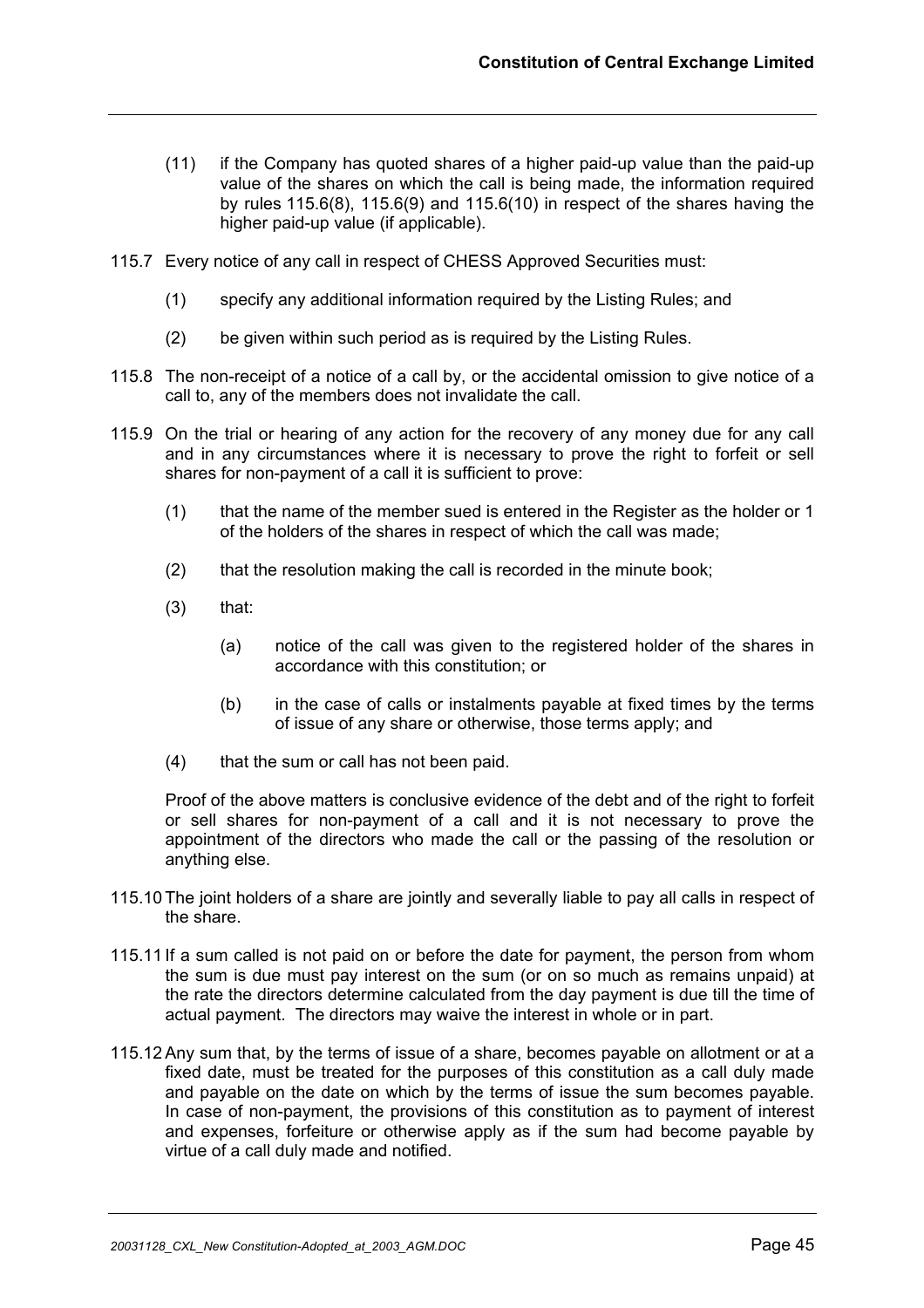- 115.13 The directors may, on the issue of shares, differentiate between the holders as to the amount of calls to be paid and the times of payment.
- 115.14 The directors may accept from a member the whole or a part of the amount unpaid on a share although no part of that amount has been called up. The directors may authorise payment by the Company of interest upon the whole or any part of an amount so accepted, until the amount becomes payable, at the rate agreed upon between the directors and the member paying the sum.
- 115.15 Any amount paid in advance of calls is not included or taken into account in ascertaining the dividend entitlements in respect of such shares.
- 115.16 Any amount paid in advance of calls is included and taken into account in ascertaining the entitlements in respect of such shares pursuant to rule 137 and rule 164.
- 115.17 The directors may at any time repay the amount so advanced upon giving to such member 1 month's notice in writing.
- 115.18 If a sum called in respect of a share is not paid before or on the due date for payment, the Company may recover the sum as a debt due with interest and expenses (if any), by action or otherwise but the exercise of this right is without prejudice to the right to forfeit the share of the member in arrears, and the directors may exercise either or both of these rights in their discretion.
- 115.19 This rule 115 is subject to the terms on which the partly paid shares are on issue.

## **116. Right to Lien**

- 116.1 Subject to the Listing Rules and this rule 116 the Company has a first and paramount lien on every share (not being a fully paid share) for all money (whether presently payable or not) called or payable at a fixed time in respect of that share.
- 116.2 The Company also has a first and paramount lien on all shares registered in the name of a member (whether solely or jointly with others) for all money presently payable by the member or the member's estate to the Company.
- 116.3 The directors may at any time exempt a share wholly or in part from the provisions of this rule 116.
- 116.4 The Company's lien (if any) on a share extends to all dividends payable in respect of the share.
- 116.5 The amount of the Company's lien is restricted to:
	- (1) unpaid calls and instalments upon the specific shares in respect of which calls or instalments are due and unpaid;
	- (2) if the shares were acquired under an employee incentive scheme an amount owed to the Company for acquiring them; and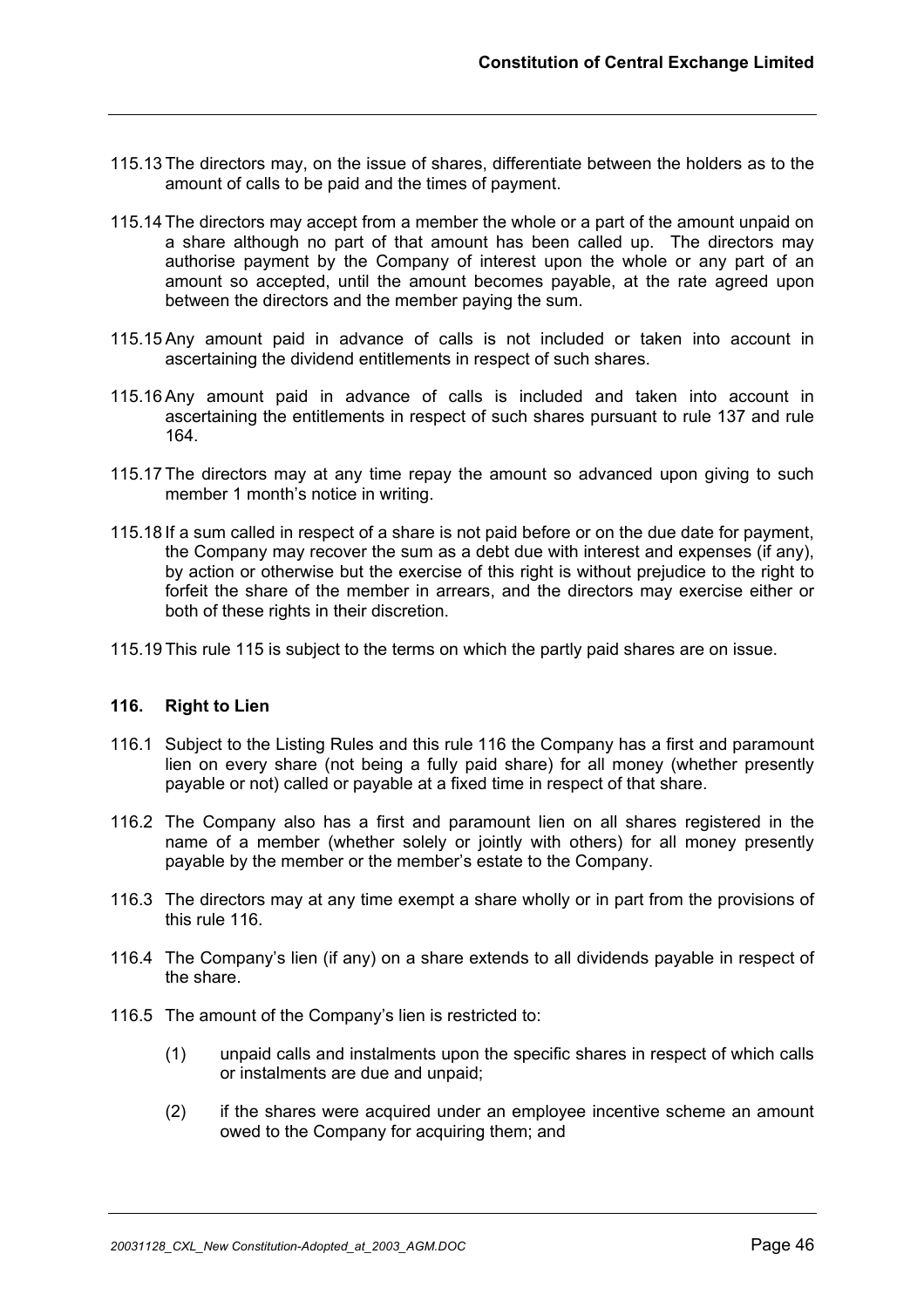- (3) an amount that the Company is required by law to pay (and has paid) in respect of the shares of a member or deceased former member.
- 116.6 The Company's lien on a share extends to reasonable interest and expenses incurred because an amount referred to in rule 116.5 is not paid.
- 116.7 Unless otherwise agreed the registration of a transfer document operates as a waiver of the Company's lien (if any) on the shares transferred.
- 116.8 The Company may do everything necessary or appropriate under the SCH Business Rules to protect any lien, charge or other right to which it is entitled under the Act or this constitution.
- 116.9 If the Company has a lien on securities in a CHESS Holding, the Company may give notice to SCH, in the form required by SCH from time to time requesting SCH to apply a Holding Lock to that CHESS Holding.

## **117. Imposition of a Liability**

- 117.1 This rule 117 applies where any law for the time being of any country, state or place:
	- (1) imposes or purports to impose any immediate or future or possible liability upon the Company to make any payment in respect of a member; or
	- (2) empowers any government or taxing authority or government official to require the Company to make any payment in respect of any shares registered in the Register as held either jointly or solely by a member or in respect of any dividends or other money which is or may become due or payable or is accruing due to the member by the Company on or in respect of the shares;

whether in consequence of:

- (3) the death of the member;
- (4) the liability of the member for income tax or other tax;
- (5) the liability of the executor or administrator of the member or of the member's estate for any estate, probate, succession, death, stamp or other duty; or
- (6) anything else.

117.2 If any liability contemplated by rule 117.1 is imposed on the Company, the Company:

- (1) must be fully indemnified by the member or the member's executor or administrator from all liability;
- (2) has a first and paramount lien upon all shares registered in the Register as held either jointly or solely by the member and upon all dividends and other money payable in respect of the shares for any liability arising under or in consequence of that law and for any amount paid in complete or partial satisfaction of the liability and for interest on any amount so paid at the rate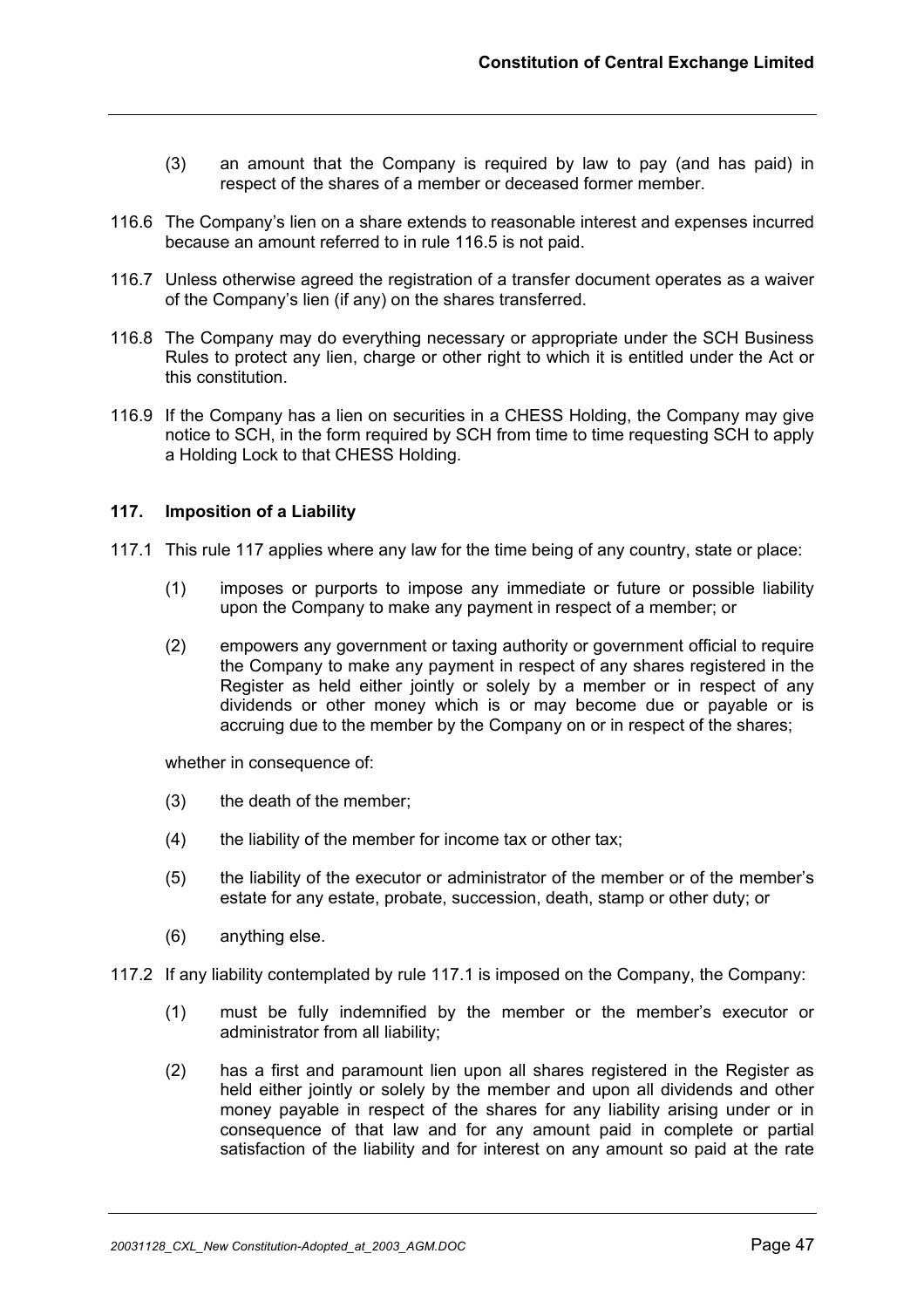per annum set by the directors from the date of payment to the date of repayment. The Company may deduct from or set off against the dividends or other money payable any money so paid or payable by the Company together with interest;

- (3) may recover as a debt due from the member or the member's executor or administrator wherever situated any money paid by the Company under or in consequence of that law and interest on the money at the rate and for the period referred to in rule 117.2(2) in excess of any dividend or other money then due or payable by the Company to the member; and
- (4) may, if the money is paid or payable by the Company under that law refuse to register a transfer of the shares by the member or the member's executor or administrator until the money with interest is set off or deducted or where that amount exceeds the amount of the dividend or other money then due or payable by the Company to the member, until the excess is paid to the Company.
- 117.3 This rule 117 does not prejudice or affect any right or remedy which that law may confer or purport to confer on the Company and the right or remedy is enforceable by the Company against the member and the member's executors, administrators and estate wherever situated whether or not the right or remedy is validly conferred.

## **118. Sale of Shares the Subject of Lien**

- 118.1 Subject to rule 118.2, the Company may sell, in the manner the directors see fit, any shares on which the Company has a lien.
- 118.2 A share on which the Company has a lien may not be sold unless:
	- (1) a sum in respect of which the lien exists is presently payable; and
	- (2) the Company has, not less than 14 days before the date of the sale, given to the registered holder for the time being of the share or the person entitled to the share by reason of the death or bankruptcy of the registered holder a notice in writing setting out, and demanding payment of, the sum presently payable in respect of which the lien exists.
- 118.3 To give effect to a sale of shares under rule 118, the directors may authorise a person to transfer the shares sold to the purchaser of the shares.
- 118.4 The Company must register the purchaser as the holder of the shares comprised in the transfer and the purchaser is not bound to see to the application of the purchase money.
- 118.5 The title of the purchaser to the shares is not affected by any irregularity or invalidity in connection with the sale.
- 118.6 The proceeds of a sale under rule 118 must be applied by the Company as follows:
	- (1) in payment of the sum presently payable in respect of which the lien existed;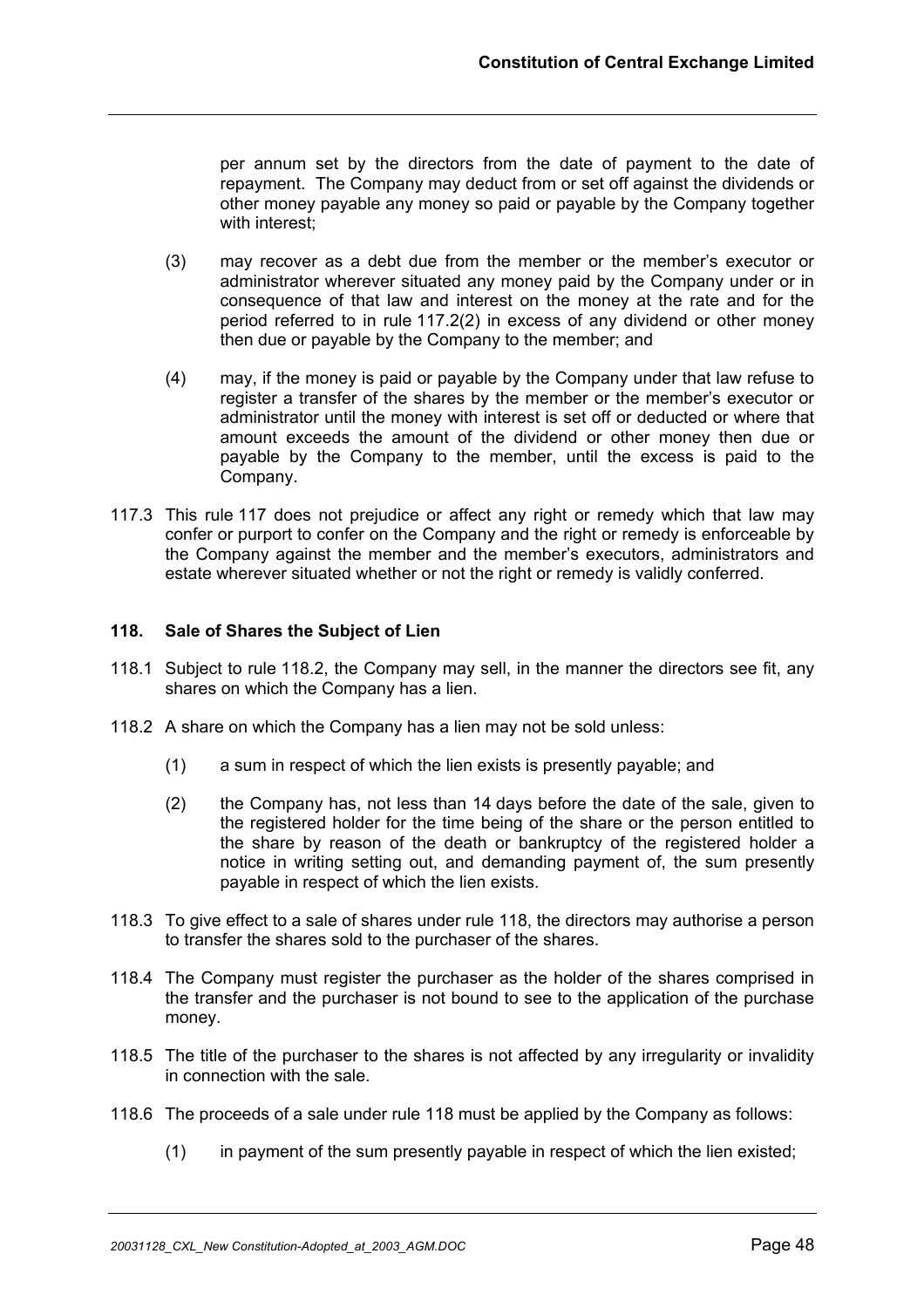- (2) if there was a lien on the shares for sums not presently payable, the Company may retain any residue of the proceeds of sale and apply the residue to pay those sums when they become presently payable;
- (3) subject to rule 118.6(2) the Company must pay the residue to the person entitled to the shares immediately before the sale.

#### **119. Surrender of Shares**

119.1 The directors may accept the surrender of any paid-up share by way of compromise of any question as to the holder being properly registered in respect of the share. Any share so surrendered may be disposed of in the same manner as a forfeited share.

#### **120. Power to Capitalise and Issue Debentures to Members**

*[compare section 254S]*

- 120.1 The Company may capitalise profits. The capitalisation need not be accompanied by the issue of shares.
- 120.2 The directors, or the Company in general meeting on the recommendation of the directors, may apply profits, including reserves and sums otherwise available for distribution to members, to:
	- (1) pay up any amount unpaid on issued shares;
	- (2) issue shares, debentures or unsecured notes to members credited as fully paid up; or
	- (3) partly as mentioned in rule 120.2(1) and partly as mentioned in rule 120.2(2).
- 120.3 The amount applied under rule 120.2 must be applied for the benefit of members in the proportions in which the members would have been entitled to dividends if the amount applied had been distributed as a dividend or to employees of the Company under the terms of an employee incentive scheme.
- 120.4 For the purpose of rule 120.3 the directors may to the extent necessary to adjust the rights of the members among themselves:
	- (1) issue fractional certificates or make cash payments in cases where shares, debentures or unsecured notes become issuable in fractions;
	- (2) fix the value for distribution of any specific assets or any part of them;
	- (3) round down any payment to the nearest dollar; and
	- (4) vest any cash or specific assets in trustees upon trust for the persons entitled to the dividend or capitalised fund.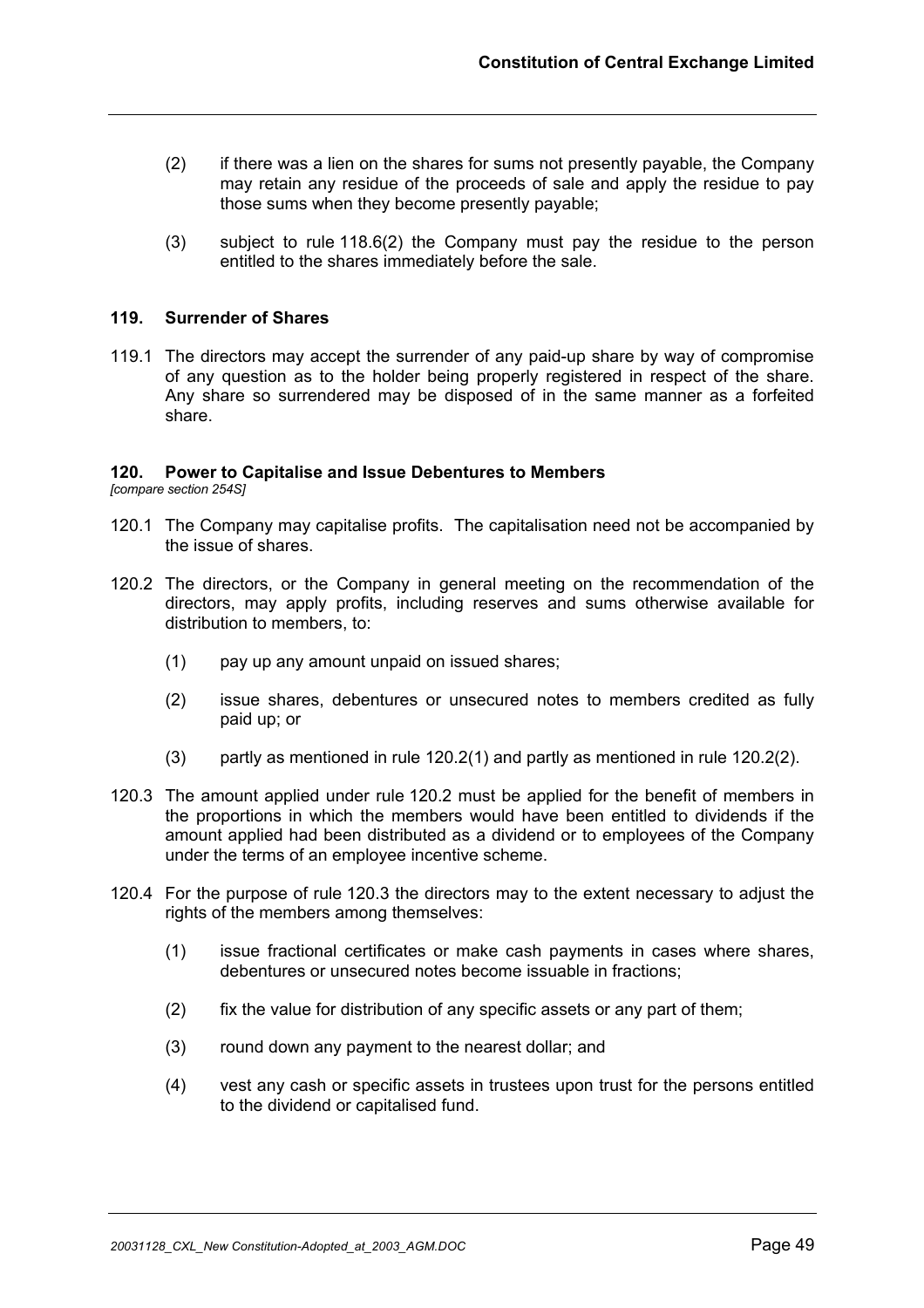## **121. Joint Holders**

- 121.1 Where 2 or more persons are registered as the holders of a share, they must be treated as holding the share as joint tenants with benefits of survivorship subject to rule 121.2 and to the following:
	- (1) the Company is not bound to register more than 3 persons (not being the trustees, executors or administrators of a deceased holder) as the holder of the share;
	- (2) the joint holders of the share are liable severally as well as jointly in respect of all payments which ought to be made in respect of the share;
	- (3) on the death of any 1 of the joint holders, the survivor or survivors are the only person or persons recognised by the Company as having any title to the share, but the directors may require such evidence of death as they see fit;
	- (4) any 1 of the joint holders may give effective receipts for any dividend, bonus or return of capital payable to the joint holders; and
	- (5) only the person whose name stands first in the Register as 1 of the joint holders of the share is entitled to delivery of the certificate or statement of holdings relating to the share or to receive notices from the Company and a notice given to that person must be treated as notice to all the joint holders.
- 121.2 Where 3 or more persons are registered holders of a share in the Register (or a request is made to register more than 3 persons) only the first 3 named persons are regarded as holders of the share and all other named persons must be disregarded for all purposes except in the case of executors or trustees of a deceased shareholder.

## **OBLIGATIONS IN RELATION TO CHESS**

#### **122. Complying with SCH Business Rules**

122.1 The Company must comply with the SCH Business Rules if any of its securities are CHESS Approved Securities.

## **123. Registers to be Kept**

- 123.1 The Company must keep a Register in accordance with the Act.
- 123.2 If any of its securities are CHESS Approved Securities, in addition to the CHESS Subregister administered by SCH (which forms part of the Register), the Company must provide for an Issuer Sponsored Subregister, or a Certificated Subregister, or both.
- 123.3 If the Company has Restricted Securities on issue, it must operate a Certificated Subregister other than in relation to existing Restricted Securities that are quoted.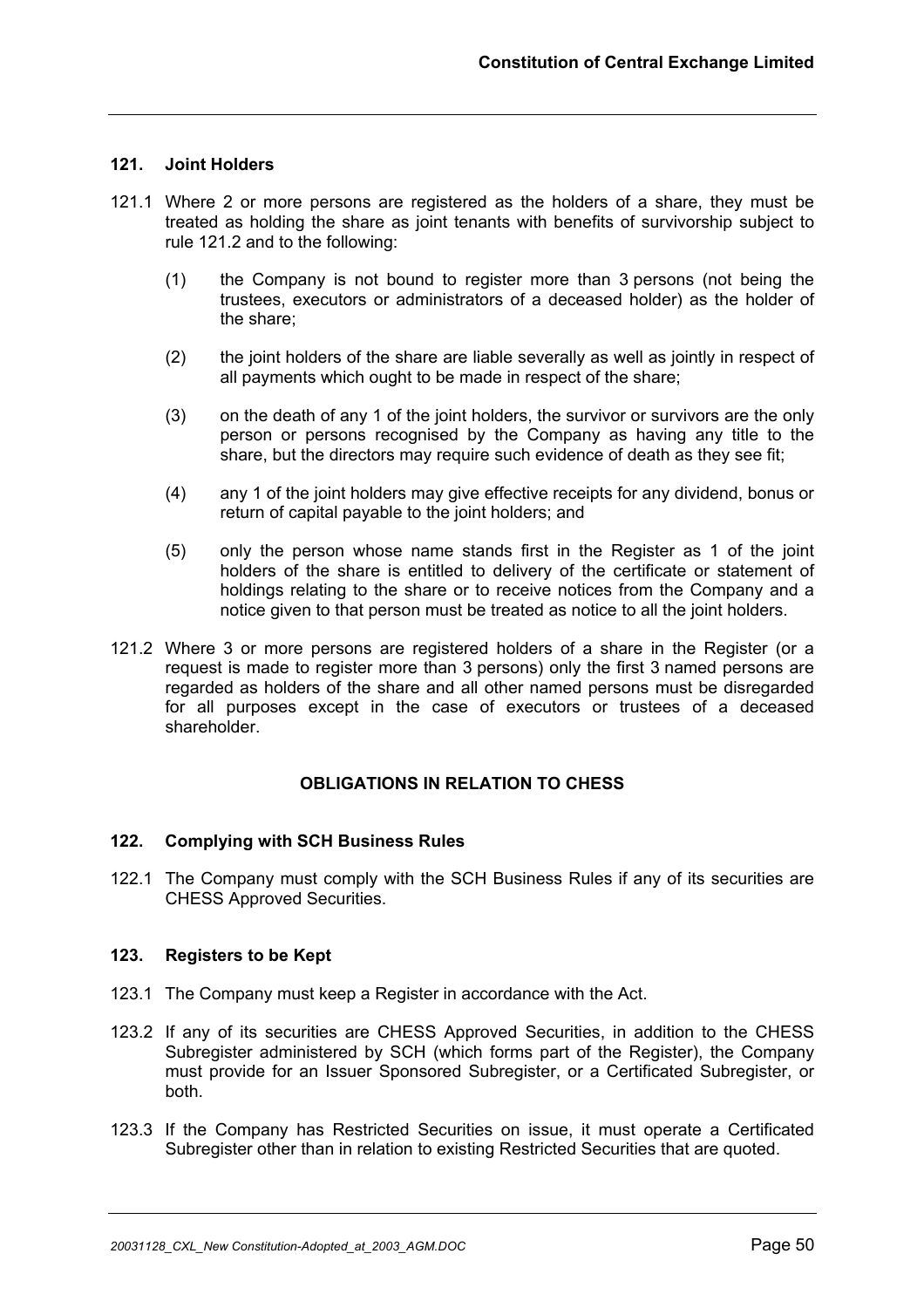123.4 If the Company operates an Issuer Sponsored Subregister:

- (1) the Company must allow holders of securities on the Issuer Sponsored Subregister to maintain more than 1 holding on that subregister;
- (2) each holding must be identified by a unique SRN (shareholder reference number);
- (3) each holding must be treated as a separate holding for determining benefits and entitlements; and
- (4) when the Company creates a new holding on the Issuer Sponsored Register it must allocate a unique SRN for that holding.

## **DIVIDENDS AND RESERVES**

#### **124. Source of Dividends**

*[compare section 254T]*

124.1 Except as permitted by the Act no dividend or bonus or payment by way of bonus is payable to members otherwise than out of profits of the Company.

## **125. Determination of Dividends**

*[compare replaceable rules 254U and 254W]*

- 125.1 The directors may determine that a dividend is payable and fix:
	- (1) the amount;
	- (2) the time for payment; and
	- (3) the method of payment.
- 125.2 The Company in general meeting may determine a dividend, but may do so only if the directors have recommended a dividend.
- 125.3 A dividend determined by the Company in general meeting must not exceed the amount recommended by the directors.
- 125.4 Interest is not payable on a dividend.

#### **126. Power to Employ Reserves**

126.1 The directors may, before recommending or determining any dividend, set aside out of the profits of the Company those sums they think proper as reserves, to be applied, at the discretion of the directors, for any purpose to which the profits of the Company may be properly applied.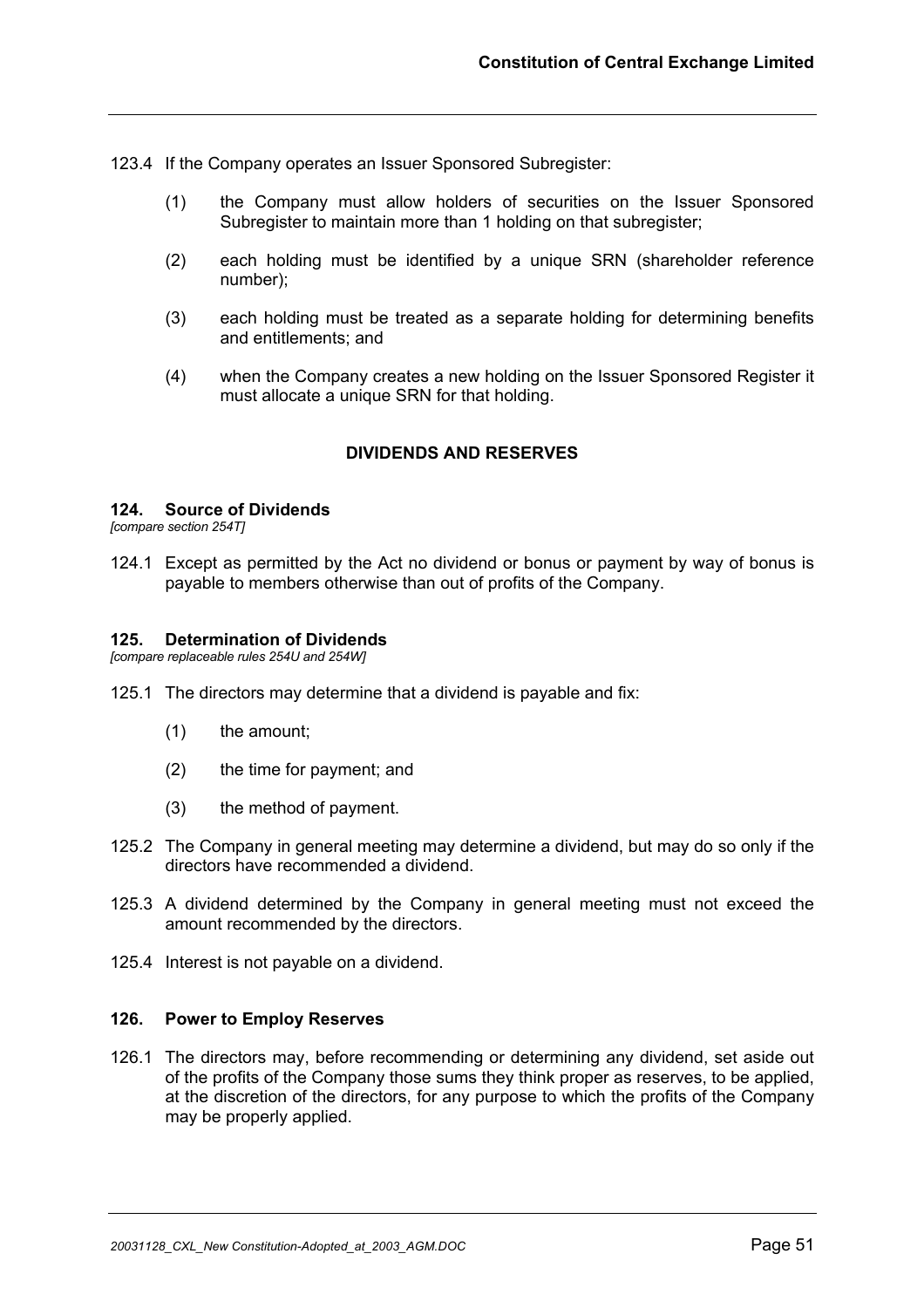- 126.2 Pending the application of reserves under rule 126.1, the reserves may, at the discretion of the directors, be used in the business of the Company or be invested as the directors see fit.
- 126.3 The directors may carry forward so much of the profits remaining as they consider ought not to be distributed as dividends without transferring those profits to a reserve.

## **127. Crediting of Dividends**

- 127.1 Subject to the rights of persons (if any) entitled to shares with special rights as to dividend and to this rule 127, all dividends are apportioned and paid equally on each share.
- 127.2 If a share is issued on terms that it will rank for dividend as from a particular date, that share ranks for dividend only from that date.
- 127.3 Despite any other provision of this rule 127 the holder of a partly-paid share is not entitled to a greater proportion of the dividend than the proportion which the amount paid (not credited) is of the total amounts paid and payable (excluding amounts credited). In this rule 127.3, in accordance with Listing Rule 6.11, amounts paid in advance of a call are ignored when calculating the proportion.

#### **128. Dividends where Different Classes of Shares**

- 128.1 If there is more than 1 class of shares on issue, any dividend whether interim or otherwise may be paid on the shares of any 1 or more class or classes to the exclusion of the shares of any other class or classes.
- 128.2 If at any meeting dividends are declared on more than 1 class, the dividend declared on the shares of 1 class may be at a higher or lower rate than or at the same rate as the dividend declared on the shares of another class, but the shares within each class must share equally in any dividend declared in respect of that class.
- 128.3 An objection may not be raised to any resolution which:
	- (1) declares a higher rate of dividend on the shares of any class than the dividend declared on the shares of any other class; or
	- (2) declares a dividend on the shares of any class to the exclusion of the shares of any other class;

on the ground that:

- (3) the resolution was passed by the votes of the holders of the shares of a class to receive the higher rate of dividend or to receive the dividend (as the case may be); or
- (4) the resolution was opposed by the holders of the shares of a class to receive the lower rate of dividend or to be excluded (as the case may be).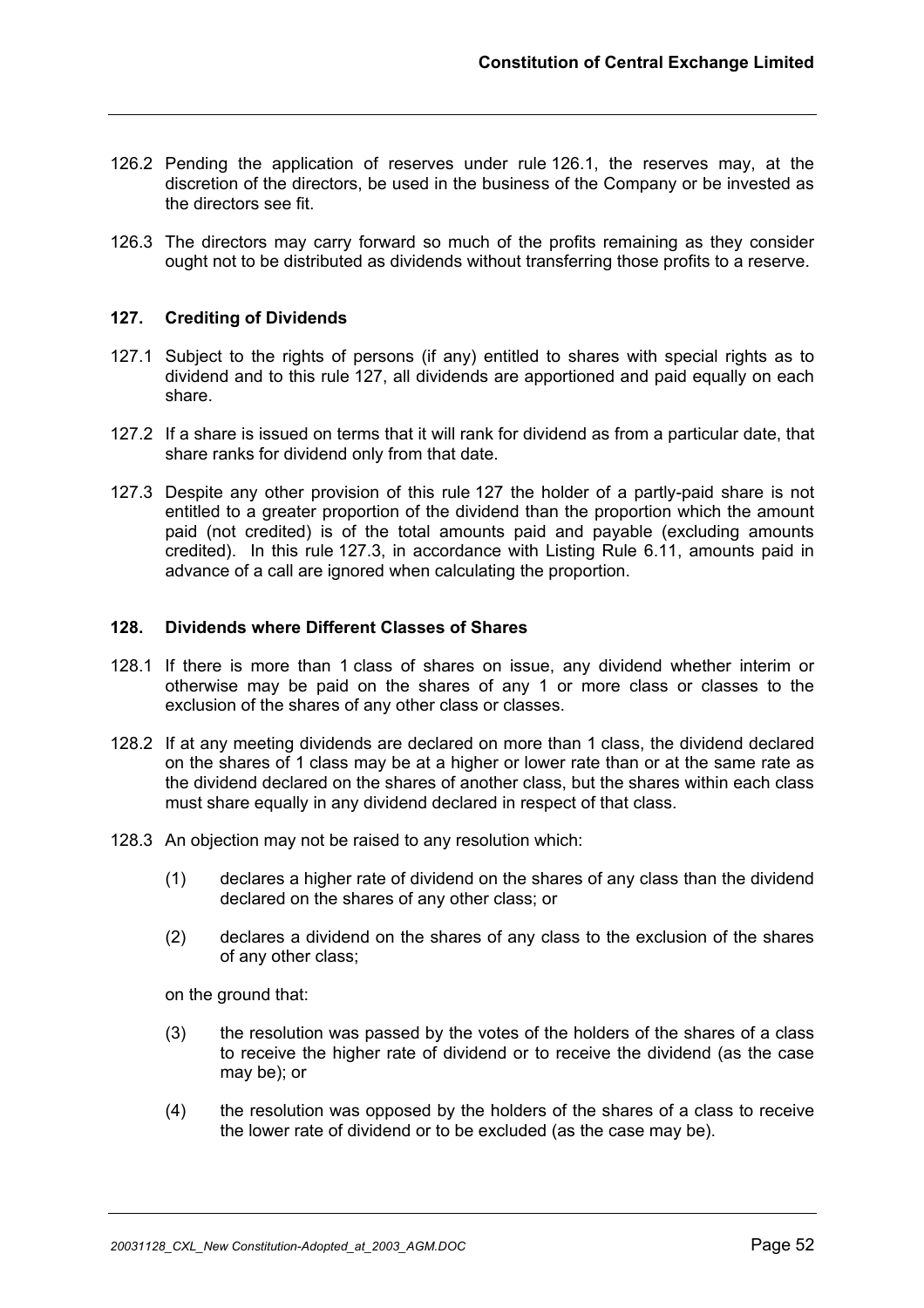## **129. Deductions from Dividends**

129.1 The directors may deduct from any dividend payable to a member all sums of money (if any) presently payable by the member to the Company on account of calls or otherwise in relation to shares in the Company.

#### **130. Unclaimed Dividends**

130.1 Unclaimed dividends may be invested or otherwise made use of by the directors for the benefit of the Company until claimed.

## **131. Entitlement to Dividends**

131.1 Unless otherwise specified in the resolution determining the dividend, all dividends are payable to the members on the Register on the day the resolution declaring the dividend is passed or on the date fixed for payment, as applicable.

## **132. Payment of Dividends on Transmission**

132.1 The directors may retain the dividends or bonuses payable on any share to which rule 153 applies until the person entitled to elect to be registered as holder of the share or to transfer the share does so.

#### **133. Payment of Dividends by Asset Distribution**

- 133.1 Any general meeting or the directors determining a dividend may, by resolution, direct payment of the dividend wholly or partly by the distribution of specific assets, including paid up shares in, or debentures of, or options over the shares of, the Company or any other body corporate, and the directors must give effect to that resolution.
- 133.2 Where a difficulty arises in regard to a distribution of specific assets referred to in rule 133.1, the directors may resolve the difficulty as they see fit.
- 133.3 The directors may:
	- (1) fix the value for distribution of the specific assets or any part of those assets;
	- (2) determine that cash payments will be made to any members on the basis of the value so fixed in order to adjust the rights of all parties; and
	- (3) vest any of those specific assets in trustees;

as the directors see fit.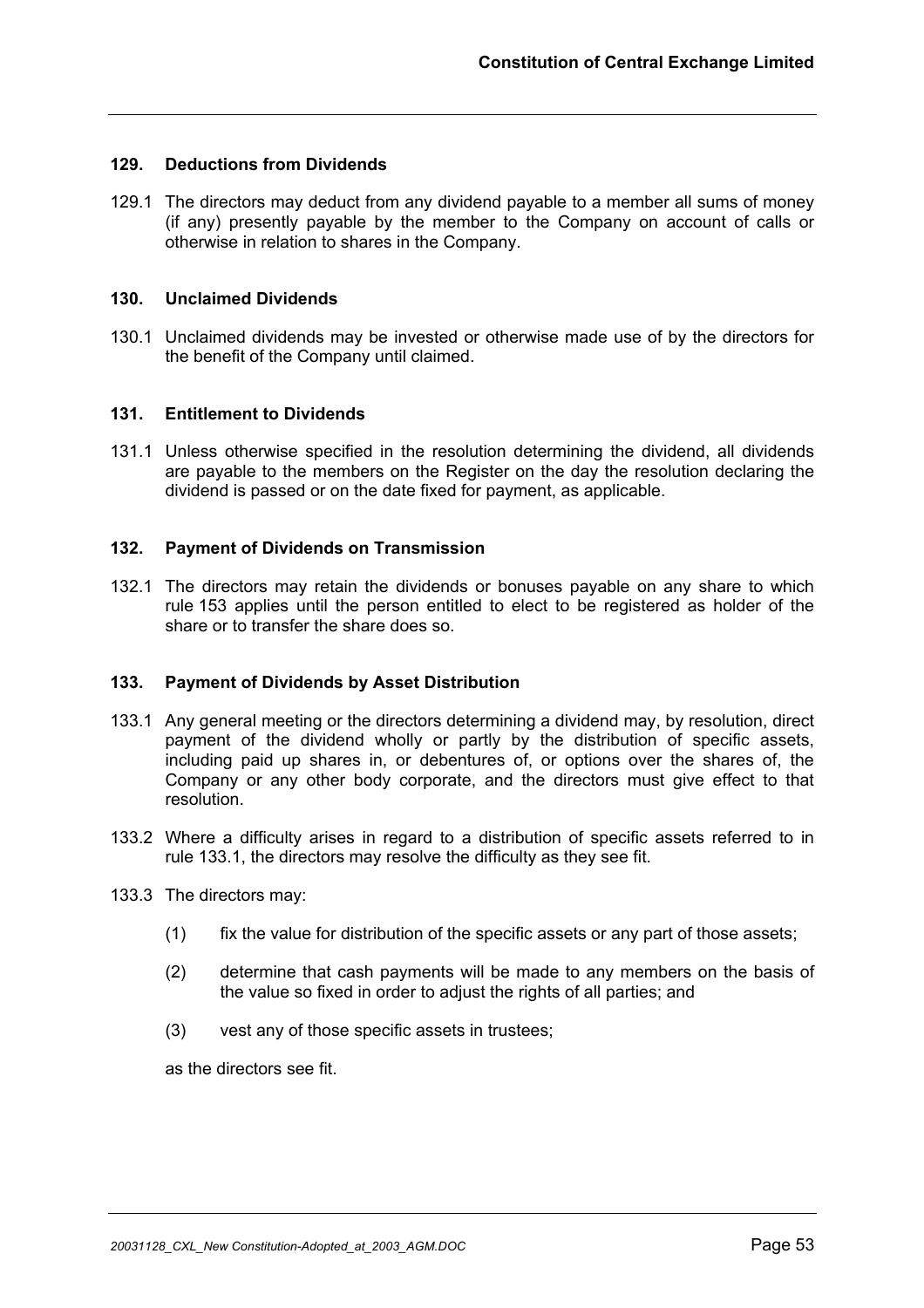## **134. Manner of Payment of Dividends**

- 134.1 Any dividend, interest or other money payable in cash in respect of shares may be paid:
	- (1) directly into an account, with a bank or some other financial institution, as directed in writing by the holder or joint holders; or
	- (2) by cheque sent through the post directed to:
		- (a) the address of the holder as shown in the Register, or in the case of joint holders, the address shown in the Register as the address of the joint holder first named in the Register; or
		- (b) any other address as directed in writing by the holder or joint holders.

#### **135. Power to Make Concurrent Call**

135.1 The directors, when declaring a dividend, may (subject to the written consent of the relevant members) make a call on the members of such amount as they see fit, not exceeding the dividend payable to the member, and payable at the same time as the dividend, with the dividend to be set off against the call.

#### **136. Dividend Reinvestment, Bonus Share and Employee Incentive Plans**

- 136.1 A general meeting of the Company or the directors may:
	- (1) establish 1 or more plans under which some or all members may elect in terms of 1 or more of the following for a period or periods as provided in the plan:
		- (a) that dividends to be paid in respect of some or all of the shares held by the members may be satisfied by the issue of fully paid ordinary shares; and
		- (b) that dividends are not to be declared or paid in respect of some or all of the shares held by the members, but that the members are to receive an issue of fully paid ordinary shares; and
	- (2) vary, suspend or terminate the plan.
- 136.2 A general meeting of the Company or the directors may:
	- (1) establish a plan under which securities may be offered or issued to some or all of the officers or employees of the Company or any related body corporate of the Company whether or not for consideration; or
	- (2) vary, suspend or terminate a plan established under rule 136.2(1).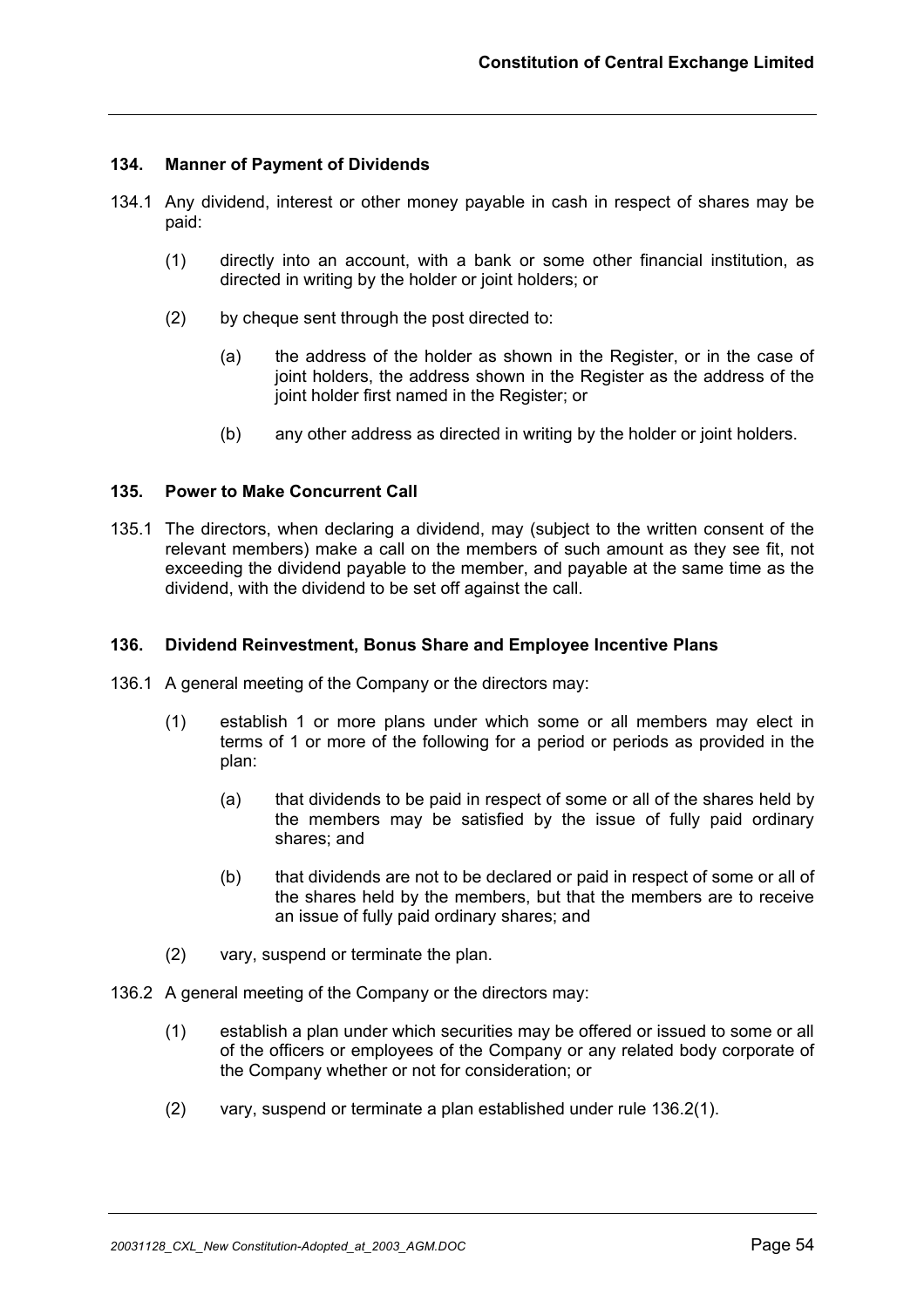- 136.3 Any plan has effect in accordance with its terms and the directors must do all things necessary or convenient for the purpose of implementing the plan, including the making of each necessary allotment of securities.
- 136.4 For the purpose of giving effect to any plan:
	- (1) the directors may make any lawful appropriation, capitalisation, application, payment or distribution; and
	- (2) the powers of the directors may be exercised even if only some of the members or holders of securities of any class participate in the appropriation, capitalisation, application, payment or distribution.
- 136.5 In offering opportunities to members, officers or employees to participate in any plan, the directors may give any information that in their opinion may be useful to assist members, officers or employees in assessing the opportunity and making requests to their best advantage. The directors, the Company and its officers are not responsible for, nor are they obliged to provide, any legal, taxation or financial advice in respect of the choices available to members, officers or employees.
- 136.6 The directors are under no obligation:
	- (1) to admit any member, officer or employee as a participant in any plan; or
	- (2) to comply with any request made by a member, officer or employee who is not admitted as a participant in any plan.
- 136.7 In establishing and maintaining any plan, the directors must act in accordance with the Listing Rules and this constitution, and may exercise the powers conferred on them by the terms of the plan, by this constitution and by the Act.
- 136.8 Nothing in this rule 136.4 affects or restricts in any way the rights or powers of the directors under rule 112.

## **REDUCTIONS OF CAPITAL**

## **137. Company may Reduce Share Capital**

137.1 The Company may reduce its share capital by any means allowed by the Act, subject to the Company complying with the Listing Rules.

## **138. Reduction of Share Capital by Asset Distribution**

- 138.1 Any reduction in share capital under rule 137 may be made wholly or partly by way of an in specie distribution of specific assets, including paid up shares in, or debentures of, or options over the shares of, the Company or any other body corporate.
- 138.2 Where a difficulty arises in regard to a distribution of specific assets referred to in rule 138.1, the directors may resolve the difficulty as they see fit.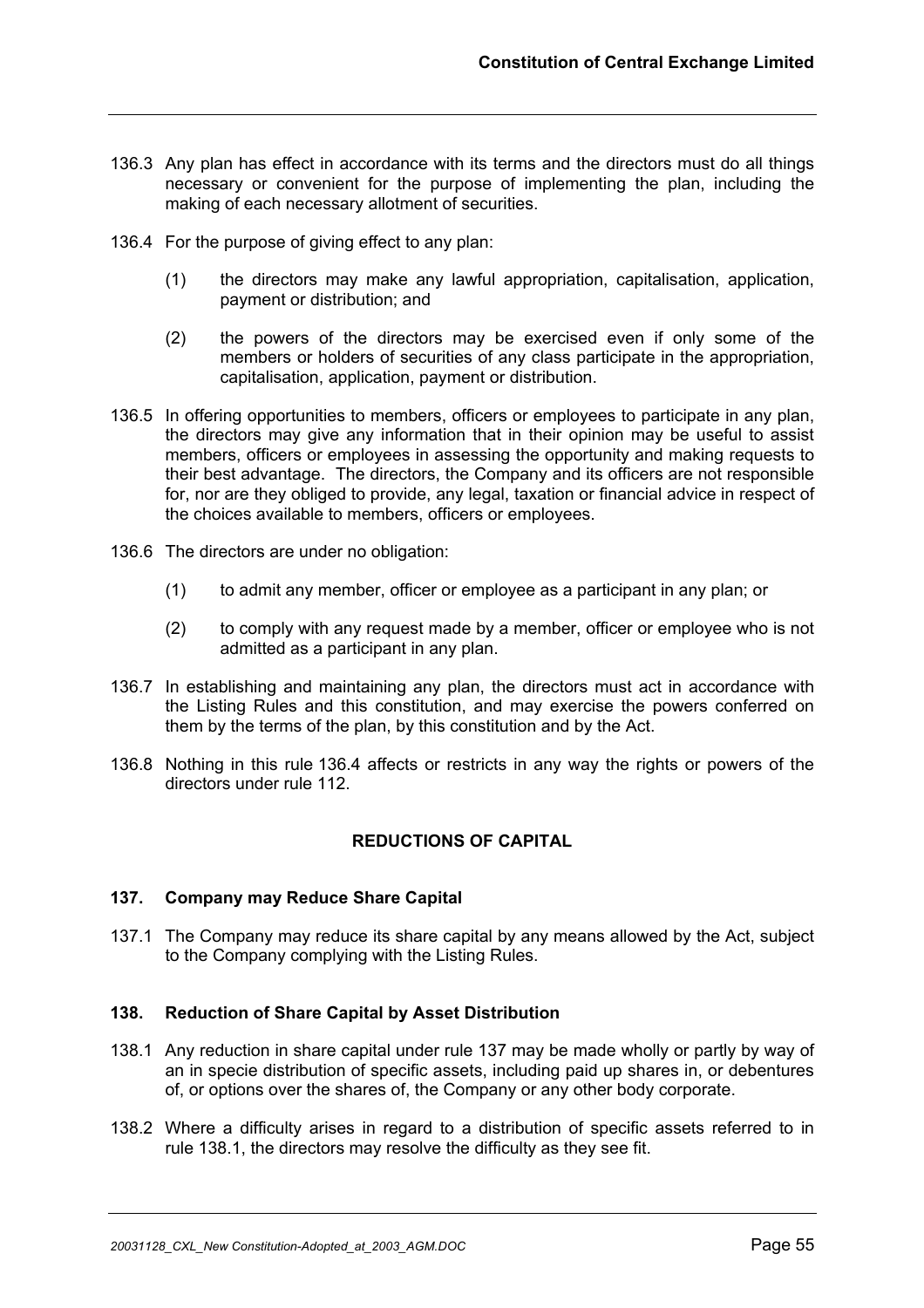138.3 The directors may:

- (1) fix the value for distribution of the specific assets or any part of those assets;
- (2) determine that cash payments will be made to any members on the basis of the value so fixed in order to adjust the rights of all parties; and
- (3) vest any of those specific assets in trustees;

as the directors see fit.

- 138.4 Where the Company reduces its share capital by way of a distribution of shares or other securities in another body corporate:
	- (1) the members are deemed to have agreed to become members of that corporation and are bound by the constitution of that body corporate; and
	- (2) each of the members appoints the Company or any of the directors as its agent to execute any transfer of shares or other securities, or other document required to give effect to the distribution of shares or other securities to that member.

## **TRANSACTIONS AFFECTING SHARE CAPITAL**

#### **139. Brokerage or Commission**

*[compare section 258C]*

- 139.1 The Company may pay brokerage or commission to a person in respect of that person or another person agreeing to take up shares in the Company.
- 139.2 Payments by way of brokerage or commission may be satisfied:
	- (1) by the payment of cash;
	- (2) by the issue of fully or partly paid shares or other securities; or
	- (3) partly by the payment of cash and partly by the issue of fully or partly paid shares or other securities.

## **TITLE TO AND TRANSFER OF SHARES**

## **140. Entitlement to Share and Option Certificates or Statement of Holdings and CHESS Statements**

*[compare sections 1070B and 1070C]*

- 140.1 The Company must issue to each member and option holder in the absolute discretion of the directors, either:
	- (1) 1 or more certificates for the securities held by the person; or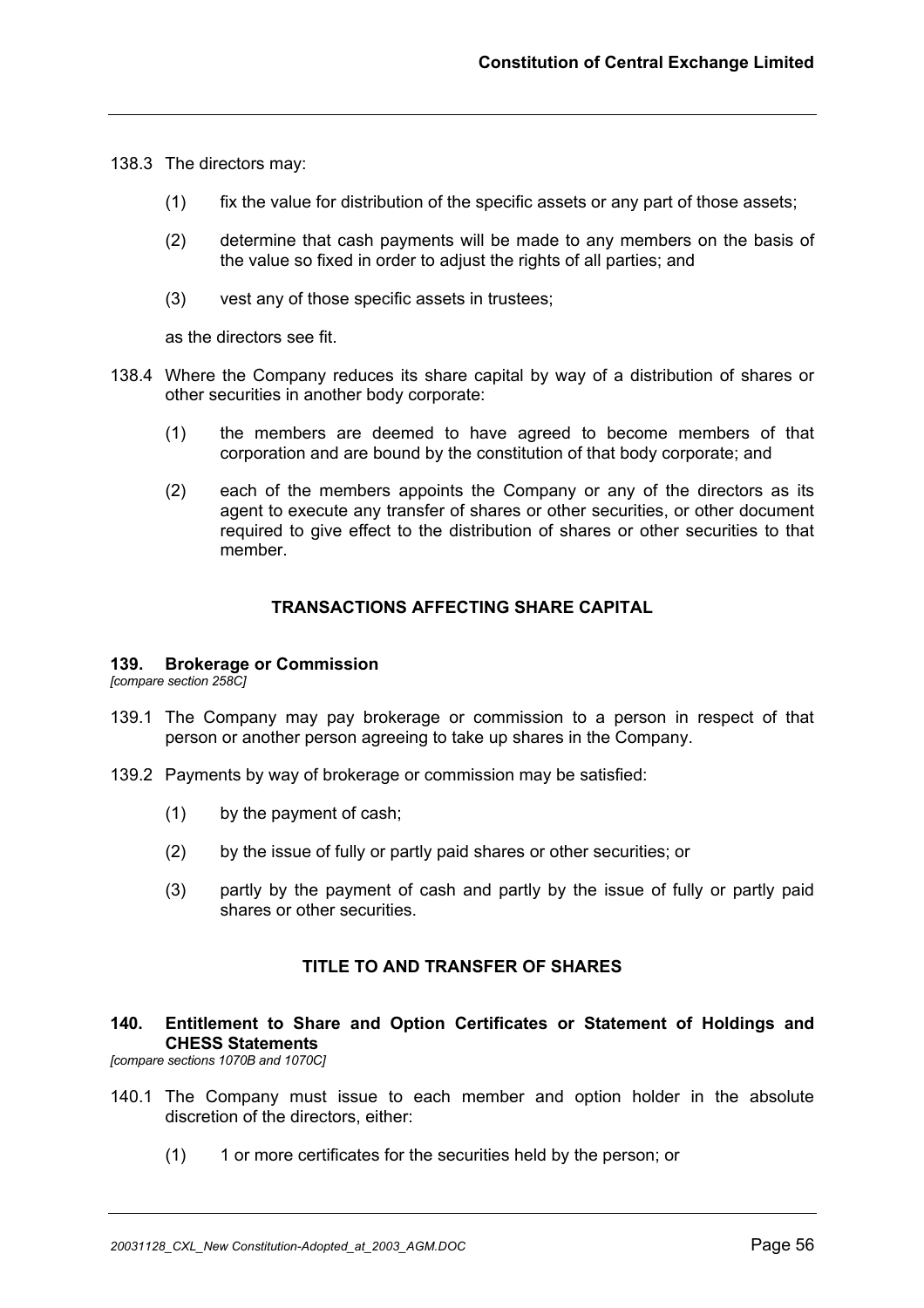- (2) a statement of holdings as required by the SCH Business Rules.
- 140.2 Where securities are held jointly by several persons the Company is not bound to issue more than 1 certificate or statement of holdings.
- 140.3 Delivery of a certificate or statement of holdings of securities may be effected by delivering it personally to the holder or by posting it in a prepaid envelope addressed to the holder at the address shown in the Register or by delivering or posting the certificate or statement in accordance with the written instructions of the holder. Delivery of a certificate or statement to 1 of several joint holders is sufficient delivery to all of them.
- 140.4 A certificate must state:
	- (1) the name of the Company and the fact that it is registered under the Act;
	- (2) the number of the certificate;
	- (3) the number and class of shares for which the certificate is issued;
	- (4) the amount unpaid on the shares; and
	- (5) any other information required by rule 140.6.
- 140.5 On or before the last date permitted by the Listing Rules or the SCH Business Rules, or if not applicable, within 5 business days after the allotment of securities of the Company or registration of a new holder of securities of the Company, the Company must dispatch a statement of holdings or certificate (as applicable) to the holder of the securities.
- 140.6 The statement or certificate must show:
	- (1) the name of the Company;
	- (2) the jurisdiction of incorporation or registration of the Company;
	- (3) the name, address and telephone number of the Company's principal security registry with a statement that full terms and conditions of the Company's securities can be obtained from that registry; and
	- (4) any other information required by the Listing Rules or the SCH Business Rules to be provided to the holder of the securities.
- 140.7 The Company must issue:
	- (1) certificates for all Restricted Securities; and
	- (2) new certificates after a reorganisation of capital of the Company;

at the times and in the manner required by the Listing Rules.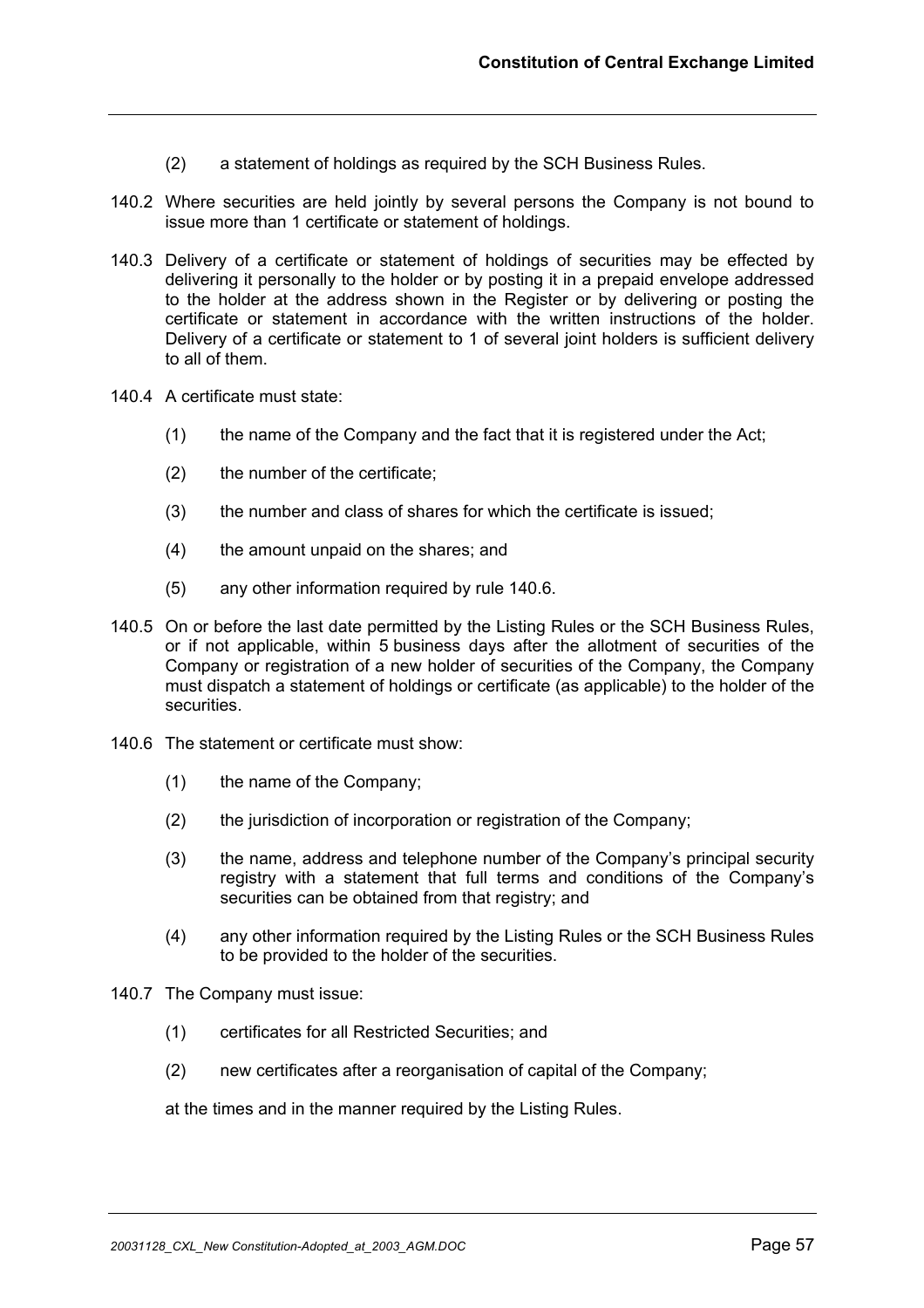## **141. Issuer Sponsored Holding Statements**

*[compare Listing Rules 8.6 and 8.7]*

- 141.1 If a member on the Issuer Sponsored Subregister asks, the Company must send the member a special transaction statement, and the SRN for the holding. The statement must set out any changes to the holding since the last routine transaction statement. The Company may require a reasonable payment for a special transaction statement. The statement must be sent within 3 business days after receiving the written request and any payment that is required.
- 141.2 The Company must send a member on the Issuer Sponsored Subregister a statement for a new holding on that subregister within 5 business days after the holding is created. The statement must include the opening balance of the holding and the SRN for the holding.
- 141.3 The Company must send each member on the Issuer Sponsored Subregister a routine transaction statement which sets out the changes to the holding since the last routine transaction statement (or opening balance statement) and the SRN for the holding. The statement must be sent within 5 business days after the end of the month in which there is a change.

## **142. Replacement of Certificates**

*[compare section 1070D]*

- 142.1 Subject to the Listing Rules and the SCH Business Rules, if any certificate or other document of title to shares is worn out or defaced, the directors must, upon production to them of the certificate or document, order it to be cancelled and issue within 3 business days after receipt of the worn out or defaced certificate or document a new certificate or document in its place upon the conditions prescribed by the Act.
- 142.2 Subject to the Listing Rules and the SCH Business Rules, if:
	- (1) satisfactory evidence is received by the directors that any certificate or other document of title to shares has been stolen, lost or destroyed and has not been pledged, sold or otherwise disposed of;
	- (2) an indemnity and undertaking which the directors think adequate is given; and
	- (3) any other steps (including advertising) which the directors think necessary are taken;

a new certificate or document must be issued to the party entitled to the stolen, lost or destroyed certificate or document within 5 business days after those conditions are satisfied. The Company is entitled to charge for each new certificate or document issued a fee not exceeding the maximum amount permitted by the Act. The new certificate or document must be clearly endorsed with the words *"Issued in replacement of certificate [or document]: number"* or such other words as may from time to time be prescribed by the Listing Rules or permitted by ASX.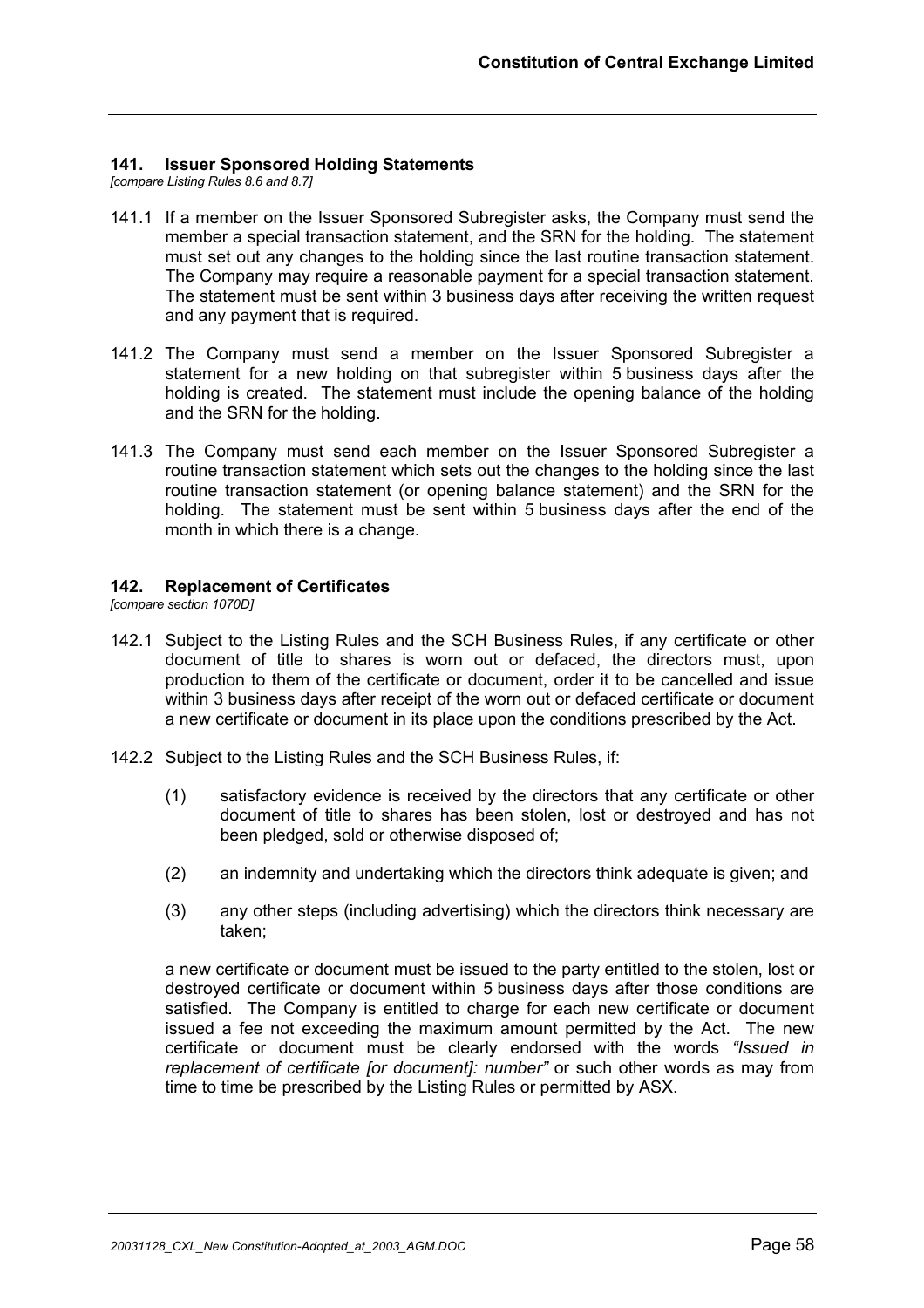## **143. Recognition of Ownership**

- 143.1 Except as required by law, the Company is not bound to recognise a person as holding a share upon any trust.
- 143.2 The Company is not bound by or compelled in any way to recognise any equitable, contingent, future or partial interest or any other right in respect of a share or unit of a share, whether or not it has notice of the interest or right, except an absolute right of ownership in the registered holder, and except as otherwise provided by this constitution or by the Act.

## **144. Participation in Transfer Schemes**

- 144.1 The Company at any time and from time to time may participate in any computerised or electronic share transfer registration or stock market settlement system introduced by or acceptable to ASX or as provided for by the Act or the SCH Business Rules.
- 144.2 Despite any other provision of this constitution during any period of participation in a system or scheme referred to in this rule 144:
	- (1) the Company, in respect of securities for the time being subject to the system or scheme:
		- (a) may cancel any existing securities certificate; and
		- (b) is not obliged to issue or replace any securities certificate;
	- (2) securities may be transferred and transfers may be registered, in any manner required or permitted by law, the Listing Rules and the SCH Business Rules applying in relation to the system or scheme; and
	- (3) the Company must apply and give effect to the Act, the Listing Rules and the SCH Business Rules.

#### **145. Right to Transfer**

- 145.1 Except where required or permitted by law, the Listing Rules, the SCH Business Rules or this constitution, there is no restriction on the transfer of shares.
- 145.2 Subject to rules 146.1 and 148 the Company and the directors must not in any way prevent, delay or interfere with the generation of a proper SCH transfer or the registration of a paper-based transfer in registrable form of any securities.

#### **146. Holding Lock**

146.1 The Company may ask SCH to apply a Holding Lock to prevent a proper SCH transfer, or refuse to register a paper-based transfer, in any of the following circumstances: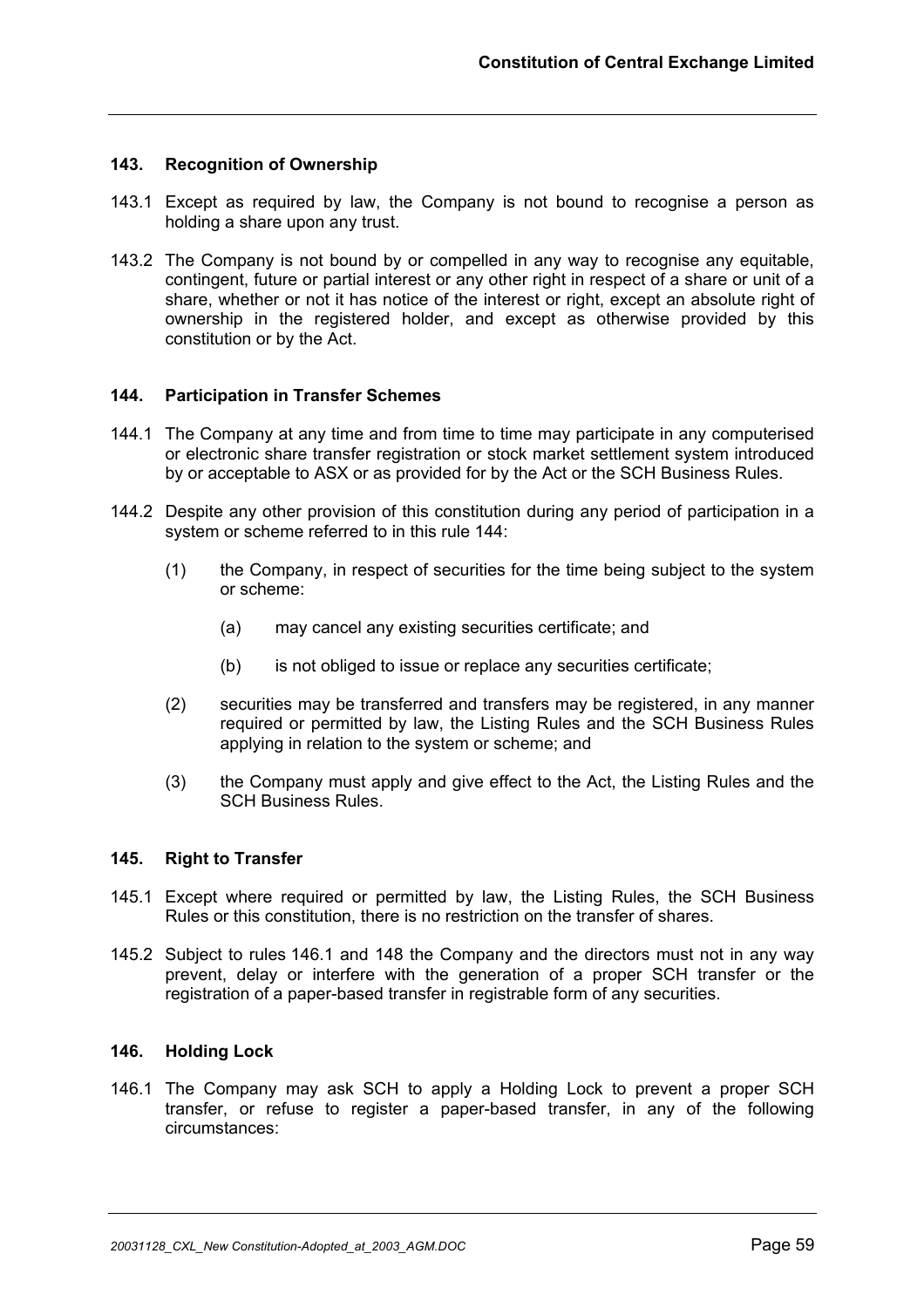- (1) the Company has a lien on the securities;
- (2) the Company is served with a court order that restricts the holder's capacity to transfer the securities;
- (3) registration of the transfer may break an Australian law and ASX has agreed in writing to the application of a Holding Lock or that the Company may refuse to register a transfer. The application of the Holding Lock must not breach an SCH Business Rule;
- (4) during the escrow period of Restricted Securities;
- (5) if the transfer is paper-based, the Company is obliged or allowed to refuse to register it under rule 148;
- (6) if the transfer is paper-based, a law related to stamp duty prohibits the Company from registering it;
- (7) the transfer does not comply with the terms of an employee incentive scheme or plan of the Company;
- (8) the holder has agreed in writing to the application of a Holding Lock. The application of the Holding Lock must not breach an SCH Business Rule; or
- (9) the Company is otherwise permitted to do so by the Listing Rules.
- 146.2 If the Company refuses to register a paper-based transfer under rule 146.1 it must tell the lodging party in writing of the refusal and the reason for it. The Company must do so within 5 business days after the date on which the transfer was lodged.
- 146.3 If the Company asks SCH to apply a Holding Lock under rule 146.1 the Company must tell the holder of the securities in writing of the Holding Lock and the reason for it. It must do so within 5 business days after the date on which it asked for the Holding Lock.

#### **147. No Documentary Evidence Required**

147.1 The Company must not require a statutory declaration or other document in connection with ownership restrictions of its securities before it will register a paperbased transfer or authorise a proper SCH transfer.

#### **148. Refusal to Register a Transfer**

- 148.1 Where the Company issues new certificates under rule 140.7(2) after a reorganisation of capital, the Company must reject a transfer accompanied by a certificate issued before ASX recognised the reorganisation, as not being in registrable form.
- 148.2 The Company must refuse to register a paper-based transfer if some or all of the securities involved are reserved for a bidder because the holder has accepted an offmarket bid. However, the Company must register the transfer if: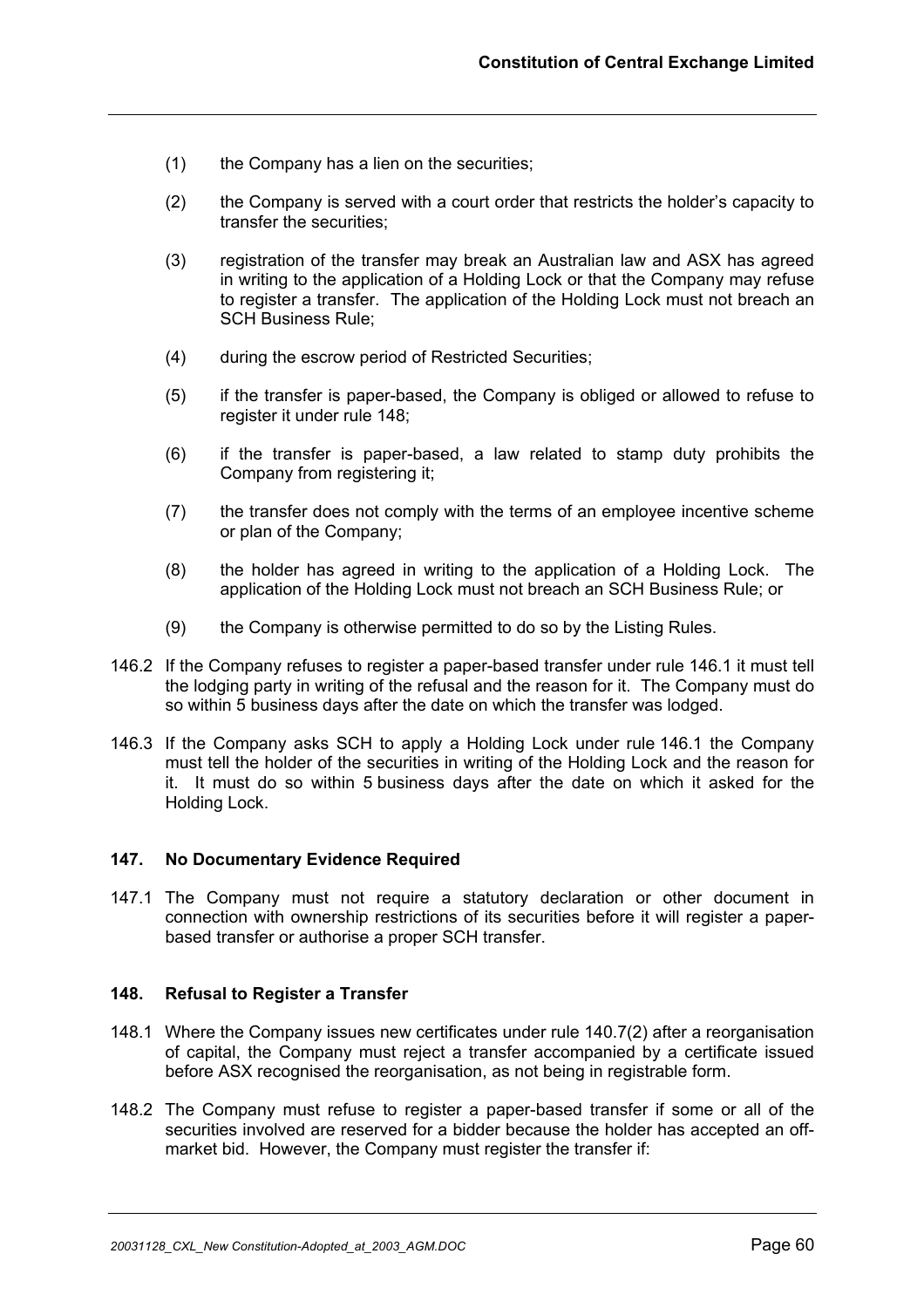- (1) the off-market bid is not, or is no longer subject to a defeating condition; and
- (2) the transfer is to or at the direction of the bidder.
- 148.3 Subject to the Act, the Listing Rules and the SCH Business Rules, the Company may refuse to register a transfer of shares where the registration of the transfer would create a new holding of an unmarketable parcel.

## **149. Transfer Documents and Processing**

- 149.1 The transfer document of any security must be in writing in any usual or common form or in any other form which the directors may approve or in such form as is required under the SCH Business Rules and may be comprised of more than 1 document. If the transfer is a proper SCH transfer the transfer document must be in a form the directors approve, subject to the SCH Business Rules.
- 149.2 The transfer document of a security must be effected or validated by or on behalf of the transferor and, except where the transferee is treated by the Act, this constitution, the Listing Rules or the SCH Business Rules as having accepted the shares transferred, must also be effected by the transferee. The transfer document must be treated as signed by the transferor where it has been validated by the stamp of the transferor's broker in accordance with the Act, and the transfer document must be treated as signed by the transferee where it has been validated by the stamp of the transferee's broker in accordance with the Act.
- 149.3 All powers of attorney granted by members which may be used for the purpose of transferring shares and of which original or certified copies are lodged, produced or exhibited to the Company must be treated as between the Company and the grantor of the powers as remaining in full force and may be acted upon until express notice in writing of their revocation or of the death of the grantor is lodged at the Company's registered office or at the Company's share registry.
- 149.4 The transferor must be treated as remaining the holder of the security until the name of the transferee is entered in the Register in respect of the security and subject to rule 149.6, the date of transfer is governed by the SCH Business Rules.
- 149.5 Subject to the SCH Business Rules all transfer documents which are registered must be retained by the Company but any transfer document which the directors decline to register, except on the grounds of fraud, must upon demand in writing be returned to the party presenting it.
- 149.6 If the Company receives a paper-based transfer in registrable form on or after the date on which securities in that class became CHESS Approved Securities, the Company must register the transfer in its Issuer Sponsored Subregister as an uncertificated security holding within 5 business days after the transfer is lodged.
- 149.7 Despite rule 149.6, if the Company provides a Certificated Subregister, and the securities are securities for which the Listing Rules allow a Certificated Subregister to be provided, the Company may register the transfer on the Certificated Subregister, and must send the certificate to the transferee within 3 business days after the transfer is lodged.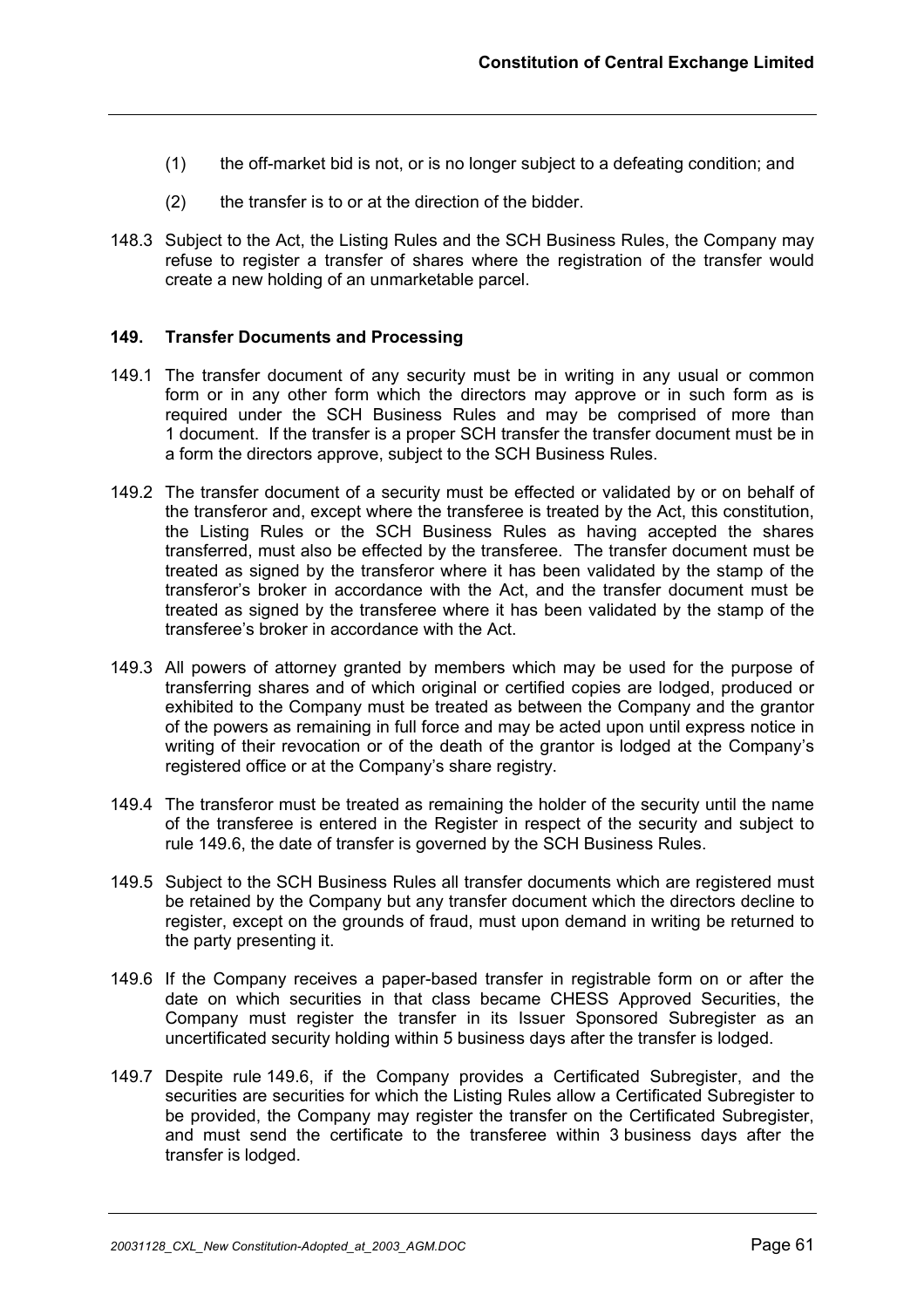#### **150. Fees for Registration**

*[compare Listing Rule 8.14]*

- 150.1 The Company must not charge a fee for:
	- (1) registering proper SCH transfers;
	- (2) registering paper-based transfer in registrable form; or
	- (3) noting transfer forms.
- 150.2 Despite rule 150.1, the Company may charge a reasonable fee for marking a transfer form or marking a renunciation and transfer form, within 2 business days after the form is lodged.

#### **151. Period of Closure of Register**

151.1 Subject to the Listing Rules, the transfer books and the Register may be closed during such times as the directors see fit and the Listing Rules and the SCH Business Rules allow.

#### **152. Unmarketable Parcels**

- 152.1 In this rule 152:
	- (1) "**Marketable Parcel**" of the relevant securities has the meaning ascribed by the Listing Rules;
	- (2) "**Minimum Sale Price**" means the weighted average sale price of the relevant securities sold on ASX during a period of 5 consecutive trading days immediately preceding the relevant Notice Date, rounded off to the nearest half cent or, if there are no sales of the relevant securities on ASX during that period the sale price which in the opinion of the directors is a fair and reasonable sale price for the relevant securities immediately prior to the relevant Notice Date;
	- (3) "**Minority Member**" means the holder of less than a Marketable Parcel of the relevant securities;
	- (4) "**Notice**" means the written notice given to Minority Members in accordance with rule 152.2;
	- (5) "**Notice Date**" means the date of the Notice sent by the Company to a Minority Member advising that the Company intends to sell that Minority Member's securities on that member's behalf under rule 152.2;
	- (6) "**Purchaser**" means the person or persons (including a member or members) to whom the relevant securities are disposed or sold in accordance with rule 152.2; and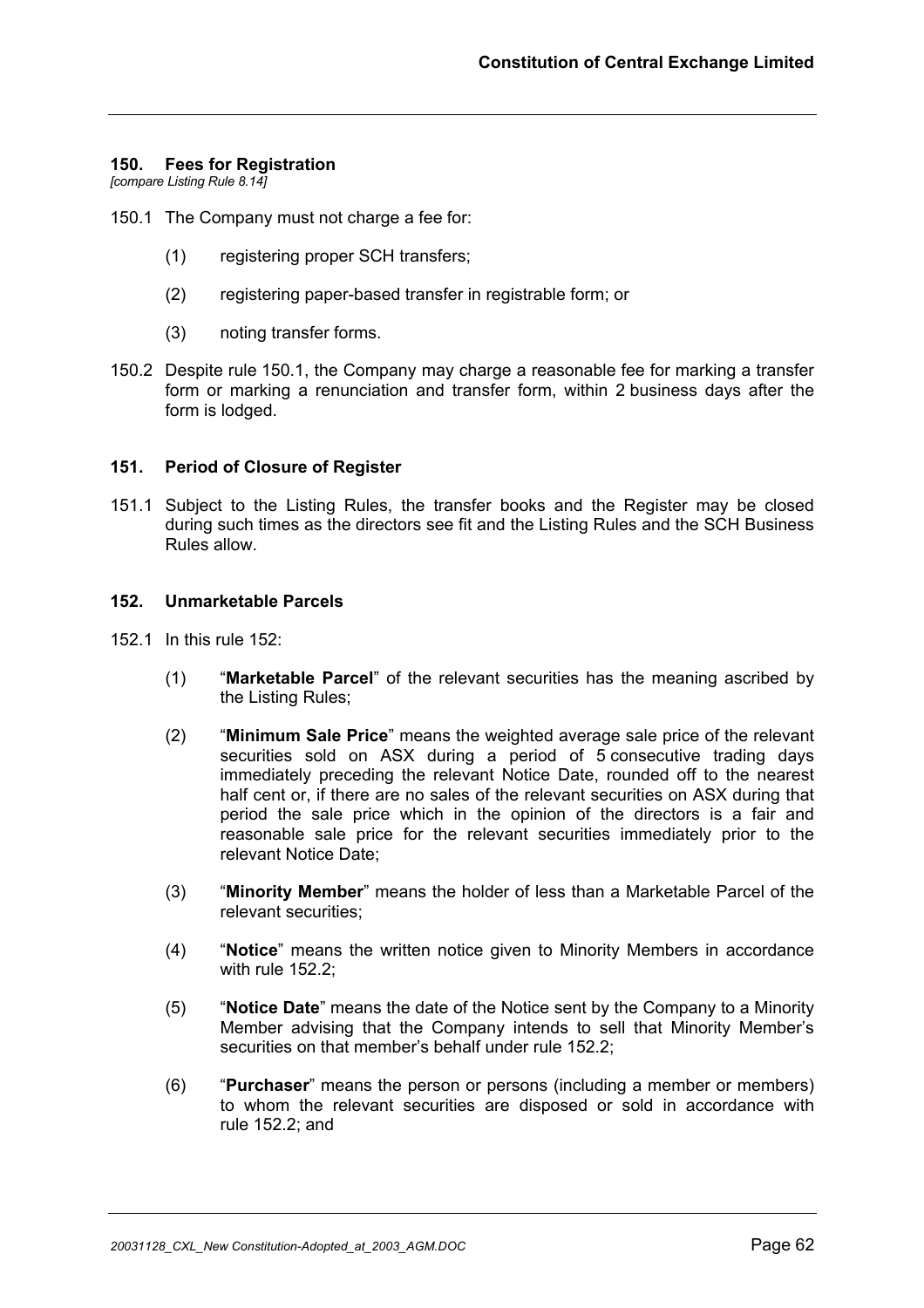- (7) "**Sale Consideration**" means the proceeds of any sale or other disposal of the relevant securities of a Minority Member pursuant to this rule 152.
- 152.2 Subject to the Listing Rules, the Company is entitled to sell securities of a Minority Member on the following conditions:
	- (1) the Company must give to the Minority Member a Notice that the Company intends to invoke the power of sale contained in this rule 152;
	- (2) the Minority Member must be given at least 6 weeks from the Notice Date in which to advise the Company that the member wishes to retain the member's security holding;
	- (3) if the Minority Member advises the Company under rule 152.2(2) that the member wishes to retain the member's security holding, the Company must not sell it; and
	- (4) subject to rule 152.2(3), at the expiry of the 6 week period, the Company is entitled to sell any security holding of the Minority Member which is, at the date of sale, less than a Marketable Parcel.
- 152.3 For the purposes of the sale of securities under this rule 152 each Minority Member:
	- (1) appoints the Company as the Minority Member's agent to sell, as soon as practicable after the expiry of the 6 week period after the Notice Date, all of the Minority Member's relevant securities at a price or for a consideration which in the opinion of the directors, has a value not less than the Minimum Sale Price and to receive the Sale Consideration on behalf of the Minority Member; and
	- (2) appoints the Company and each of its directors jointly and severally as the Minority Member's attorneys in that member's name and on that member's behalf to effect all transfer documents, deeds or other documents or instruments necessary to transfer the relevant securities from the Minority Member to the Purchaser.
- 152.4 The Company must bear all costs of and incidental to the sale of security holdings under this rule 152.
- 152.5 The Purchaser is not bound to see to the regularity of the actions and proceedings of the Company under this rule 152 or to the application of the Sale Consideration in respect of a Minority Member's relevant securities. After the Purchaser's name is entered in the Register in respect of the relevant securities the validity of the sale or other disposal may not be impeached by any person and the remedy of any person aggrieved by the sale or other disposal is in damages only and against the Company exclusively. The title of the Purchaser is not affected by any irregularity or invalidity in connection with the sale or disposal of the relevant securities to the Purchaser.
- 152.6 Subject to this rule 152, with respect to the receipt and payment of the Sale Consideration: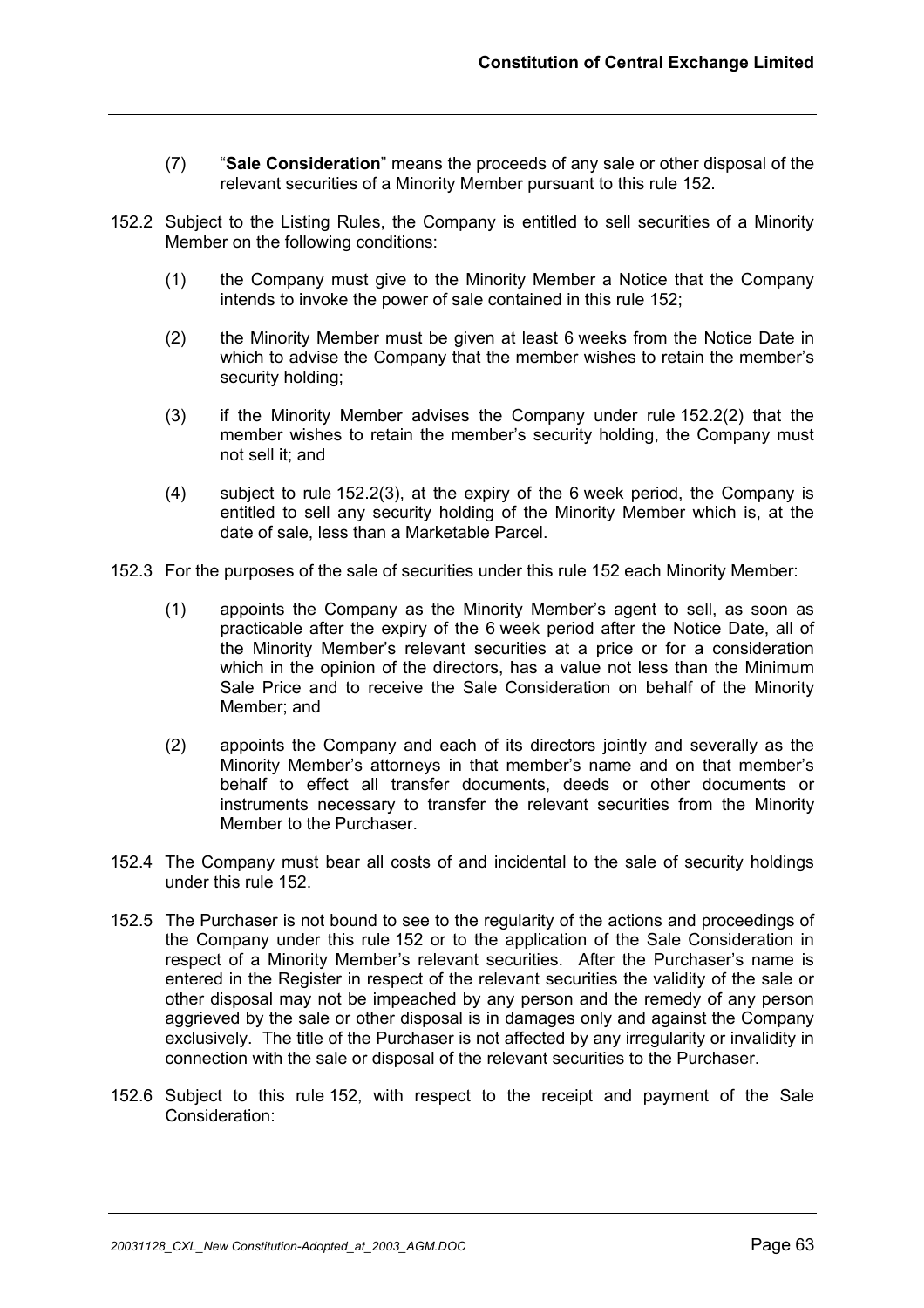- (1) the Sale Consideration must be received by the Company and paid by the Company to the Minority Member or as that member may direct;
- (2) the Sale Consideration received by the Company must be paid into a bank account opened and maintained by the Company for that purpose only;
- (3) the Company must hold the Sale Consideration in trust for the Minority Members whose securities are sold under this rule 152 pending distribution of the Sale Consideration;
- (4) the Company must as soon as practicable after the sale of securities of Minority Members, and to the extent that it may reasonably do so, distribute the Sale Consideration; and
- (5) the provisions of the Act and any other applicable legislation dealing with unclaimed money apply to any Sale Consideration unable to be distributed by the Company for any reason.
- 152.7 The Sale Consideration must not be sent to a Minority Member until the Company receives any certificate relating to the securities which have been sold (or is satisfied that the certificate has been lost or destroyed).
- 152.8 This rule 152 may be invoked only once in any 12 month period.
- 152.9 The power to sell in this rule 152 lapses following the announcement of a takeover offer or the making of a takeover announcement. However, despite rule 152.8, the procedure provided in this rule 152 may be started again after the close of the offers made under the takeover offer or takeover announcement.

#### **153. Transmission of Shares**

*[compare replaceable rules 1072A, 1072B and 1072D and section 1072C]*

- 153.1 If a shareholder who does not own shares jointly dies, the Company will recognise only the personal representative of the deceased shareholder as being entitled to the deceased shareholder's interest in the shares.
- 153.2 If the person entitled to shares as the personal representative of a deceased shareholder or because of the bankruptcy or mental incapacity of a shareholder ("**successor**") gives the directors the information they reasonably require to establish the successor's entitlement to be registered as holder of the shares:
	- (1) the successor may:
		- (a) by giving a written and signed notice to the Company, elect to be registered as the holder of the shares; or
		- (b) by giving a completed transfer form to the Company, transfer the shares to another person; and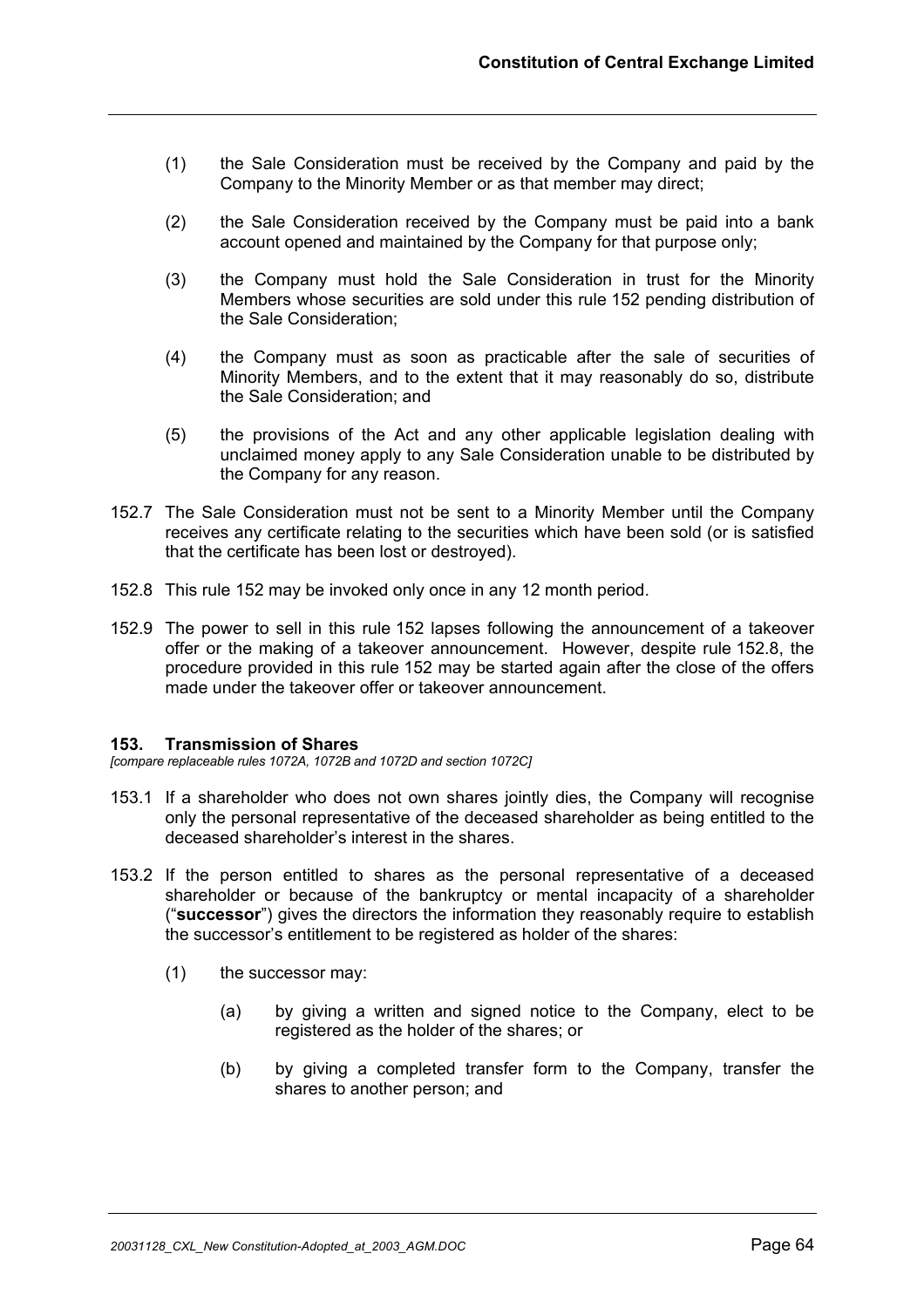- (2) the successor, whether or not registered as the holder of the shares, is entitled to the same rights, and is subject to the same liabilities, as if the successor were registered as holder of the shares.
- 153.3 On receiving an election under rule 153.2(1)(a), the Company must register the successor as the holder of the shares.
- 153.4 A transfer under rule 153.2(1)(b) is subject to the same rules (for example, about entitlement to transfer and registration of transfers) as apply to transfers generally.
- 153.5 If a shareholder who owns shares jointly dies, the Company will recognise only the survivor as being entitled to the deceased shareholder's interest in the shares. The estate of the deceased shareholder is not released from any liability in respect of the shares.
- 153.6 This rule 153 has effect subject to the *Bankruptcy Act 1966.*

## **154. Procedure for Forfeiture**

- 154.1 If a member fails to pay a call or instalment of a call on the day appointed for payment of the call or instalment or fails to pay any money payable under rule 117 the directors may while any part of the call or instalment or other money remains unpaid serve a notice on the member requiring payment of so much of the call or instalment or other money as is unpaid together with any interest that has accrued.
- 154.2 The notice must:
	- (1) appoint a further day (not earlier than the expiration of 14 days after the date of service of the notice) on or before which the payment required by the notice is to be made; and
	- (2) state that, in the event of non-payment at or before the day appointed, the shares in respect of which the call was made will be liable to be forfeited.
- 154.3 If the requirements of a notice served under rule 154.1 are not complied with, any share in respect of which the notice has been given may, unless the payment required by the notice has been made, be forfeited by a resolution of the directors to that effect.
- 154.4 The forfeiture includes all dividends declared or payable in respect of the forfeited share and not actually paid before the forfeiture.
- 154.5 The Company may, subject to the Act and the Listing Rules, sell a forfeited share or otherwise dispose of it on terms and in a manner the directors see fit and where the SCH Business Rules apply the directors and the Company have authority to do whatever is necessary or appropriate under the SCH Business Rules to effect the transfer.
- 154.6 The directors may at any time before a forfeited share has been sold or otherwise disposed of, annul the forfeiture upon conditions they see fit.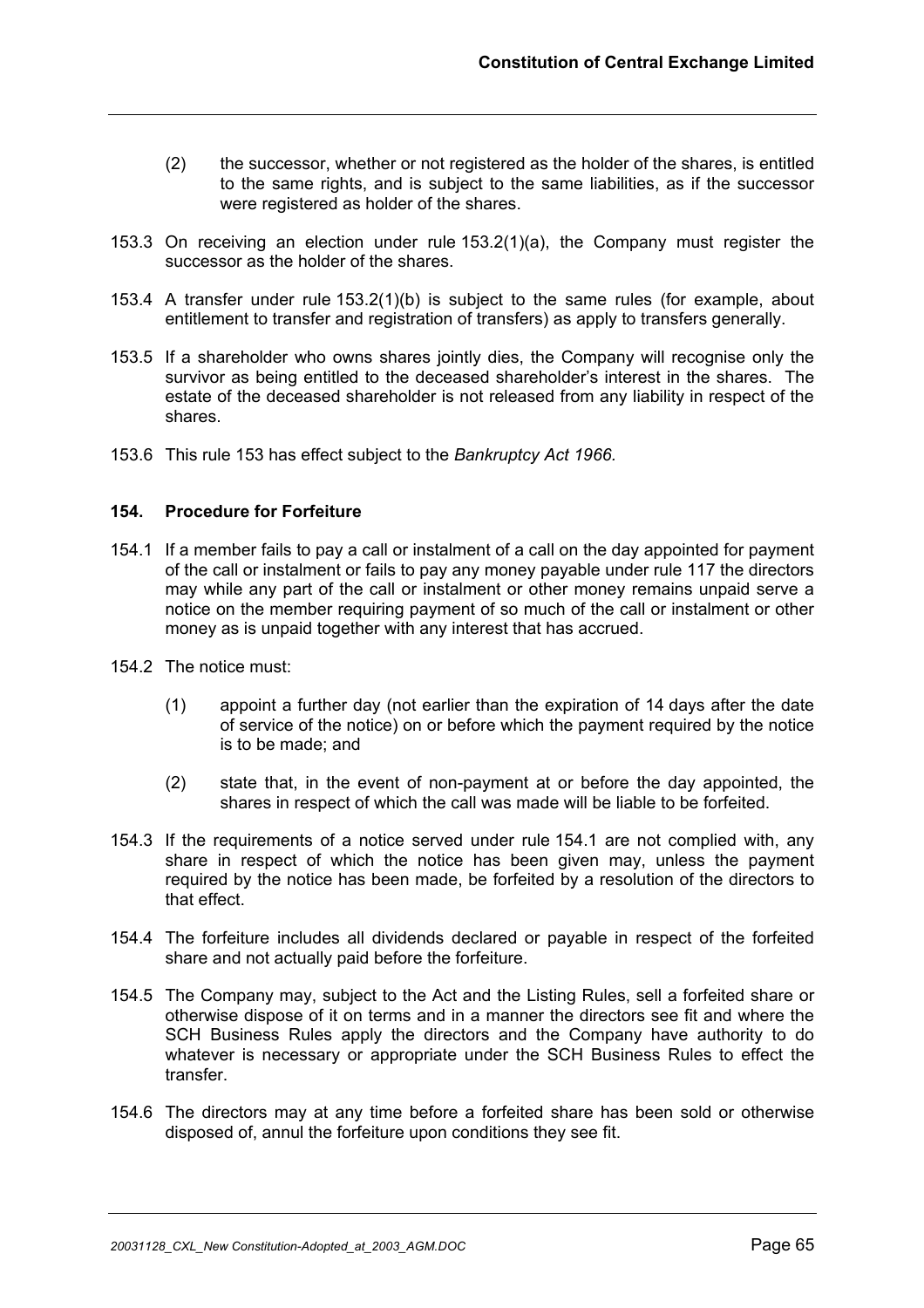- 154.7 A person whose shares have been forfeited ceases to be a member in respect of the forfeited shares, but remains liable to pay all calls, instalments, interest and expenses owing on or payable in respect of the shares at the time of forfeiture together with interest from the time of forfeiture until payment in full at the rate determined by at least three quarters of the directors at that time. The directors may enforce payment of the money as they see fit but are not under any obligation to do so. Subject to the terms of issue of any partly paid share, if the directors elect to enforce payment, it shall be by a resolution made by at least three quarters of the directors at that time. The member liable to make such payment shall be required to pay by 10 equal annual part payments.
- 154.8 A statement in writing declaring that the person making the statement is a director or a secretary of the Company, and that a share in the Company has been duly forfeited on a date stated is prima facie evidence of the facts stated as against all persons claiming to be entitled to the share.
- 154.9 The provisions of this constitution as to forfeiture apply in the case of non-payment of any sum that, by the terms of issue of a share, becomes payable at a fixed time, as if that sum had been payable by virtue of a call duly made and notified.

## **155. Transfer of Forfeited Share**

- 155.1 The Company may receive the consideration (if any) given for a forfeited share on any sale or disposition of the share and may execute a transfer of the share in favour of the person to whom the share is sold or disposed of.
- 155.2 Upon the execution of the transfer, the transferee is entitled to be registered as the holder of the share and is not bound to see to the application of any money paid as consideration.
- 155.3 The title of the transferee to the share is not affected by any irregularity or invalidity in connection with the forfeiture, sale or disposal of the share.

## **EXECUTION OF DOCUMENTS**

#### **156. Common Seal**

156.1 The Company may, but need not, have a common seal.

## **157. Share Seal**

*[compare section 123(2)]*

- 157.1 The Company may have a duplicate common seal. It must be a copy of the common seal with the words "**duplicate seal**", "**share seal**" or "**certificate seal**" added.
- 157.2 Any certificate may be issued under the share seal.
- 157.3 The signature of any director or company secretary and the share seal may be fixed to a certificate by some mechanical or other means but if the signatures are fixed by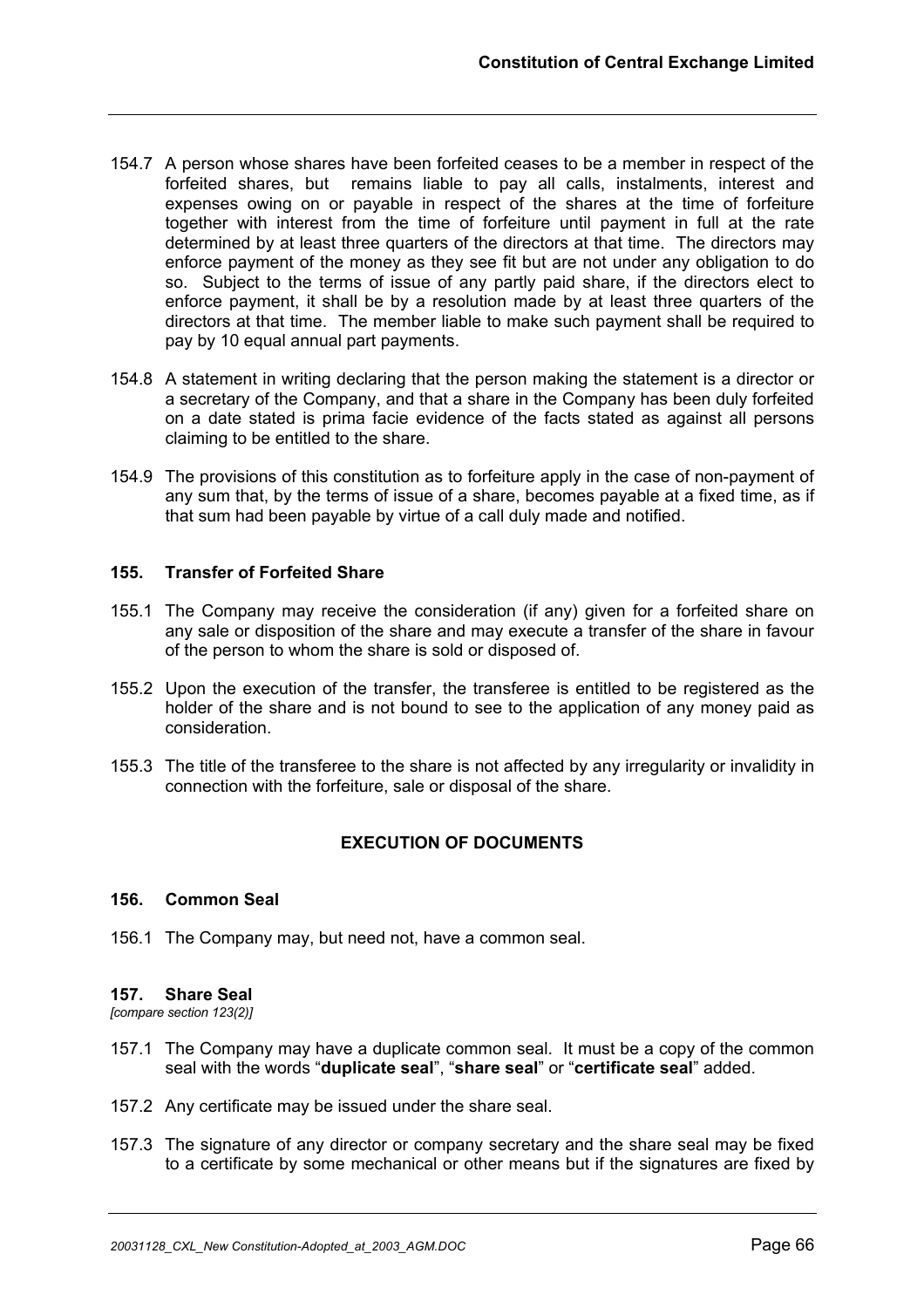mechanical or other means, the certificate must bear evidence of examination by the auditor, or other person appointed for that purpose by the Company.

157.4 For the purposes of rules 157.2 and 157.3 "**certificate**" means a certificate in respect of shares, debentures, registered unsecured notes, convertible notes, certificates of debenture or any certificate or other document evidencing any options or rights to take up shares or other interests in the Company.

#### **158. Use of Common Seal**

*[compare sections 127(2) and 129(6)]*

- 158.1 If the Company has a common seal the directors must provide for its safe custody.
- 158.2 The common seal may not be fixed to any document except by the authority of a resolution of the directors or of a committee of the directors duly authorised by the directors.
- 158.3 The Company executes a document with its common seal if the fixing of the seal is witnessed by:
	- (1) 2 directors of the Company;
	- (2) a director and a company secretary of the Company; or
	- (3) a director and any other person authorised by the directors for that purpose.

#### **159. Execution of Documents Without Common Seal**

*[compare sections 127(1) and 129(5)]*

- 159.1 The Company may execute a document without using a common seal if the document is signed by:
	- (1) 2 directors of the Company; or
	- (2) a director and a company secretary of the Company.

#### **160. Execution of Document as a Deed**

*[section 127(3)]*

160.1 The Company may execute a document as a deed if the document is expressed to be executed as a deed and is executed in accordance with rule 158 or rule 159.

#### **161. Execution – General**

*[compare sections 129(5), 129(6) and 127(4)]*

- 161.1 The same person may not sign in the dual capacities of director and secretary.
- 161.2 A director may sign any document as director, with or without the common seal, although the document relates to a contract, arrangement, dealing or other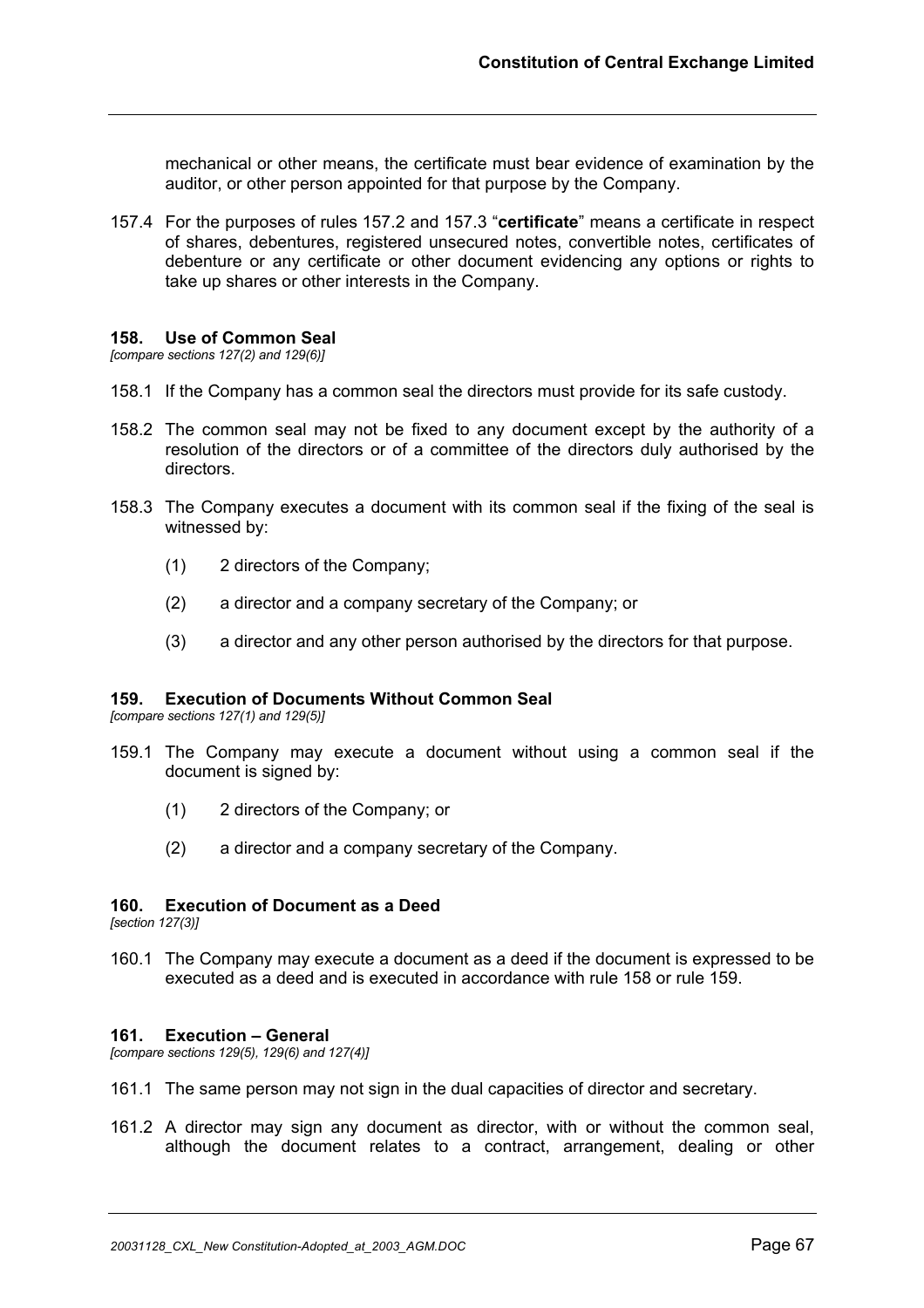transaction in which he or she is interested and his or her signature complies with the requirements of this constitution as to execution despite his or her interest.

161.3 Rules 158 and 159 do not limit the ways in which the directors may authorise documents (including deeds) to be executed on behalf of the Company.

## **INADVERTENT OMISSIONS**

#### **162. Formalities Omitted**

*[compare section 1322]*

162.1 If some formality required by this constitution is inadvertently omitted or is not carried out the omission does not invalidate anything, including any resolution, which but for the omission would have been valid unless it is proved to the satisfaction of the directors that the omission has directly prejudiced any member financially. The decision of the directors is final and binding on all members.

#### **NOTICES**

#### **163. Notices Other than Notices of Meeting**

- 163.1 Any notice by the Company to a member (subject to the terms of issue of any partly paid shares), including a notice in connection with a call or forfeiture, may be given in the same way as a notice of meeting may be given under rule 71, and the time the notice is taken to be given is the same as provided in the case of a notice of meeting by rule 72.
- 163.2 The references in rule 70.2 to notices to persons entitled to a share in consequence of the death or bankruptcy of a member, and in rule 121.1(5) to notices to joint holders of a share apply to any notice given by the Company.

#### **WINDING UP**

#### **164. Shareholders' Rights on Distribution of Assets**

- 164.1 Subject to rule 164.4, if the Company is wound up, the liquidator may, with the sanction of a special resolution, divide among the members in kind the whole or any part of the property of the Company and may for that purpose set the value the liquidator considers fair upon any property to be so divided and may determine how the division is to be carried out as between the members or different classes of members.
- 164.2 The liquidator may, with the sanction of a special resolution, vest the whole or any part of the property referred to in rule 164.1 in trustees upon trusts for the benefit of the contributories that the liquidator sees fit, but so that no member is compelled to accept any shares or other securities on which there is any liability.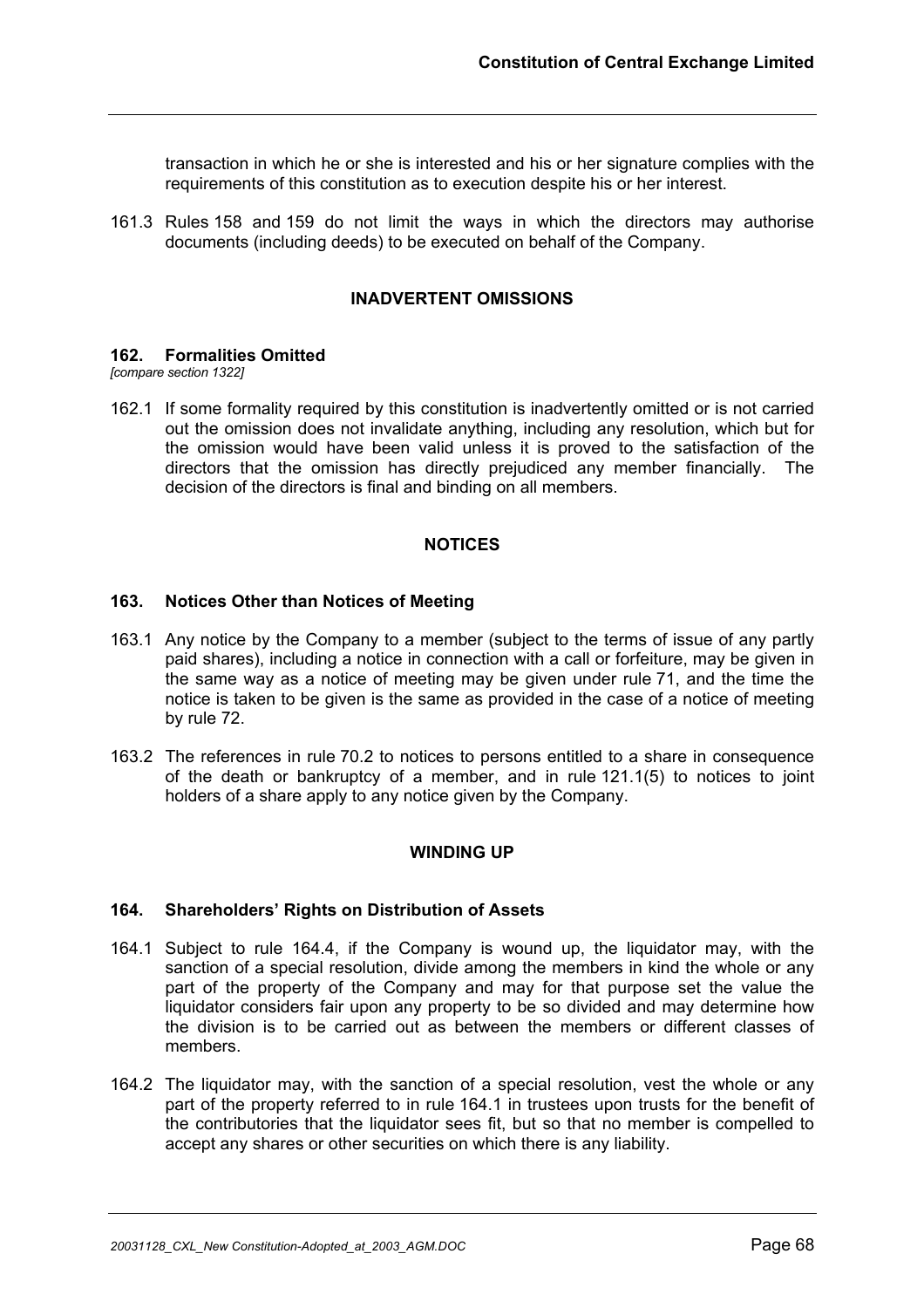- 164.3 If the Company ceases to carry on business within 12 months after its incorporation, shares issued for cash rank in the distribution, to the extent of the capital contributed by subscribing shareholders, in priority to shares issued to vendors or promoters or both for consideration other than cash.
- 164.4 On the winding up of the Company, members have the right to participate in the division of any surplus assets or profits of the Company in proportion to the number of equivalent fully paid shares held and for this purpose, a partly paid share is counted as a fraction of an equivalent fully paid share equal to the proportion which the amount paid on it (including any amount paid in advance of calls) bears to the total issue price of the share.

## **165. Remuneration of Liquidator**

165.1 The Company in general meeting must not fix the remuneration to be paid to a liquidator pursuant to the Act unless at least 14 days' notice of the meeting has been given to the members and the notice has specified the amount of the proposed remuneration of the liquidator.

## **PARTIAL TAKEOVERS**

# **166. Partial Takeovers**

*[compare section 648D]*

- 166.1 In this rule 166:
	- (1) "**proportional takeover scheme**" means a proportional takeover bid as defined in section 9 of the Act and regulated by section 648D of the Act;
	- (2) "**relevant day**" in relation to a takeover scheme means the day that is the  $14<sup>th</sup>$  day before the end of the period during which the offers under the takeover scheme remain open; and
	- (3) a reference to "**a person associated with**" another person has the meaning given to that expression by Division 2 of Part 1.2 of the Act.
- 166.2 Where offers have been made under a proportional takeover scheme in respect of shares included in a class of shares in the Company:
	- (1) other than where a transfer is effected in accordance with the takeover provisions (if any) under the SCH Business Rules, the registration of a transfer giving effect to a contract resulting from the acceptance of an offer made under the takeover scheme is prohibited unless and until a resolution (in this rule 166.2 referred to as an "**approving resolution**") to approve the takeover scheme is passed in accordance with this rule 166;
	- (2) a person (other than the offeror or a person associated with the offeror) who, as at the end of the day on which the first offer under the takeover scheme was made, held shares in that class is entitled to vote on an approving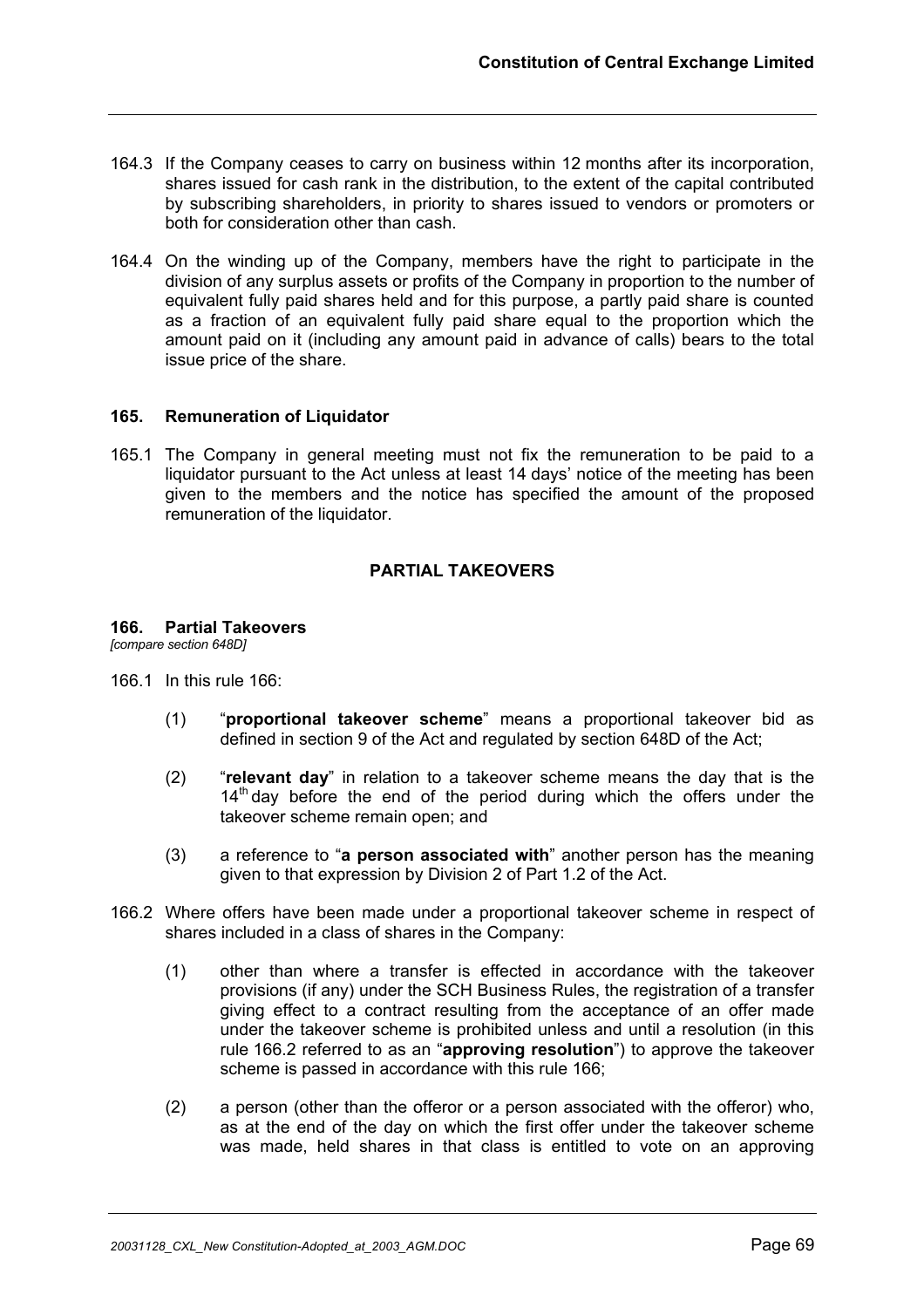resolution and, for the purpose of so voting, is entitled to 1 vote for each of the shares;

- (3) an approving resolution must be voted on at a meeting, convened and conducted by the Company, of the persons entitled to vote on the resolution; and
- (4) an approving resolution that has been voted on, is taken to have been passed if the proportion that the number of votes in favour of the resolution bears to the total number of votes on the resolution is greater than 1/2, and otherwise is taken to have been rejected.
- 166.3 The provisions of this constitution that apply in relation to a general meeting of the Company apply with any modifications the circumstances require, in relation to a meeting that is convened pursuant to this rule 166 as if the last mentioned meeting were a general meeting of the Company.
- 166.4 Where takeover offers have been made under a proportional takeover scheme then the directors must ensure that a resolution to approve the takeover scheme is voted on in accordance with this rule 166 before the relevant day in relation to the takeover scheme.
- 166.5 Where a resolution to approve a takeover scheme is voted on in accordance with this rule 166, the Company must, on or before the relevant day in relation to the takeover scheme:
	- (1) give to the offeror; and
	- (2) serve on each notifiable securities exchange in relation to the Company;

a notice in writing stating that a resolution to approve the takeover scheme has been voted on and that the resolution has been passed, or has been rejected, as the case requires.

- 166.6 Where, at the end of the day before the relevant day in relation to a proportional takeover scheme under which offers have been made, no resolution to approve the takeover scheme has been voted on in accordance with this rule 166, a resolution to approve the takeover scheme must, for the purposes of this rule 166, be treated as having been passed in accordance with this rule 166.
- 166.7 Where a resolution to approve a proportional takeover scheme is voted on in accordance with this rule 166 before the relevant day in relation to the takeover scheme and is rejected, then:
	- (1) despite section 652A of the Act, all offers under the takeover scheme that have not, as at the end of the relevant day, been accepted, and all offers under the takeover scheme that have been accepted and from whose acceptance binding contracts have not, at the end of the relevant day, resulted, must be treated as withdrawn at the end of the relevant day; and
	- (2) a person who has accepted an offer made under the takeover scheme is entitled to rescind the contract (if any) resulting from that acceptance.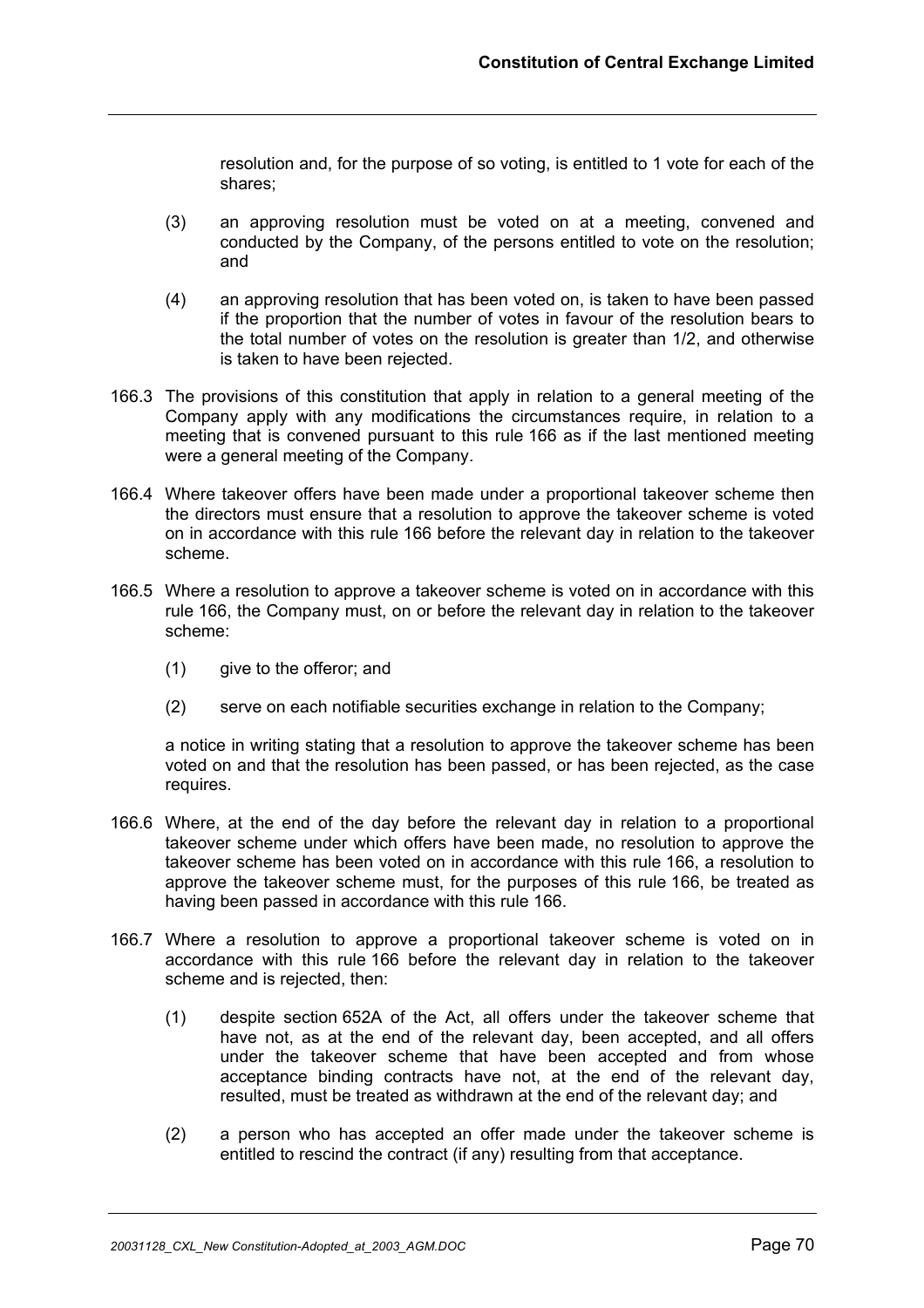- 166.8 Nothing in this rule 166 authorises the Company to interfere with any takeover transfer procedures contained in the SCH Business Rules.
- 166.9 This rule 166 ceases to have effect on the  $3<sup>rd</sup>$  anniversary of the date of its adoption or of its most recent renewal.

## **LISTING RULES**

#### **167. Restricted Securities**

- 167.1 For so long as the Company is admitted to the Official List :
	- (1) the Company must comply with and enforce a restriction agreement and enforce this constitution to ensure compliance with the requirements of the Listing Rules or ASX for Restricted Securities;
	- (2) Restricted Securities cannot be disposed of during the escrow period except as permitted by the Listing Rules or ASX;
	- (3) the Company must refuse to acknowledge a disposal (including registering a transfer) of Restricted Securities during the escrow period except as permitted by the Listing Rules or ASX; and
	- (4) during a breach of the Listing Rules relating to Restricted Securities, or a breach of a restriction agreement, the holder of the Restricted Securities is not entitled to any dividend or distribution, or voting rights, in respect of the Restricted Securities.

#### **168. Paramount Effect of Listing Rules**

- 168.1 If the Company is admitted to the Official List, the following provisions apply:
	- (1) notwithstanding anything contained in this constitution, if the Listing Rules prohibit an act being done, the act must not be done;
	- (2) nothing contained in this constitution prevents an act being done that the Listing Rules require to be done;
	- (3) if the Listing Rules require an act to be done or not to be done, authority is given for that act to be done or not to be done (as the case may be);
	- (4) if the Listing Rules require this constitution to contain a provision and it does not contain such a provision this constitution must be treated as containing that provision;
	- (5) if the Listing Rules require this constitution not to contain a provision and it contains such a provision, this constitution must be treated as not containing that provision; and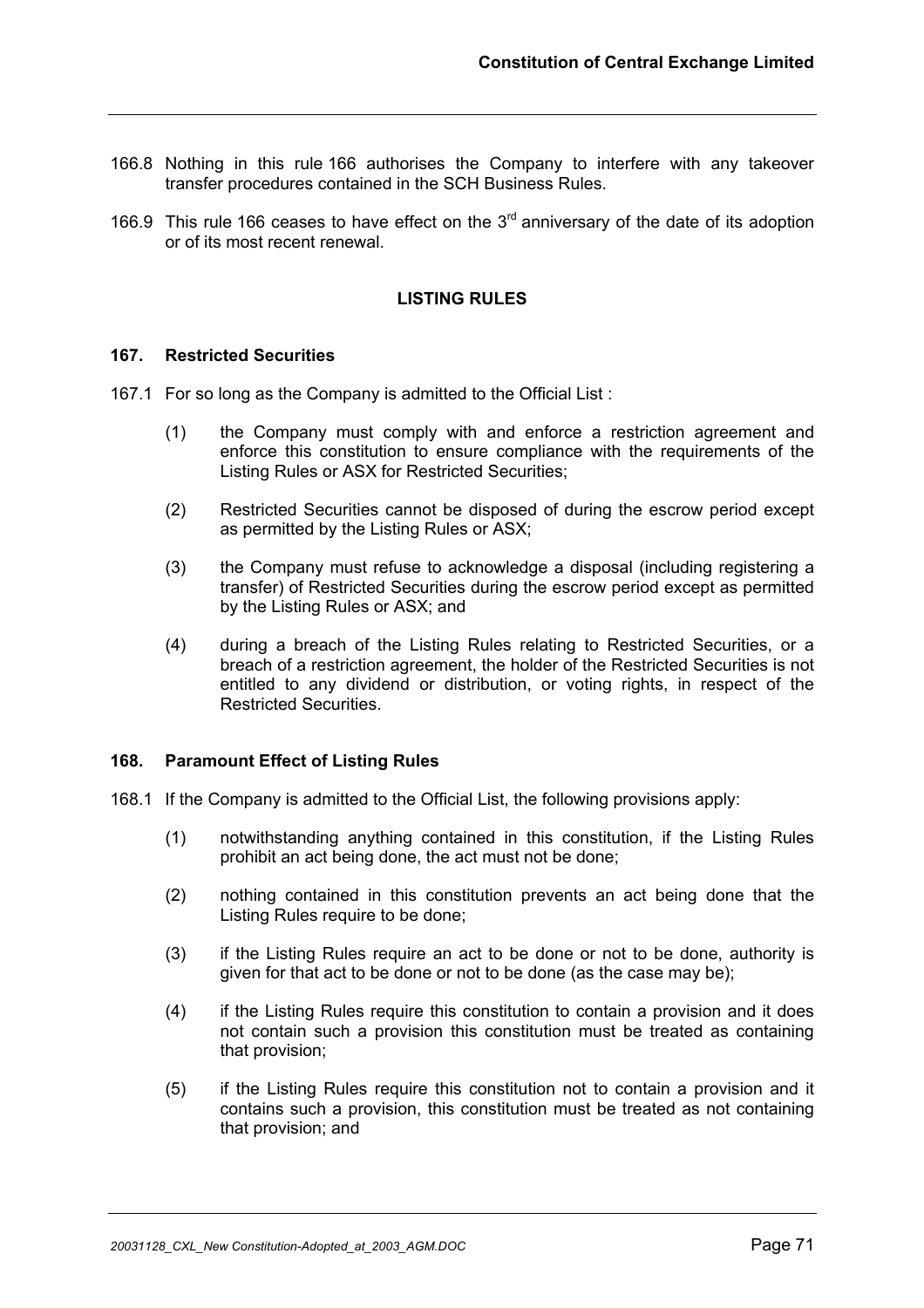- (6) if any provision of this constitution is or becomes inconsistent with the Listing Rules, this constitution must be treated as not containing that provision to the extent of the inconsistency.
- 168.2 Where any rule, or provision in any rule, is:
	- (1) expressed to be subject to the Listing Rules or contains words to the same effect;
	- (2) requires the Company to comply with the Listing Rules or contains words to the same effect;
	- (3) contained in this constitution in order to ensure this constitution complies with the Listing Rules; or
	- (4) only required because the Company is admitted to the Official List,

then the relevant rule, or provision in any rule, will only apply while the Company remains on the Official List.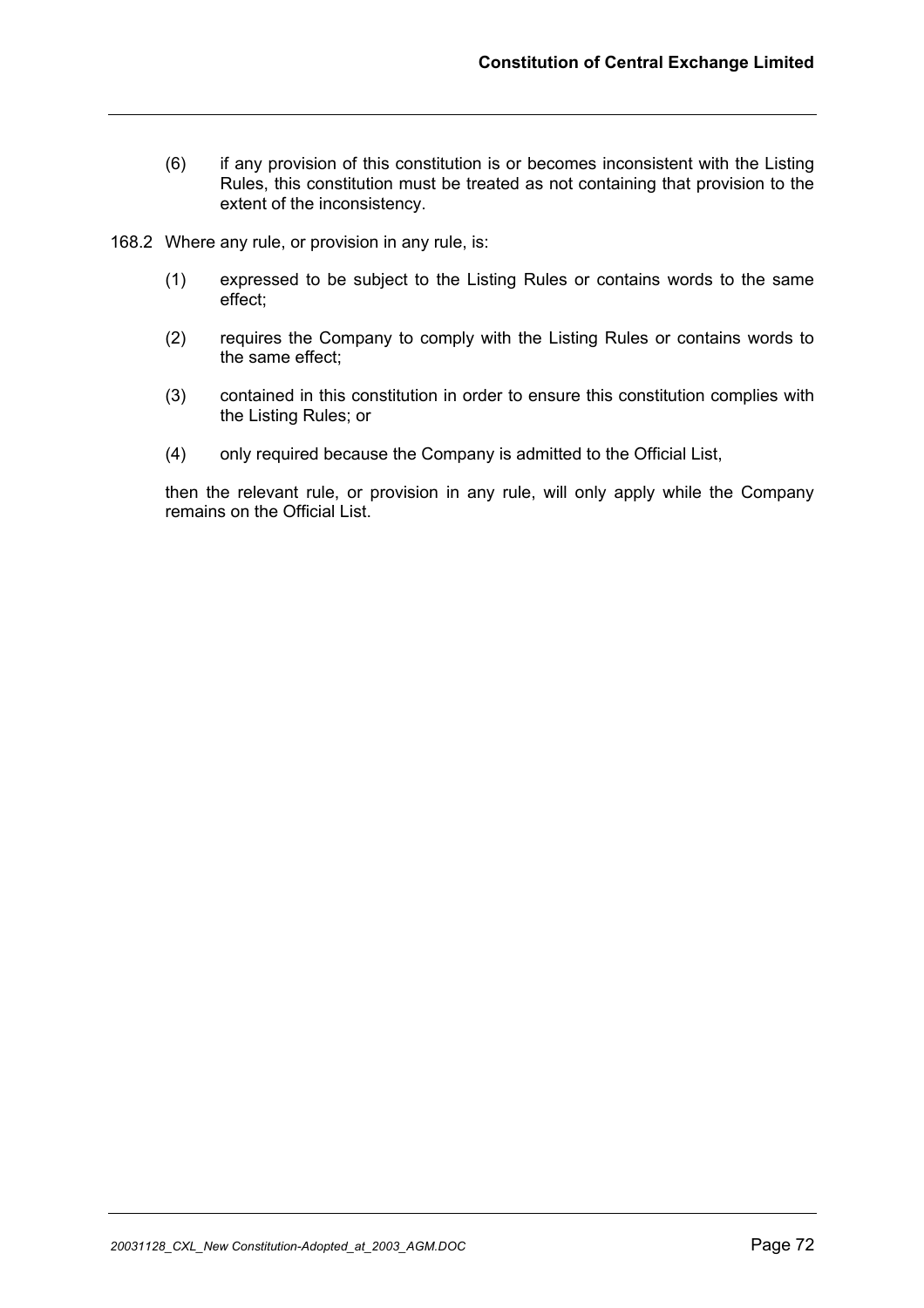## TABLE OF CONTENTS

| 1.                        |                                                            |  |
|---------------------------|------------------------------------------------------------|--|
| 2.                        |                                                            |  |
|                           |                                                            |  |
| 3.                        |                                                            |  |
| $\overline{\mathbf{4}}$ . |                                                            |  |
| 5.                        |                                                            |  |
| 6.                        |                                                            |  |
| 7.                        |                                                            |  |
|                           |                                                            |  |
| 8.                        |                                                            |  |
| 9.                        |                                                            |  |
|                           |                                                            |  |
| 10.                       |                                                            |  |
| 11.                       |                                                            |  |
| 12.                       |                                                            |  |
| 13.                       |                                                            |  |
| 14.                       |                                                            |  |
| 15.                       |                                                            |  |
|                           |                                                            |  |
| 16.                       |                                                            |  |
| 17.                       |                                                            |  |
| 18.                       |                                                            |  |
| 19.                       |                                                            |  |
| 20.                       |                                                            |  |
| 21.                       |                                                            |  |
| 22.                       |                                                            |  |
|                           |                                                            |  |
| 23.                       |                                                            |  |
| 24.                       |                                                            |  |
| 25.                       |                                                            |  |
| 26.                       |                                                            |  |
| 27.                       | Remuneration of Managing Director and Executive Officer 10 |  |
| 28.                       |                                                            |  |
|                           |                                                            |  |
| 29.                       |                                                            |  |
|                           |                                                            |  |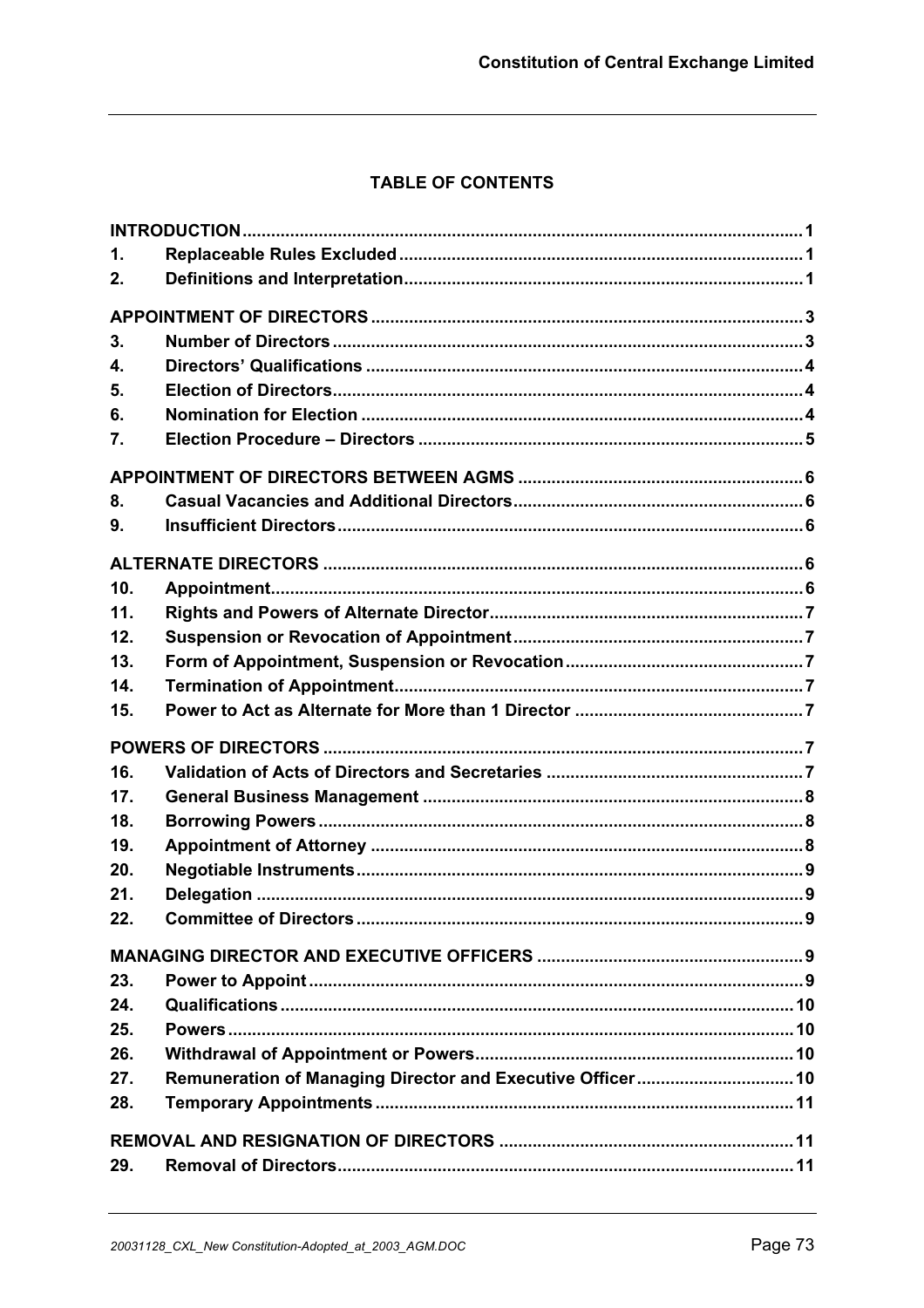| 30. |  |
|-----|--|
| 31. |  |
|     |  |
| 32. |  |
| 33. |  |
|     |  |
| 34. |  |
| 35. |  |
| 36. |  |
| 37. |  |
|     |  |
| 38. |  |
| 39. |  |
| 40. |  |
| 41. |  |
| 42. |  |
| 43. |  |
| 44. |  |
| 45. |  |
| 46. |  |
|     |  |
| 47. |  |
| 48. |  |
|     |  |
|     |  |
| 49. |  |
| 50. |  |
| 51. |  |
| 52. |  |
| 53. |  |
|     |  |
| 54. |  |
| 55. |  |
|     |  |
| 56. |  |
| 57. |  |
| 58. |  |
| 59. |  |
| 60. |  |
| 61. |  |
|     |  |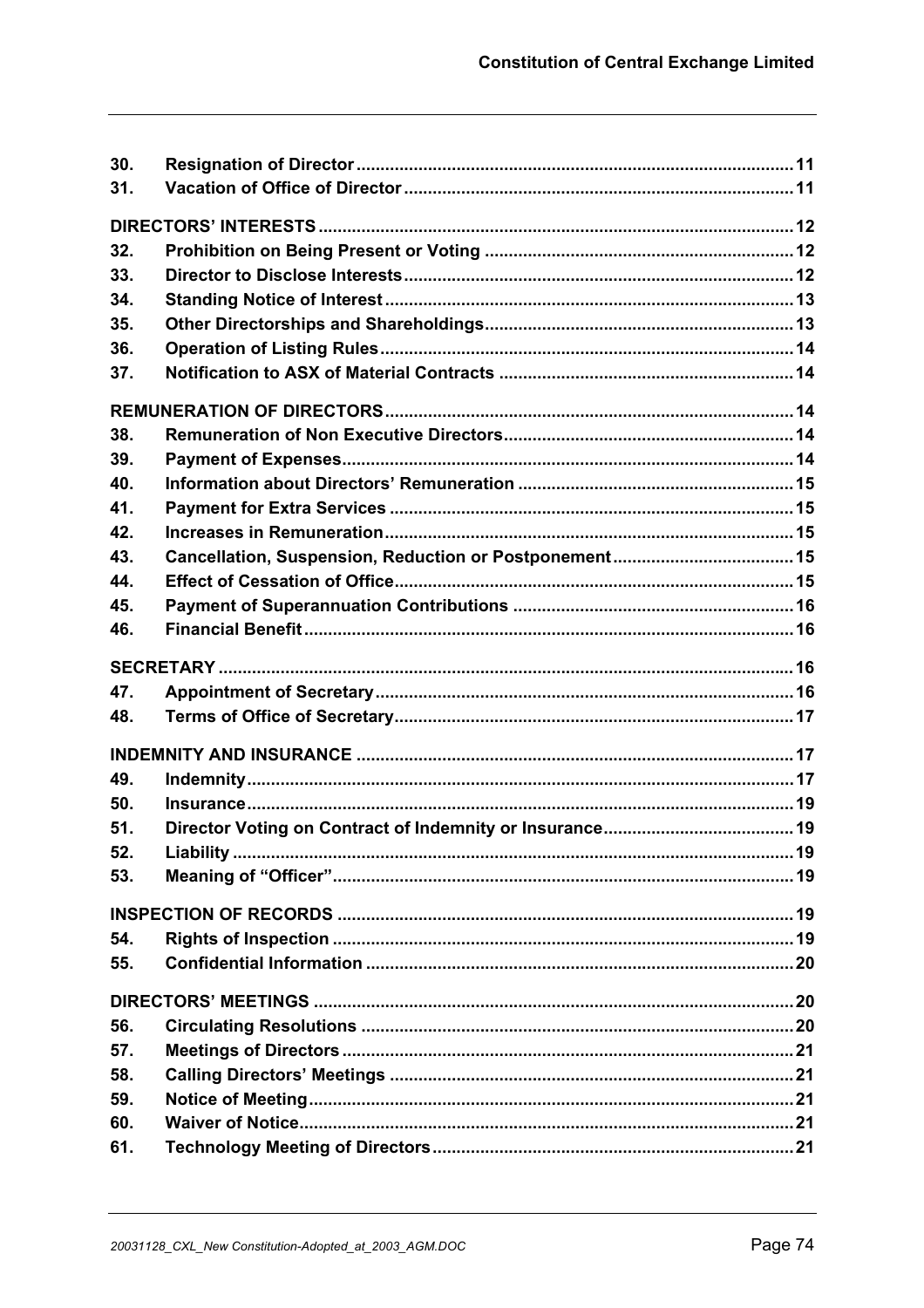| 62. |                                                             |  |
|-----|-------------------------------------------------------------|--|
| 63. |                                                             |  |
| 64. |                                                             |  |
| 65. |                                                             |  |
|     |                                                             |  |
|     |                                                             |  |
| 66. |                                                             |  |
| 67. |                                                             |  |
| 68. |                                                             |  |
| 69. |                                                             |  |
| 70. |                                                             |  |
| 71. |                                                             |  |
| 72. |                                                             |  |
| 73. |                                                             |  |
| 74. |                                                             |  |
| 75. |                                                             |  |
| 76. |                                                             |  |
| 77. |                                                             |  |
| 78. |                                                             |  |
| 79. |                                                             |  |
| 80. |                                                             |  |
| 81. |                                                             |  |
| 82. |                                                             |  |
| 83. |                                                             |  |
|     |                                                             |  |
| 84. |                                                             |  |
| 85. |                                                             |  |
| 86. |                                                             |  |
| 87. |                                                             |  |
| 88. |                                                             |  |
| 89. |                                                             |  |
| 90. |                                                             |  |
| 91. |                                                             |  |
| 92. |                                                             |  |
| 93. |                                                             |  |
| 94. | Suspension of Proxy and Attorney Powers if Member Present35 |  |
|     |                                                             |  |
|     |                                                             |  |
| 95. |                                                             |  |
| 96. |                                                             |  |
| 97. |                                                             |  |
| 98. |                                                             |  |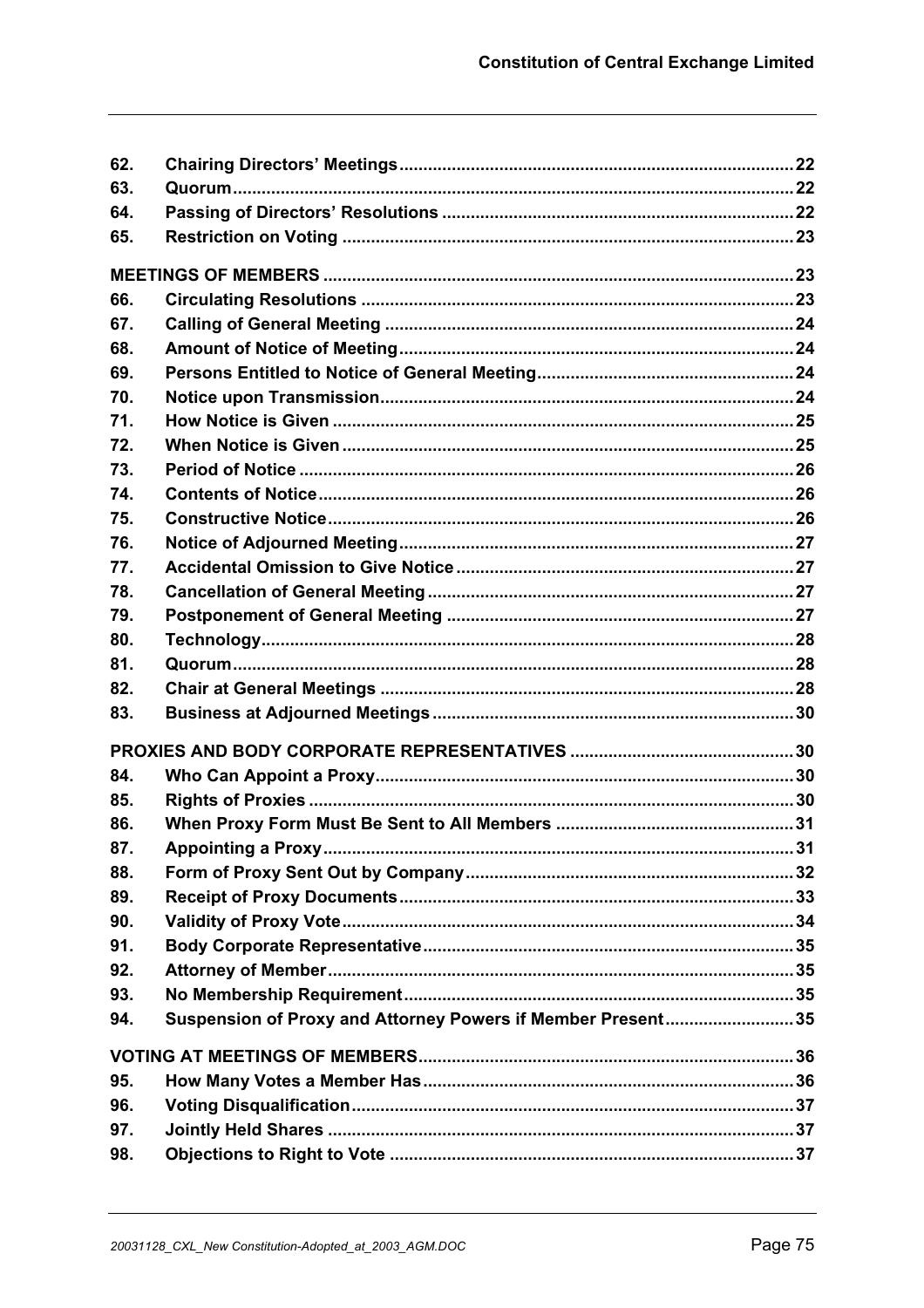| 99.  |                                                             |  |
|------|-------------------------------------------------------------|--|
| 100. |                                                             |  |
| 101. |                                                             |  |
| 102. |                                                             |  |
| 103. |                                                             |  |
| 104. |                                                             |  |
| 105. | Voting Rights of Persons Entitled under Transmission Rule39 |  |
|      |                                                             |  |
| 106. |                                                             |  |
| 107. |                                                             |  |
|      |                                                             |  |
| 108. |                                                             |  |
|      |                                                             |  |
| 109. |                                                             |  |
|      |                                                             |  |
| 110. |                                                             |  |
| 111. |                                                             |  |
|      |                                                             |  |
| 112. |                                                             |  |
| 113. |                                                             |  |
| 114. |                                                             |  |
| 115. |                                                             |  |
| 116. |                                                             |  |
| 117. |                                                             |  |
| 118. |                                                             |  |
| 119. |                                                             |  |
| 120. |                                                             |  |
| 121. |                                                             |  |
|      |                                                             |  |
| 122. |                                                             |  |
| 123. |                                                             |  |
|      |                                                             |  |
| 124. |                                                             |  |
| 125. |                                                             |  |
| 126. |                                                             |  |
| 127. |                                                             |  |
| 128. |                                                             |  |
| 129. |                                                             |  |